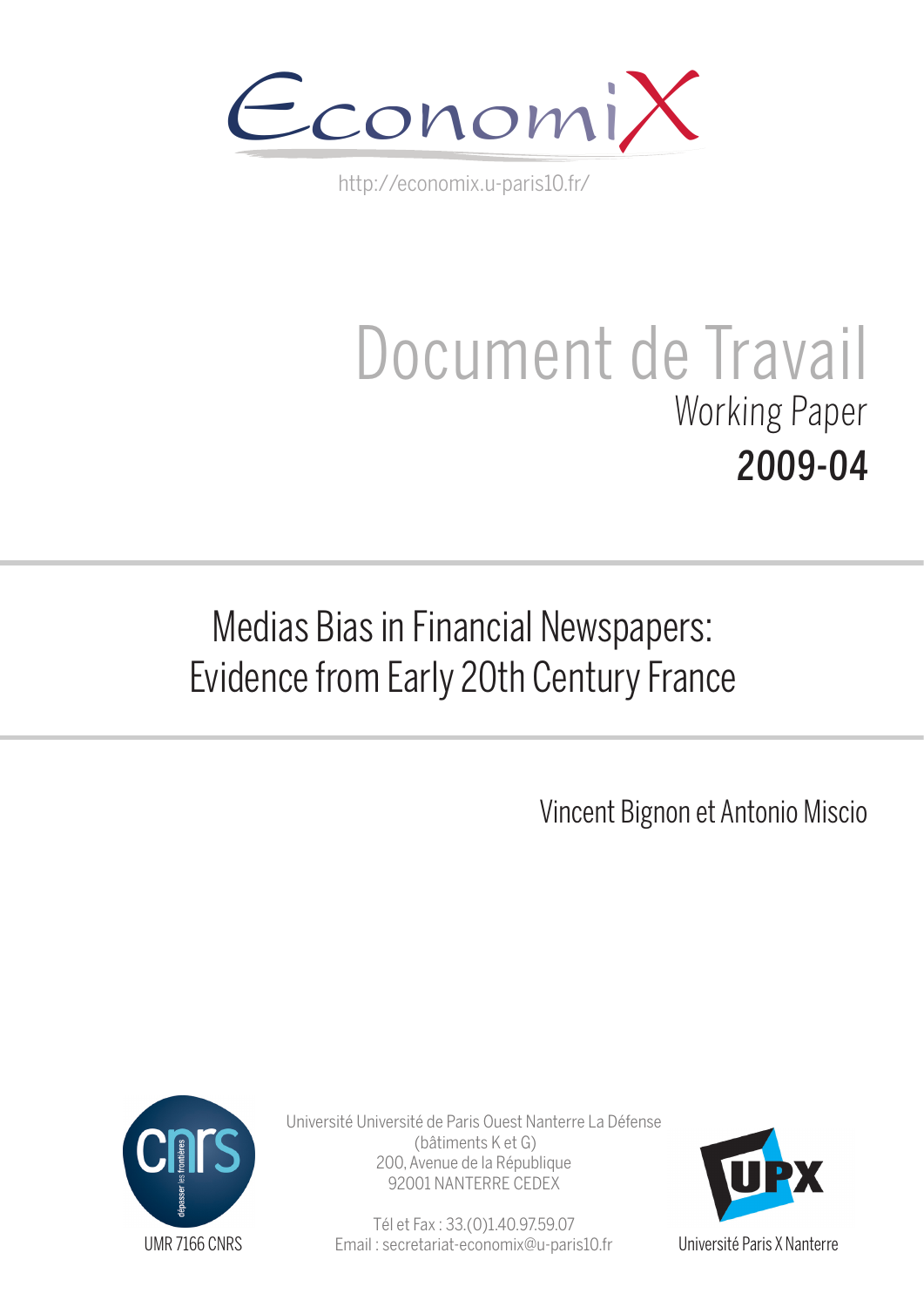### **Media Bias in Financial Newspapers: Evidence from Early-Twentieth-Century France**

**Vincent Bignon**  Graduate Institute – Geneva

**Antonio Miscio**  University of Orléans

*Revised October 2009* 

#### **Abstract**

The financial market was well developed in France in the years before World War I, and there were many newspapers that provided information to investors. Yet commentators at the time faulted the financial press for inaccuracy and biases, which they linked to the existence of payments made by companies for coverage in the editorial section. This paper tests whether the payment scheme induced a systematic bias in the coverage of companies listed on the Paris stock exchanges by newspapers. The results show that, although firms' media coverage was affected, the performance of firms actually touted by the press was good. Thus, the media bias can also be explained by newspapers choosing the companies' exposures according to their editorial policy.

*Keywords***:** *Media coverage, newspapers, media bias, financial markets JEL Classifications***:** *G11, G12, L15, O16, N13* 

*Acknowledgments*: We are grateful for the suggestions and remarks of the participants of seminars at Rutgers University, UC Berkeley, UCLA, the University of Paris Ouest Nanterre–EconomiX, and the University of Orléans–LEO, together with those of the 1st Euroclio Conference in Paris, the 10th European School of New Institutional Economics in Cargese, the 28th APHES in Guimarães, and the 2009 meeting of the French Finance Association in Brest. We are especially grateful to Régis Breton and Marc Flandreau for many discussions and comments. We also thank the editors, two referees, and Olivier Accominotti, Sara Bertin, Rui Esteves, Norbert Gaillard, George Gallais-Hamonno, John Landon-Lane, John Nye, Yannick Perez, Christian Rietsch, Jean-Laurent Rosenthal, Camila VamMalle, Anne-Gael Vaubourg, and Eugen White for their comments and insights. Jin-Zhao Chen, We thank David Le Bris, Ludovic Moreau, and Angelo Riva for helping us finding or sharing useful data. Vincent Bignon acknowledges the support of the Mercatus Center at George Mason University while working on a version of paper. This paper was supported by a funding funding from *Agence Nationale de la Recherche,* project 05-JCJC-0225. The usual disclaimer applies.

*Vincent Bignon:* Visiting Lecturer. The Graduate Institute of International and Development Studies, HPI- Voie Creuse. Rue de Lausanne 132. Case postale 136, 1211 Genève 21 (Switzerland) and EconomiX – University of Paris Ouest Nanterre La Défense (France). E-mail: vincent.bignon@graduateinstitute.ch.

*Antonio Miscio:* LEO, Université d'Orléans. Faculté de Droit, d'Economie et Gestion, Rue de Blois, 45067 Orléans cedex 2. E-mail: antoniomiscio@gmail.com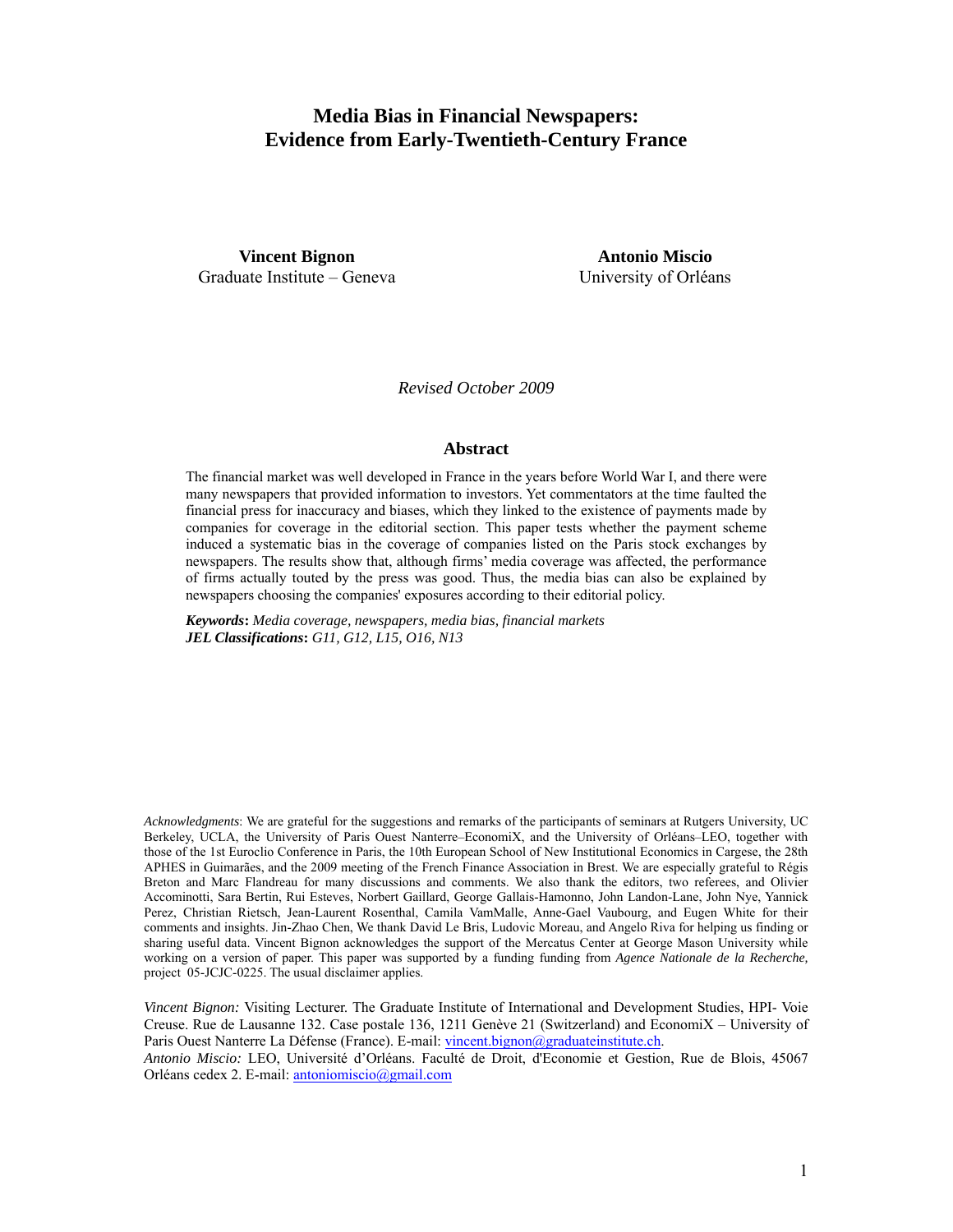#### **1. Introduction**

Among the key elements in the development of financial markets are the quantity and quality of information provided to investors on financial assets and on their issuers. The French financial market experienced remarkable growth during the first wave of globalization, from 1870 to the start of World War I) (Rajan and Zingales 2003). Consequently, about two m investors held at least some of the several thousand stocks and bonds listed on the Paris stock exchanges (Neymarck 1911).<sup>1</sup> Although newspapers were a unique medium for spreading financial information with 'hundreds of living titles' (Albert 1972, p. 261), most observers writing at the time pointed to the dearth of informational content offered by the financial press (Lysis 1912; Kaufmann 1914). They linked this lack of information to payments made by the providers of the information, which clearly constituted a distinct feature of this media market.<sup>2</sup> They blamed this for creating a conflict of interest and, ultimately, for biasing the information published. Calling such arrangements *bribery* and decrying the *venality* of the French press, they further argued that 'in our society, those who have money have the newspapers and consequently, the public opinion' (Lysis 1912, p. 168).

Most historians (see, e.g., Feis 1930; Albert 1972) subsequently went along with the assumption that these periodicals contained little valuable information. A closer look at this market, however, indicates that countervailing forces could have been at work. Leroy-Beaulieu (1906, p. 251), who edited *L'Économiste Français*, pointed out that there did exist sincere and fair newspapers. Albert (1972) wrote that 'a reliable financial press did nonetheless exist although their independence of thought could have been questioned'. Martin (2006) discussed the so-called venality of the press and judged that the phenomenon could have been overestimated by commentators at the time, whose negative assessments, moreover, were completely accepted by historians.

Although payments were part of the standard publication contract, the idea that newspapers slanted information still needs to be proved. After all, a newspaper was also paid by its readers and thus was unlikely to act against its own interests without suffering some loss of credibility. More precisely, from the literature on two-sided markets, we borrow the idea that an intermediary can set up a payment structure requiring that both sides (information providers and readers) pay to cover the operating cost. Consequently, the mere existence of payments to newspapers by information providers does not, in itself, prove information distortion. Rather, the effect on editorial policy of such payments is an empirical question that needs quantitative assessment. In this paper, we construct a quantitative test to assess whether the coverage of firms listed on the Paris stock exchanges was biased toward paying firms in a sample of financial periodicals.<sup>3</sup> The test allows us to distinguish the coverage explained by the firms' financial performance or readers' preferences from the coverage linked to

<sup>&</sup>lt;sup>1</sup> Leroy-Beaulieu (1906, p. 62) cited  $3,000$  securities.

<sup>&</sup>lt;sup>1</sup> Leroy-Beaulieu (1906, p. 62) cited 3,000 securities.<br><sup>2</sup> McMillan and Zoido (2004) documented a similar feature in the current news market in Peru.

<sup>&</sup>lt;sup>3</sup> In the political context, D'Alessio and Allen (2000) defined three types of media bias: the *gatekeeping bias*, which is the preference for selecting stories from one (political) party or the other; the *coverage bias*, which considers the relative amounts of coverage each party receives; and the *X bias*, which focuses on the favorability of coverage.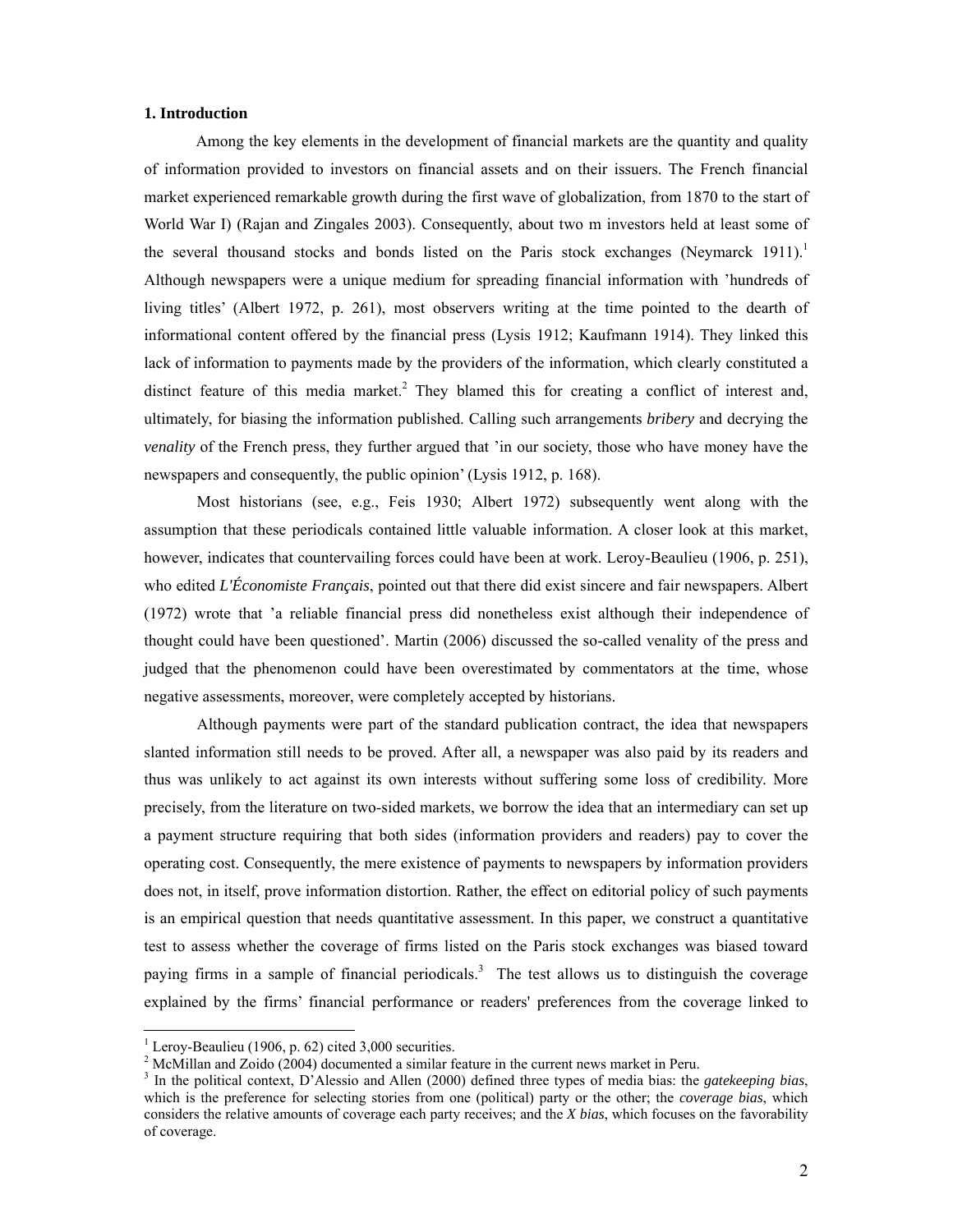payments made to newspapers. We show that payments did bias the distribution of published information toward paying firms but that this did not necessarily have a negative impact on readers. The conclusion is therefore that the *corruption* of the media was over-emphasized and that the quality of the supply of news must have helped to sustain the development of the financial markets.

Few papers study the historical aspects of the dissemination of financial information. Some focused on the effect of the dissemination of price lists in newspapers before the Industrial Revolution and argued that this facilitated arbitrage (Neal 1988; McCusker and Gravesteijn 1991; Flandreau et al. 2009). Flandreau (2003) is related to the production of financial information on securities during the Belle Époque. Gille (1959) is a comprehensive history of the French newspapers during the Second Empire. Esteves (2007) carefully reviews the specialized media that bondholders could have used to get informed about their portfolio. Bignon and Flandreau (2009) study the industrial organization of the pre-WW I media market and explain it by agents protecting their reputation from badmouthing by others, i.e. from the disclosure of damageable (false) information on them.

This paper is also related to the literature that developed at the crossroads of media economics and finance or political science. We borrow from the political science literature a focus on measuring bias. A few authors have recently attempted to measure bias in the news in the political arena (Groseclose and Milyo 2005; Gentzkow and Shapiro 2006). This paper is also linked to those papers that measured the media's relationship to the financial markets. Some work in this vein shows that, by disseminating information, the press helped to reduce economic inefficiencies such as the private benefits received by CEOs (Dyck and Zingales 2004). Most of these papers, however, concerned measuring and explaining media bias in reporting financial market information. Huberman and Regev (2001) gave an example of the media's effect on stock prices that stemmed solely from the reporting of soft information. Some other researchers used the 'event study' approach to test the impact of financial newspapers' stories on stock prices (Chan 2003; Bhattacharya et al. 2004). In the field of finance, the most similar approach is that of Reuter and Zitzewitz (2006), who studied the bias created by advertisements in the selection of a newspaper's coverage of mutual funds. In contrast, we study the coverage of listed firms and the impact of a different payment scheme. The accusation against French financial periodicals looks similar to that made by researchers studying newspapers in the United States in the nineteenth century, namely, that the political press was partisan (Hamilton 2004) and biased (Gentzkow et al. 2006). Because our paper deals with financial periodicals, we are able to show the importance of the bias and whether it matters.

The rest of the paper is organized as follows. Section 2 explores the various scandals that hurt the financial press in France during the latter part of the nineteenth century and the beginning of the twentieth century. Section 3 presents our data and explains the test that is implemented in Section 4. Section 5 presents the results, and Section 6 concludes.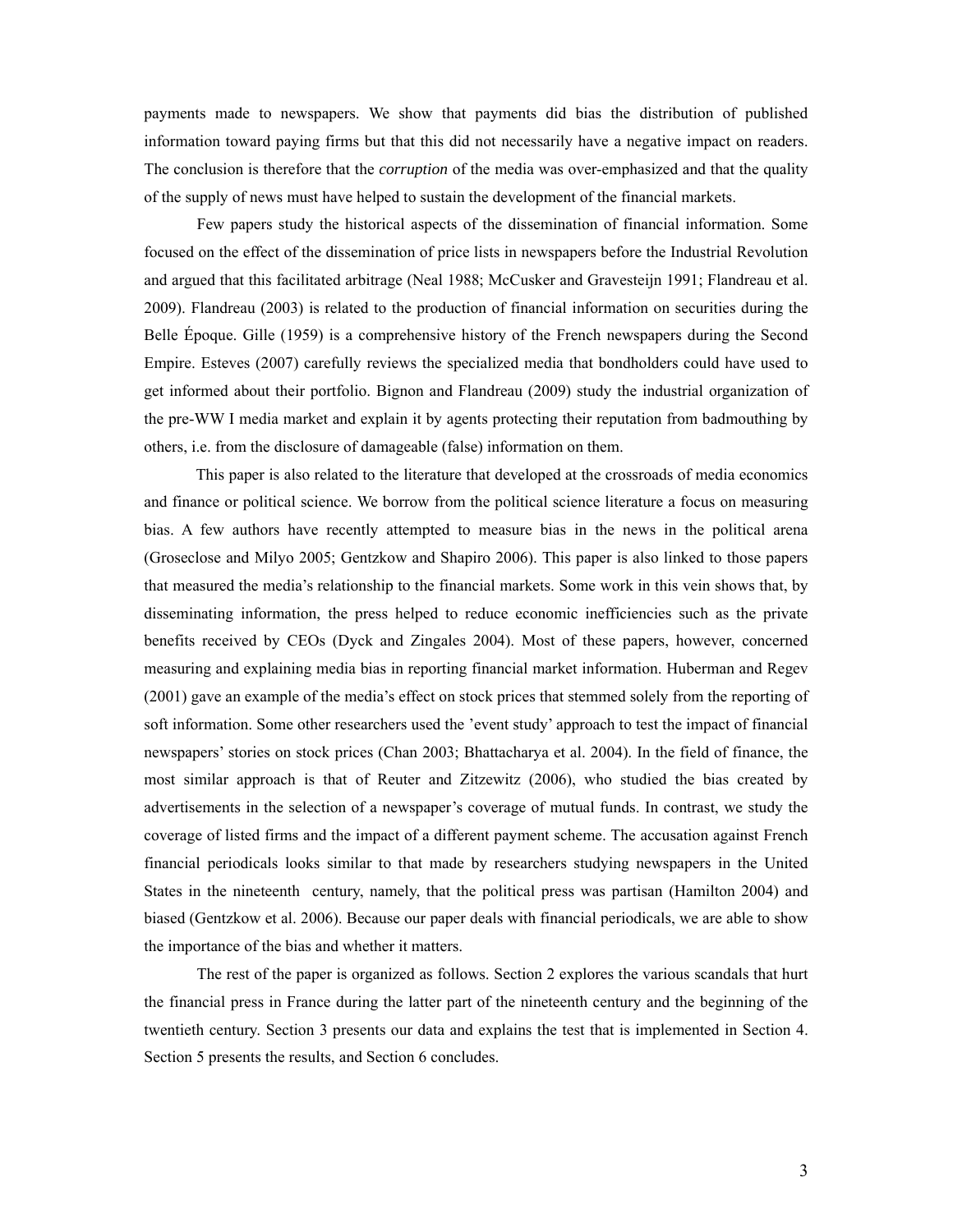#### **2. Information slanting and firms' payments to newspapers**

Much as some today blame the payment structure of rating agencies for their (disputed) failure to provide appropriate rankings, historians have used various financial scandals to infer the efficiency of the media in disseminating information on financial assets. The anecdotal evidence demonstrates that payments made by information sources to newspapers distorted the published information. We rather prefer to use this evidence to isolate the appropriate variable to serve as a proxy for hidden payments made to newspapers in order to construct the quantitative test implemented in the rest of the paper. Section 2.1 presents these various affairs and the claims historians infer from their study. Section 2.2 studies the industrial organization of payments made by firms to newspapers to derive a proxy for them, which will be used later in our quantitative analysis.

#### *2.1. Newspapers in turmoil: From the Panama scandal to the Rochette affair*

During the two decades from the 1890s to World War I, a common opinion was circulated in journals, books, and parliamentary reports that the press was bribed by its information sources and that this distorted the information published. The opinion that the press was bribed to slant published information first appeared after the Panama scandal burst on the scene in 1892. 4 This scandal was openly discussed and resulted in a report by a special commission of lawmakers as well as a court decision. It was then revealed that politicians and newspapers had been paid to put a positive spin on the activities of the Panama Canal Company and, notably, to foster the success of the company's bond issues. The Panama Canal Company had paid newspapers and journalists for announcements, advertising, and favorable editorial coverage. Between 1880 and 1888, it paid 12 to 13 m francs to newspapers while it raised about 1.5 b francs from the public (Martin 2006, p. 23).<sup>5</sup>

The scandal led to charges of corruption levelled at both the press and the politicians. It caused Anatole Leroy-Beaulieu—then a professor at Sciences Po—to question the very organization of the democratic system, blaming 'extravagant governments, drudge lawmakers and a venal press'. The press was especially attacked because the scandal revealed that it was at odds with the romantic notion of the journalist who uses his pen as 'a sword pure of any shed blood' and so is 'the modern knight, the righter of wrongs' (Leroy-Beaulieu 1896, p. 733).<sup>6</sup> As a result of the Panama scandal, the perception of the newspapers' accuracy changed among the general public and the elite. Discussions revolved around the role played by money in slanting published information. *La Revue Bleue*, an influential periodical among the elite, opened its columns in 1897 to debate on the 'responsibilities of the press'. Henry Béranger, the discussion's initiator, argued that 'cash, when it reigns, is never a

<sup>&</sup>lt;sup>4</sup> Slanting is defined by Hayakawa (1940) as the process of deliberately selecting details that are favorable or unfavorable to the subject being described.

<sup>&</sup>lt;sup>5</sup> Although most newspapers received some payments, they might have been modest compared with the operating income or the advertising revenue. Eveno (2003, p. 67) computed that *Le Figaro* (its manager and journalists) received 500,450 francs from the Panama Canal Company during the period (amounting to 55,600 francs per annum), whereas its annual operating income fluctuated between 1.88 and 2.58 m.

 $<sup>6</sup>$  He had earlier written that 'among all the vileness of the Panama scandal, the role played by the press was the</sup> most shameful' (Leroy-Beaulieu 1894, p. 733).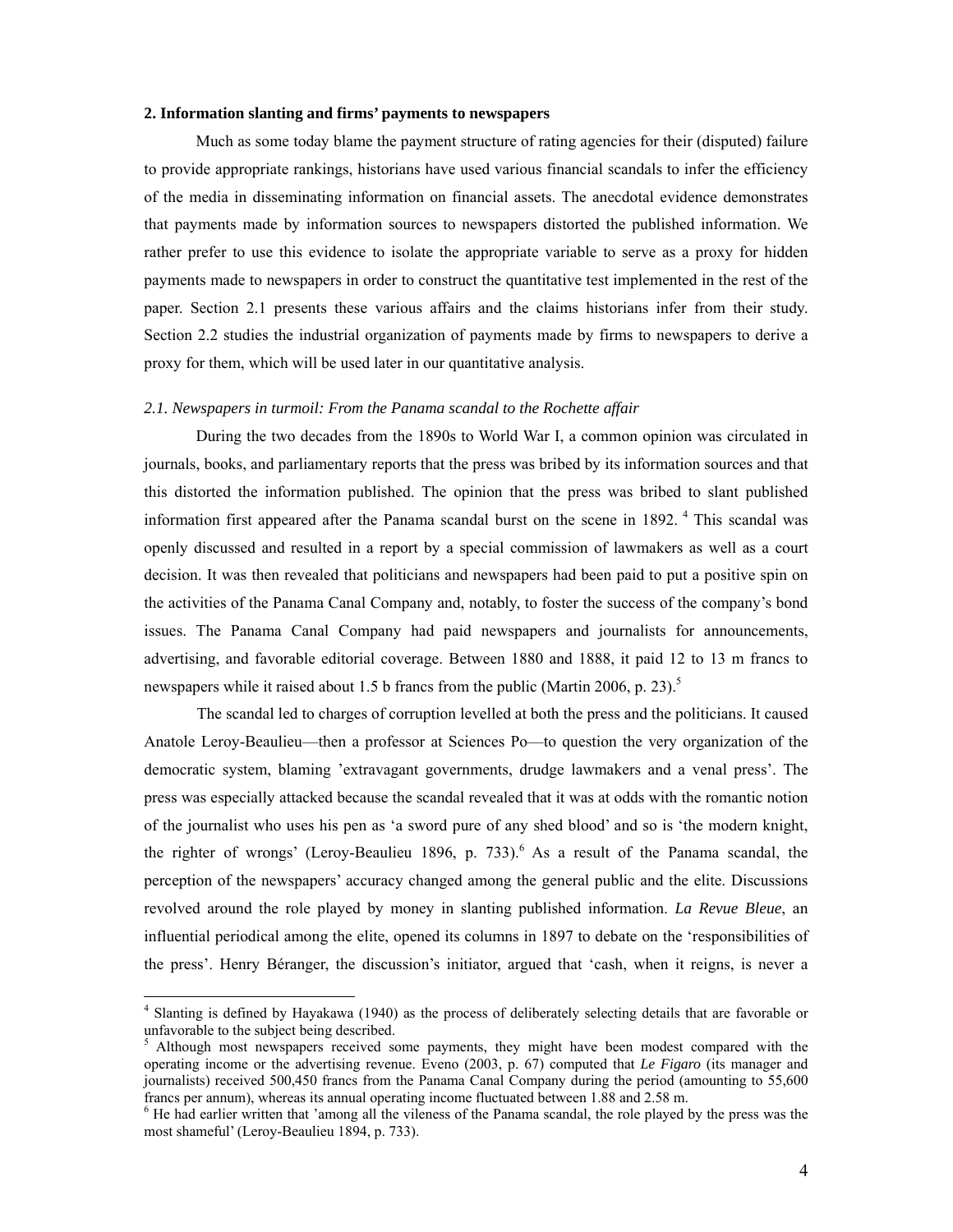principle of superiority and quite always a principle of corruption' and that 'our legislature planned the independence of the press towards judges or the police, but did not foresee the slavery of the press towards business and the plutocracy'. Yet not all commentators shared this view. Georges Clémenceau—a lawmaker and journalist at *L'Aurore*—argued that the readers must be blamed for failing to identify the truth; the novelist Émile Zola and the socialist lawmaker Jean Jaurès pointed out that one should be confident in the outcome of a free market that sorts out good journals from the bad.

March 1908 saw another financial affair that linked politics, the financial market, and the media. This was the Rochette affair, which also ended up in a commission of the National Assembly and a court judgment.<sup>7</sup> Henri Rochette was a financier who owned two banks, about a dozen other companies (notably mines), and three financial newspapers. When he tried to take over *Le Petit Journal*—a newspaper owned and managed by Senator Charles Prevet—the Paris *préfet Lépine* (the highest representative of the French government in Paris) searched for investors to lodge a complaint against Rochette, who was accused of releasing flawed and possibly altered information on his companies. According to the 1910 judgment, he attempted to influence investors through his own newspapers and by contracting with other newspapers to publicize his companies.<sup>8</sup> Rochette was convicted and sentenced to three years in jail. This financial turmoil revived the public debate on the mutual influence of newspapers and financiers.

In the context of periodic scandals, some commentators at the time such as Lysis (the pseudonym of the journalist Eugene Letailleur) blamed the 'quite universal corruption of our [French] press, paid, sold, indentured by the financial powers' (1912, p. 168).<sup>9</sup> Paul Leroy-Beaulieu, editor of *L'Économiste Français*, argued that when 'articles and advertising are mixed up, it is clear that the press is losing its authority. It should no longer be regarded as a collection of information and people must distrust it' (in Cassagnac 1893, pp. 4–5). The novelist Émile Zola (1880, p. 377), after noticing that 'most newspapers that championed morality are indentured to the financial companies', argued that they are 'more or less noticeable cutthroat, organized robbery, lie and untruth printed in capital letters'. He concluded by adding that 'many fly-by-night businesses experienced success while many families went bankrupt' because of those practices. Eugene Kaufmann asserted that the financial press 'does not have a value as a source of information; it is— besides few exceptions that are becoming rarer—an *advertisement press* rather than an *opinion press*' (1914, p. 210; emphasis in the original). In 1925, Renard wrote that 'the easiness with which the press extorts money had the effect of diminishing the consideration and authority that it could and should have enjoyed' (p. 252).

Building on these judgments, French historians—with the notable exception of Marc Martin blamed this venality for weakening the press's credibility among the public. As Albert (1972, pp. 266– 267) asserted, 'financial advertising contributed to a significant extent to give to the French people a

 $<sup>7</sup>$  The most reliable source of information on the Rochette affair is the parliamentary report (Folleville 1911).</sup>

<sup>8</sup> Rochette owned *Finance Pratique*, *Bulletin Hebdomadaire du Banco Franco Espagnol*, and *Moniteur de la*  **Banque et de la Bourse.** 

 $9^9$  See also Esteves (2007, pp. 5–6) for an account of Lysis's grievances.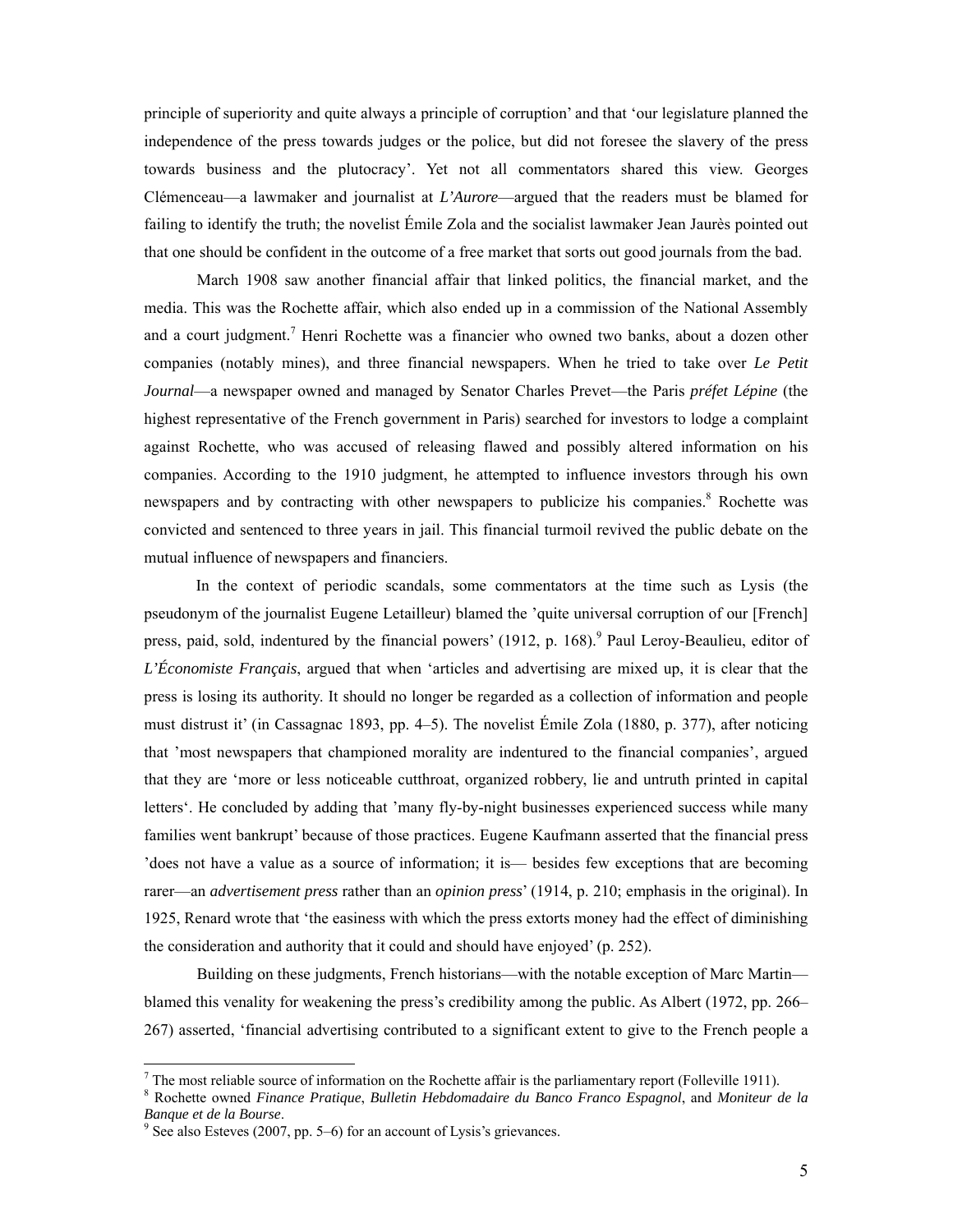distorted view of the facts'. Furthermore, 'it exerted a real censorship on the economic information which resulted, in the short run, in a discredit of the business world to French eyes and in the long run, to divert their attention from economic issues'. Jeanneney (1981) observed that opinions published in newspapers 'were surely not independent of secret subsidies' (p. 210) and noted that financial advertising 'takes the shape of misleading editorial analysis' (p. 211). Although financial affairs clearly hurt investors, relying on extreme events to assess the quality of financial newspapers can be misleading. We therefore propose a methodology to measure the bias implied by the advertisements. The next section uses historical evidence to derive a proxy for companies' payments to newspapers.

#### *2.2. On payments by companies to newspapers*

 $\overline{a}$ 

Before World War I, two different terms were used to describe payments made by companies to newspapers in exchange for mention. The first was called *advertising*. Leroy-Beaulieu (1906, p. 251) defined them as "conspicuous announcements printed in special characters and appearing in a predefined section". It was then possible for the reader to distinguish them from the regular editorial content. The second term, *réclame*, is now considered outdated by French dictionaries. According to the dictionary *Le Littré* (1872–1877), *réclames – a special type of advertising, –* are laudatory articles that normally appeared in the editorial section of the newspaper and were paid for by the companies being lauded. Leroy-Beaulieu (1906, p. 251) warned investors that *réclames* were widespread and tended to substitute for *advertising*. Both types involved payments by companies to newspapers. A major difference is that payments made in the advertising section are obvious to both the reader and the researcher, whereas it is impossible to distinguish between regular articles and *réclames*. 10

Many evidences helps to draw the description of the working of the payments made for *réclames*. According to Lajeune-Vilar (1895, p. 53), they were an important—if not an essential—part of the budget of most independent newspapers. Oscar Marinitsch, who worked in the financial advertising sector, pointed out that 'the good (and the bad) deals cannot succeed without the help of the press' and that the information providers 'contracted with the journalists or editor of the financial press or of the newspapers' financial section' (1892, p. 292). Leroy-Beaulieu (1906, p. 253) noticed that press campaigns using *réclames* usually lasted between one and three months, but they could have been maintained for several years. They were often paid on a periodic and open-ended basis. Lajeune-Vilar (1895, p. 53) distinguished between two types of payments: those made on a monthly basis and those that he called 'expenditures in advertising granted by the investment bank that wanted to boost a new business or company'. In the latter case, the aim was to increase the trading of some security or the success of the introduction of a security on the stock exchange (Vallé 1893, p. 49).

<sup>&</sup>lt;sup>10</sup> During the Panama scandal, the fear that the scandal caused newspapers to lose credibility led some editors to discuss current advertising arrangements. Paul de Cassagnac, a lawmaker of the Bonapartist party and editor of *L'Autorité*, argued in 1893 that receiving funds from companies is not, per se, an indication of corruption as long as the editorial content and the advertising section appear as two different and clearly separate sections of the newspaper. This view was not implemented before 1914. See Delporte (1999) and Feyel (2003).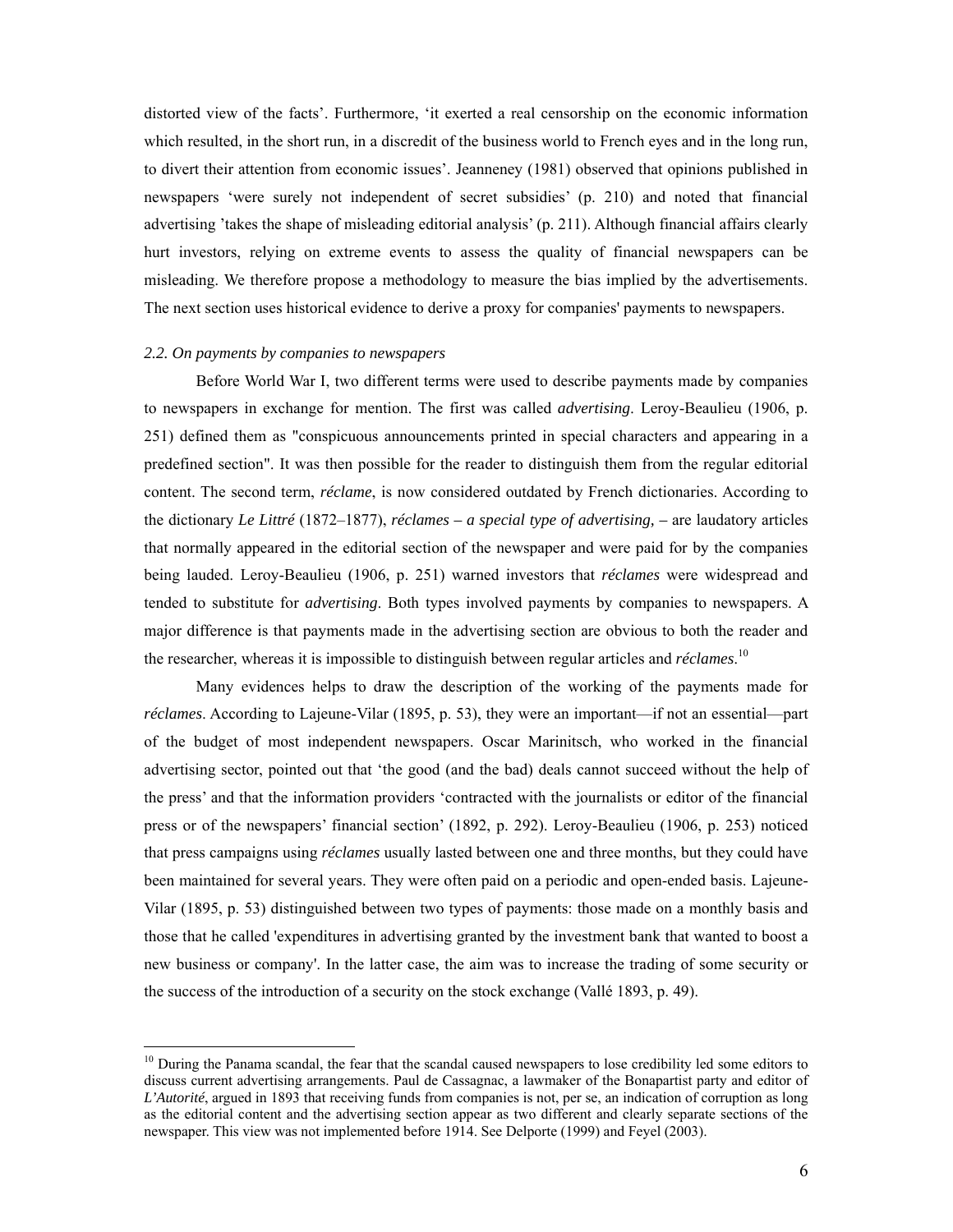In return for its payment, the payer expected to receive positive coverage (Leroy-Beaulieu 1906, p. 252; Soreph 1909, p. 57). Soreph (1909, p. 57) indicated that such sponsored securities were repeatedly exposed in the newspapers, and that in each new issue, the information disclosed became more 'triumphant and precise'. Leroy-Beaulieu (1906, p. 252) advised investors that when the same type of sentences using clichéd language appeared in an article, this should be taken as self-serving (paid) advice. These facts suggest that coverage could be taken as a proxy for slanting.

Companies did not paid directly the newspapers; rather, intermediaries, such as investment banks and specialized brokers, arranged for the payments to be made (Lajeune-Vilar 1895; Zeldin 1993, pp. 519–526). Even Russia, one of the most important agents on the Paris financial market, did not bypass this complex market structure (see Raffalovich 1931, pp. 74, 176, 205, 208).<sup>11</sup> It delegated payments to its main investment bank, *Banque de Paris et des Pays Bas*, which further delegated the payments to newspapers through Lenoir, a specialized broker.<sup>12</sup> The main advantages for delegating payments to investment banks included the following: (1) pooling the payments of various firms gave banks more bargaining power;<sup>13</sup> And (2) the banks knew much more than the firms about the workings of the media industry. The likely rationale for the delegation of payments by banks to specialized brokers was that the brokers had a special talent for enforcing the contracts. According to the parliamentary report on the Panama Canal affair, this was the company's motivation in 1886 for making payments to newspapers through the broker Batiau (Vallé 1893, p. 358).

One consequence of the complex structure through which hidden payments flowed from companies to newspapers is that investment manuals provided information on the investment bank with which a company was in business. Indeed, investment banks provided a bundle of financial services to companies, including legal representation, payment of the dividend or the coupon of securities, and, of course, the hidden payments made to newspapers.

#### **3. Methodology and samples on newspapers and securities**

Although hidden payments could have distorted the information available to investors and hence their allocation of funds to financial assets, we show in Section 3.1 that such payments do not, in themselves, prove information distortion. In order to assess the quality of the newspapers, Section 3.2 presents a quantitative test to construct a measure of media bias.

#### *3.1. Theoretical background*

A financial newspaper is an intermediary that selects a set of information and reveals it to its readers. Dyck and Zingales (2002) argued that their effect is to 'selectively reduce [an] agent's cost of

 $11$  See Long (1972) for the history of payments of the Russian government to the French press.

<sup>&</sup>lt;sup>12</sup> See Raffalovich (1931).

<sup>&</sup>lt;sup>13</sup> Newspapers regularly asked for an increase in advertising from the Russian Empire. A letter dated October 20, 1908 stated: 'A contract between the representative of the Finances ministry and the various newspapers will have the drawback of overexciting the envies because they will have for the first time to negotiate directly with a government official of Russia instead of a bank employee' (Raffalovich 1931, p. 207).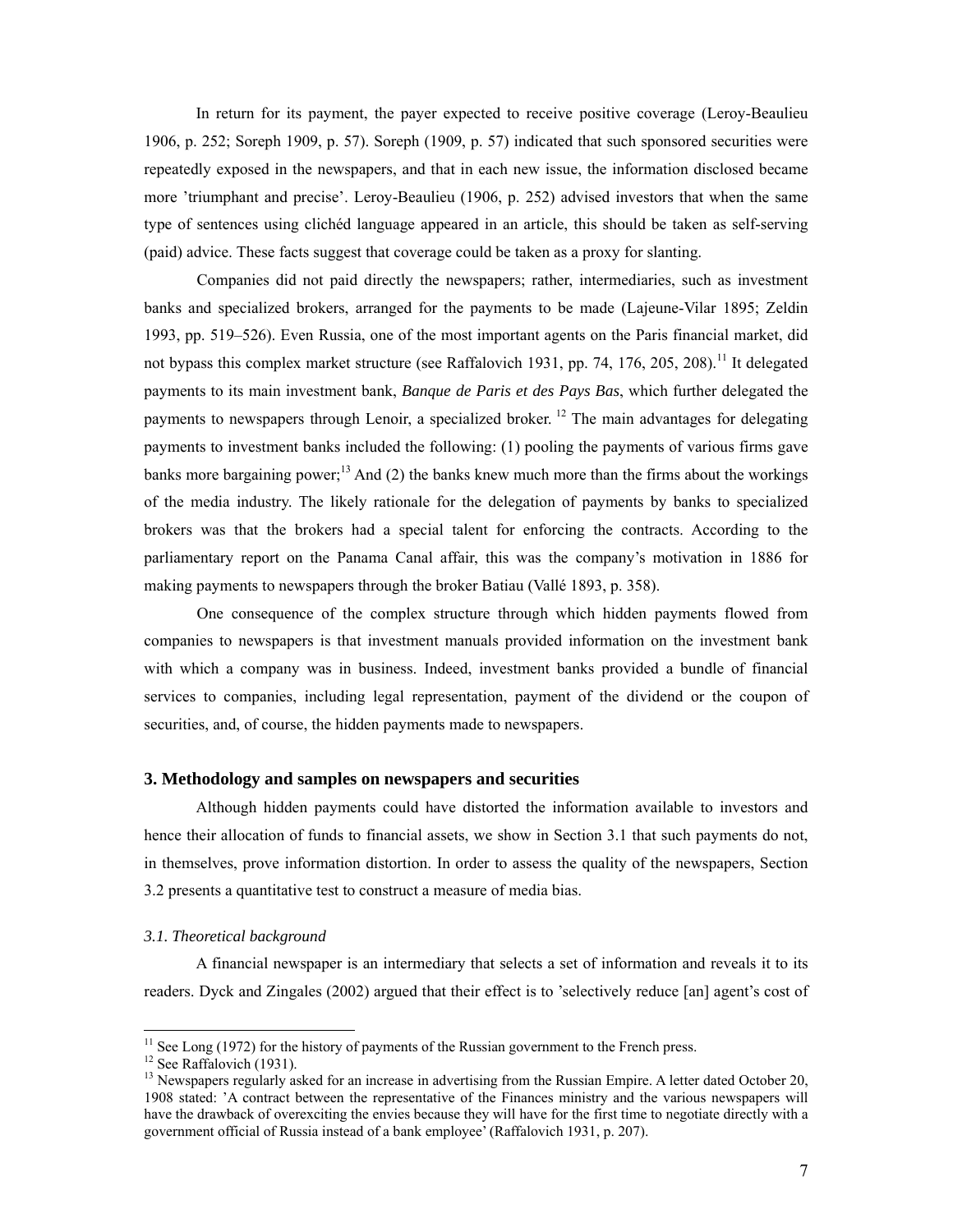collecting information and evaluating information' (p. 109). Most of the discussion implied by this definition revolves around the elements that determine the selection of news. The news reporting can be biased by conflicts of interest originating in the preferences of their readership (Mullainathan and Shleifer 2005), the objective of their journalists (Baron 2006), or their relationships with information providers or advertisers (Dyck and Zingales 2002; Besley and Prat 2006).

Besley and Prat (2006) showed that payments by information providers reduce the informational content of the media when they have an interest in accepting bribes for suppressing the disclosure of bad news. In their model, the conflict of interest relies crucially on the assumption that the interests of readers and the government are in opposition in a context in which the dissemination of positive news is not credible. Because firms derive rewards for being mentioned in the media because this either influences the portfolio choice of investors (Merton 1987) or generates an asset price above other comparable assets (Veldkamp 2006), they have a vested interest in paying the media either to suppress some news or to publicize it among investors. In the context of financial newspapers, payments could motivate newspapers not to publish negative information on companies or to overweight the coverage of paying companies.

Another approach is provided by the two-sided market literature (Rochet and Tirole 2004) that has been developed to understand the working of markets that involve an intermediary whose business consists of making connections between various types of agents (the two sides of the market).<sup>14</sup> A newspaper perfectly fits with this definition. On one side, it forms relationships with the information providers (the supply side of the news) and with the advertising market; on the other side, it interacts with readers by selling issues (the demand side). In this framework, the payment structure is an instrument for inducing both sides of the market to participate: the price charged to one side of the market can be used to subsidize the other side. Bignon and Flandreau (2009) propose a rationale for firms with good financial performances to pay to get coverage in newspapers. They argue that those payments were one strategy used to counteract the threat of badmouthing. Companies' payments were then complementary to readers' payments, and newspapers can have chosen to accept payments to publish *réclames* only of companies that performed well and to refuse those of bad performing.

We therefore have two competing explanations of the payment structure. One explanation, that followed Besley and Prat (2006), predicts that they induced a coverage bias toward poor-performing firms, whereas the other explanation leaves the expected impact on the editorial policy undecided. The answer is therefore an empirical question. To gauge whether newspaper readers were hurt by these payments, we implement a quantitative test. Its methodology works in two steps. First, we use regression analysis to measure the existence of a coverage bias. Second, we compute the yields and

<sup>&</sup>lt;sup>14</sup> As noticed by Rochet and Tirole (2004), this literature applied to two-sided markets in which one side imposes on the other an externality that cannot be compensated for using a side payment determined through a Coasian bargaining. Notice that the information published by newspapers clearly exerted an externality on readers (and vice versa). An increase in the number of companies covered benefited the readership, whereas increasing the readership also increased the willingness of companies to appear in a newspaper. During the period we study, no side payments were made to compensate one side (or the other) for the externality thereby created.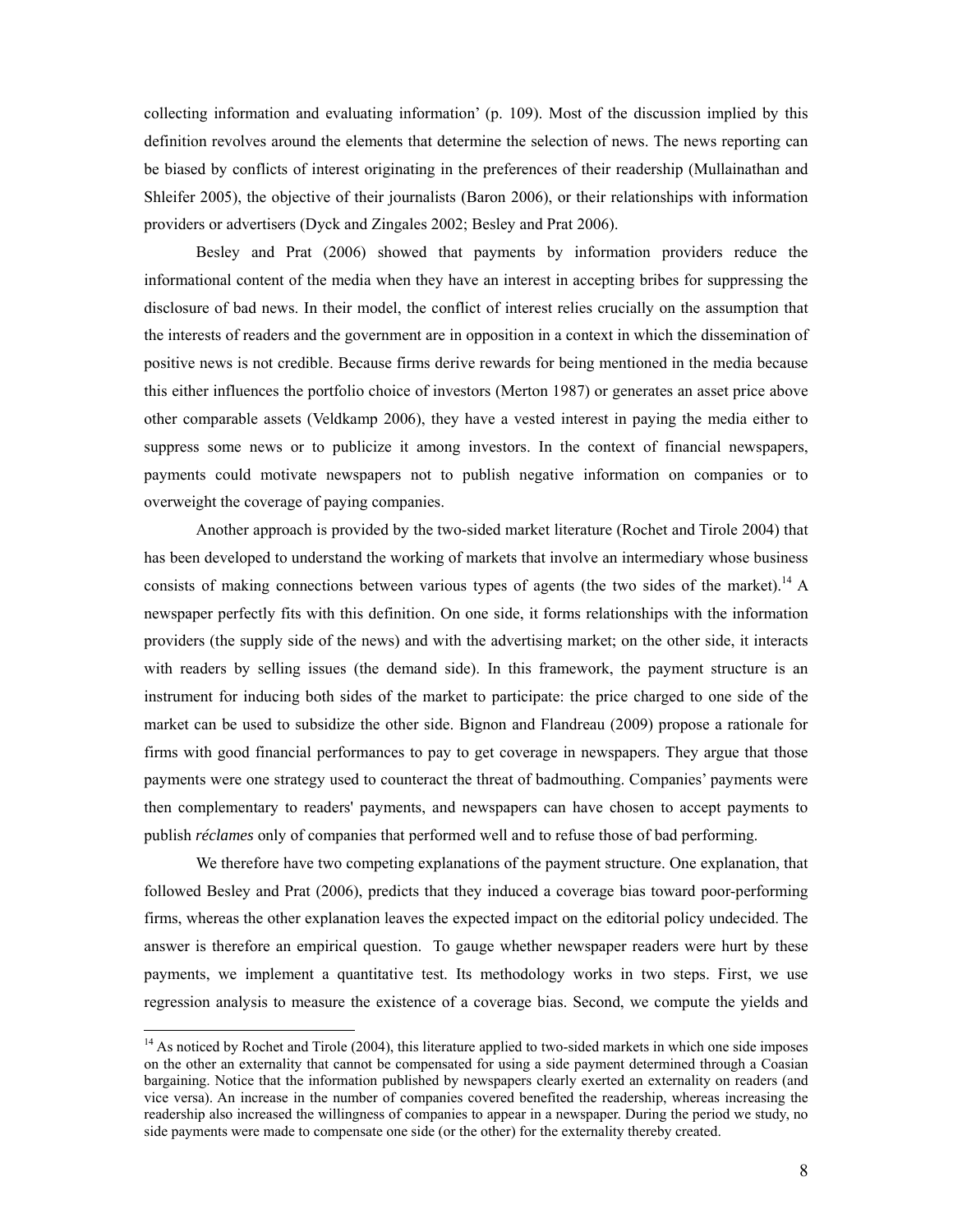returns of equity portfolios to measure the impact of this bias on the performance of these portfolios. The next subsection describes the variables and the method used to compute the results of the regressions and the stock portfolios.

#### *3.2. A measure of the coverage bias induced by hidden payments*

One can expect rational readers to buy one issue of a newspaper if the value of its informational content is greater than the cost of buying it. From the reader's point of view, a financial newspaper is a collection of pieces of information that could affect asset prices. A reader then await information on the performance of firms (i.e., on the return and the risk of the stock), but his preferences can also include the firm's characteristics, such as the nationality, the country in which it is operated, or its sector of activity. The nationality is likely to influence investors because it defines the legal system in which property rights can be enforced. We then check for any relationship between a firm's country of registration and its exposure in the press. This effect will be negative (positive) if investors were reluctant (more likely) to hold stocks issued by foreign firms. If investors formed preferences over a sector, a media outlet may bias disclosed information toward that sector.

Another important determinant of the demand for newspapers is the cost or ease with which an investor can find information on companies without buying a newspaper. In a world in which investors hold stocks of firms operating abroad, this is likely to influence the purchasing decision of the readership because an increase in distance makes it more expensive to acquire information on foreign companies (as compared with domestic companies) without buying a newspaper. We then expect the media to give comparatively greater coverage to companies operating their business abroad.

We will also allow firms' coverage to reflect the newspapers' tendency to write about enterprises with a wide audience. Audience is measured by market capitalization. If it mattered, its effect will be to switch the distribution of published news toward big firms, and the coefficient of the firm's size will be positive. Newspapers could also have targeted readers who invested with different time horizons. If liquidity traders (i.e., traders who value the liquidity of assets) are targeted, the newspaper will tend to cover equities characterized by higher stock's liquidity and (relatively) lower price volatility. Another potential targeted readership was long-term investors (known as *rentiers*) with a 'buy and hold' strategy who must have care more about the yield and security of their investment. If the preferences of the readership were sufficiently diverse, some newspapers could have targeted investors looking for stocks with low risk and low yield and others could have tried to attract those with higher risk and higher yield. Although this preference is not measurable, the next subsection will show how some transformation of the result of the regression analysis will allow us to observe market segmentation according to the preferences of investors toward risk.

Payments by firms to newspapers could have biased published information in favor of paying firms. First, as pointed in Reuter and Zitzewitz (2006), one can expect a positive correlation between a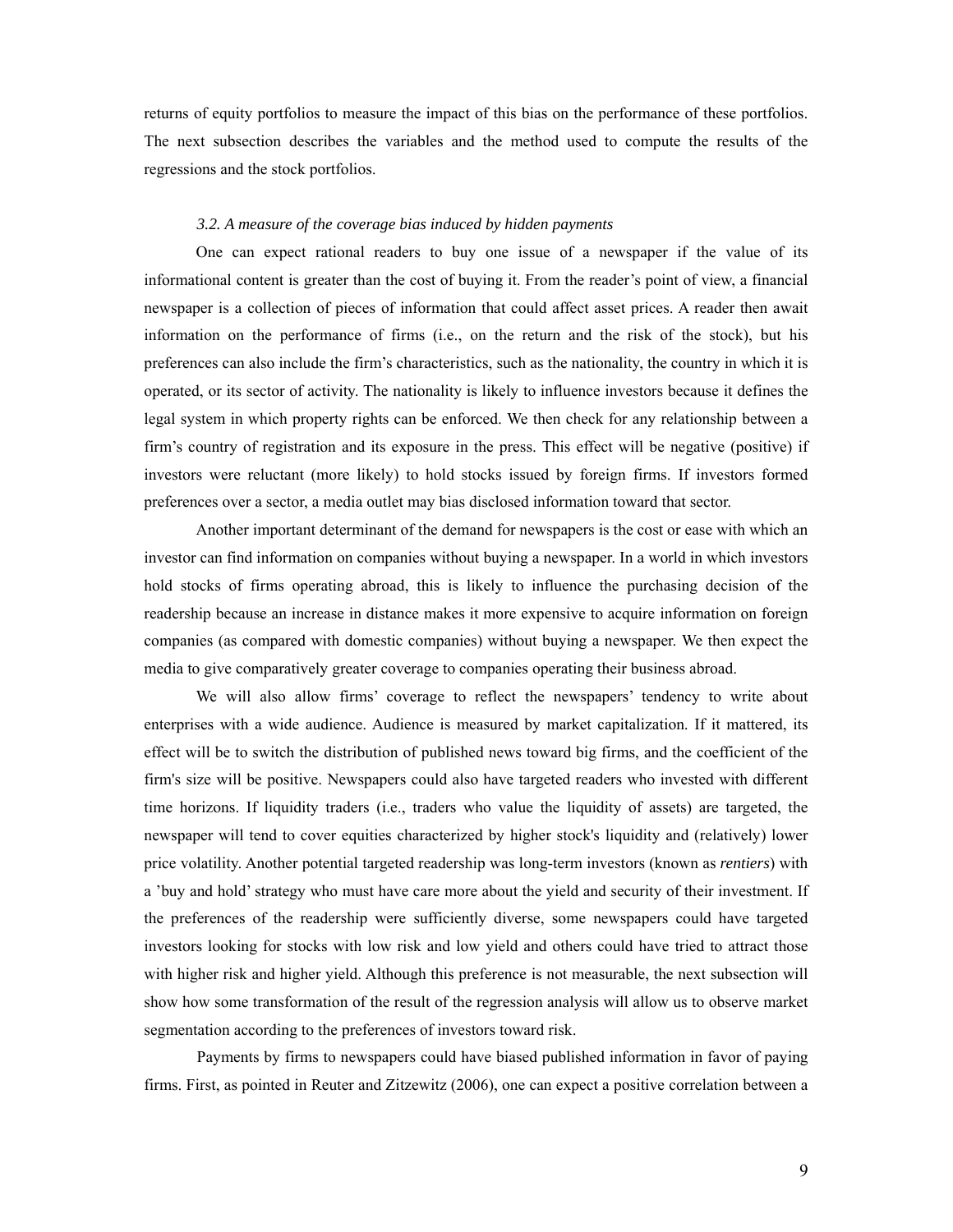firm's coverage and the volume of its advertising.15 The variable *Ads* measures *advertisements* made in special characters and appearing in a predefined section. Second the regression also includes a proxy for *réclames*. We account for them by introducing a dummy variable that measures the link between the firm and the investment bank that paid the dividend to investors in lieu of the company. The dummy is equal to one if a link is found between a company and a given bank *X* (where *X* stands for the name of the bank). Because it could have been more likely that firms paid advertising if they were raising funds on the financial market, we introduced a variable *IPO* that is equal to one if the company sold stocks to investors during the year of our study.

Media bias is assessed using regressions of the coverage of each company over its characteristics, performance, and the payments it made. The following specification is considered:

#### $Exposures_i = constant + a (FP_i) + b (FC_i) + d (Ads_i) + e (Bank X_i) + f (IPO_i) + u_i$

where *Exposures* is the number of articles a company i had in a newspaper, *FP* stands for the set of variables measuring the financial performance of its stock, and *FC* is a set of controls for the firm's characteristics. The regression also included the dummy variable *IPO*. The variable *Ads* can be either the number of advertisements or a dummy variable (equal to one if the company advertised). The variable *Bank X* is a full set of dummies that accounts for the link between a company and a bank.

The null hypothesis is as follows. When a newspaper's readers are rational investors (i.e., they want to learn about events that can affect the value of their financial assets), we expect the editor to select the most accurate available information in order to maximize readership (and build a reputation). Thus, we expect to find that the financial variables are significant and that the payment variables (both *Ads* and *Bank X*) are insignificant. This effect could be offset by firms paying to boost their exposure in the newspaper. In this case, the financial variables may well appear to be insignificant, whereas the payment variables are significant, indicating that payments were the main driver of the editorial policy. Another possibility is that both the payments and performance variables are significant. In that case, the regression will not inform on the effect on investors of the payments.

The mere existence of media bias, however, does not indicate whether the bias is detrimental to readers. Indeed, even if the payment variables appeared to be positive and significant, investors would suffer only if a newspaper was characterized by a low ability or willingness to select the companies accurately (i.e., if it switched its news coverage to poorly performing firms). As a preliminary step, we tackle this issue by checking whether the newspaper chose the best performing firms among those linked to *Bank X*. We introduce an interaction term between the *Bank X* and the *FP* variables (e.g., stock return). If this variable is positive and significant, then this indicates that only firms with the best performance were highlighted in the newspapers.

<sup>&</sup>lt;sup>15</sup> Reuter and Zitzewitz (2006) showed that major personal finance magazines are 'more likely to recommend funds from families that have advertised within their pages in the past', but they document no such relationship for newspapers (e.g., the *New York Times*) covering more general subjects aimed at a wider audience.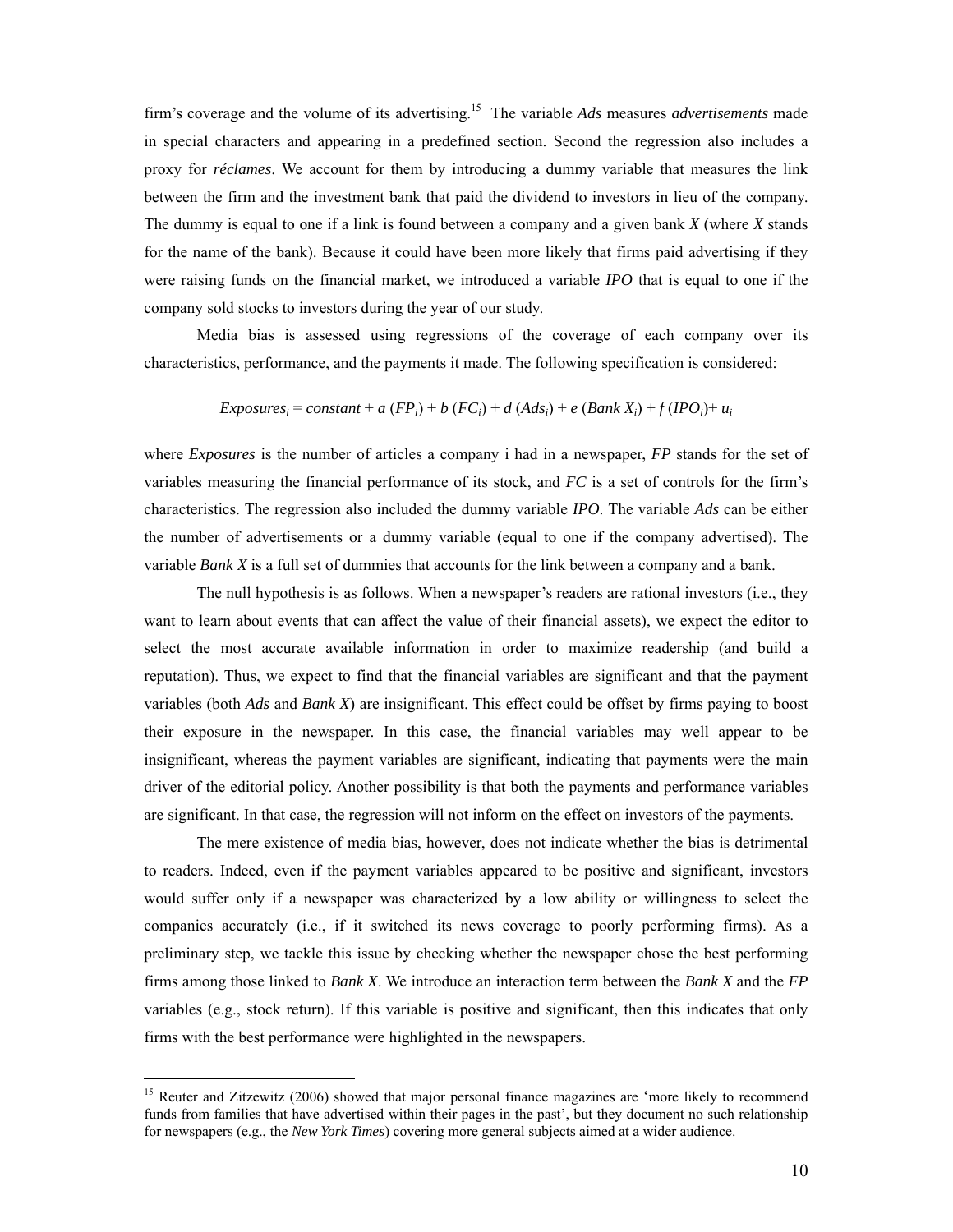The results of the regressions only provide a mapping between the companies' coverage and its determinants. In a second step we measure the impact of the media bias on investors. The aim is to judge the newspaper's coverage in terms of the financial performance it would have yielded, had a reader bought its portfolio of equities using the coverage as the only choice variable. The measures used to assess the performance of a portfolio are the mean of the return and the variance of the return, both computed for each newspaper based on the population of firms that it covered.

The weight of a company in the portfolio is computed as the ratio between the number of exposures received by the company and the total number of exposures (with the sum of all weights equal to one). There are still various ways to compute the weights. When the coverage is biased toward paying firms, the observed coverage defines a portfolio suffering from media bias. Using the results of the regression analysis, the weights of unbiased portfolios can be computed by removing the effect of the payment variables on media coverage. The various weights are then used to compute the return and the variance of various portfolios that will be compared to check whether unbiased portfolios performed better than biased ones. It will be said that investors are worse off with a biased newspaper if its biased portfolio performs worse than the unbiased ones.

#### **4. Sample, time period, and coding of companies' coverage**

The choice of the sample of newspapers is discussed in Section 4.1. Section 4.2 presents the time period chosen to implement the test. Section 4.3 describes the coding methodology and the descriptive statistics on coverage.

#### *4.1. Sample of newspapers*

 $\overline{a}$ 

The number of financial newspapers grew from 210 in 1889 to a peak of 287 in 1907.<sup>16</sup> No such newspapers were digitalised, and, given that we had to count coverage manually, a selection of just a few was inevitable. The ideal criteria to select the sample would have been to choose those with the greatest circulation because this would have provided a measure of their impact on investors. Unfortunately, figures on circulation were considered proprietary information and were kept secret by the editors.17 The impact of newspapers must therefore be determined using other variables. To choose the proxies, we make the following assumptions. Because newspapers were the sole (public) information providers on firms and because no regulation required legal disclosures by firms, we would expect readers to be rational and searched for informative, high-quality newspapers.

The selection of the sample tried to avoid two pitfalls. The first consisted of choosing newspapers with a bad reputation for accuracy but no circulation. Indeed, some commentators recognized that some newspapers were managed by fly-by-night editors who tried to blackmail companies and/or sovereign states. They warned investors about them but added that that they were

<sup>&</sup>lt;sup>16</sup> As given by *Annuaire de la presse française et étrangère et du monde politique*, a yearly publication edited by Henri Avenel up to 1906 and by Paul Bluysen thereafter.

<sup>&</sup>lt;sup>17</sup> See the discussion by Émile Mermet (1881, pp. IV and V).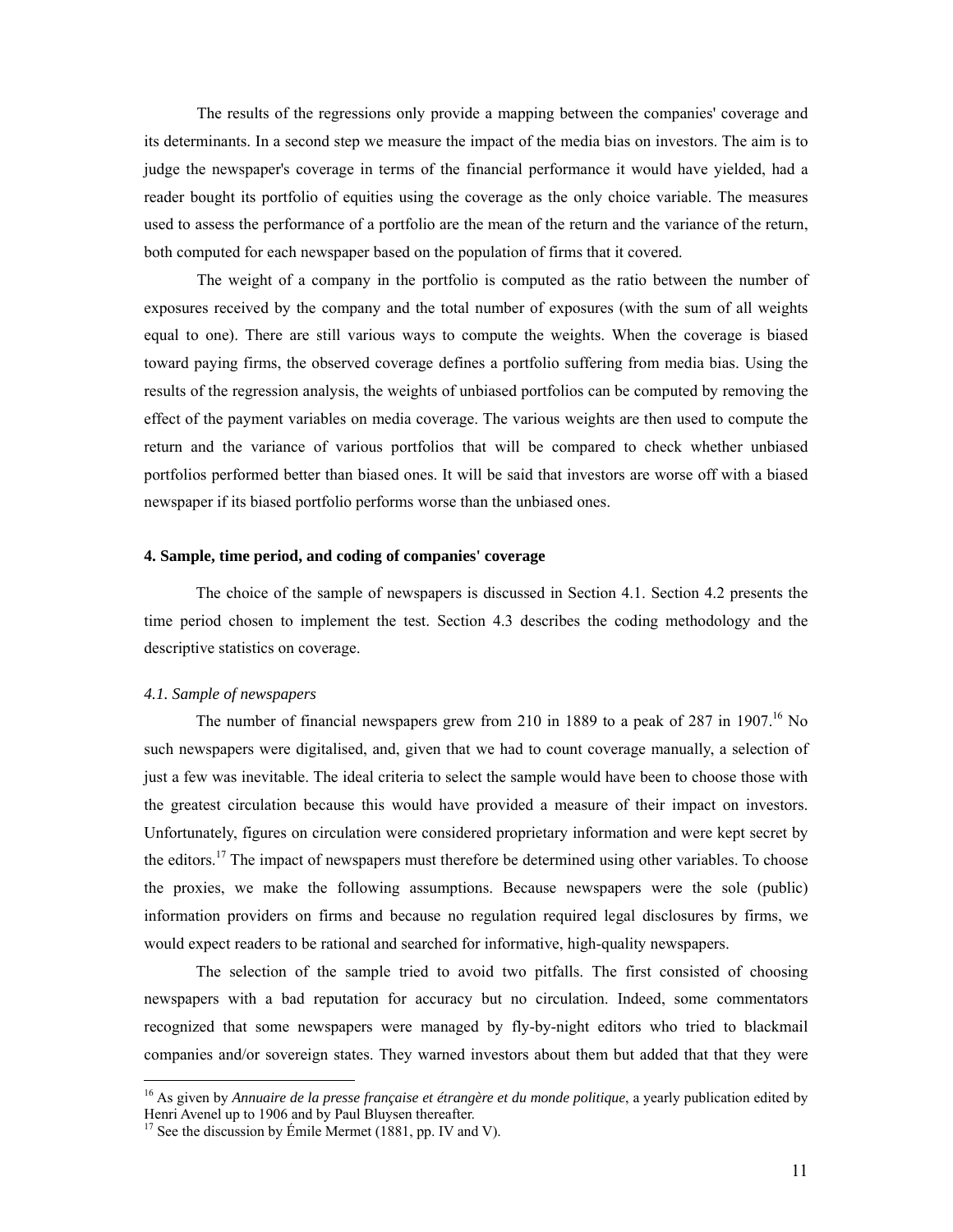easy to recognize because they were cheaply produced (Lajeune-Vilar 1895, p. 50; Leroy-Beaulieu 1906, pp. 250–251; Neymarck, 1911, p. 136). Soreph (1909, p. 54) indicated that 'we shall not expect careful readers to buy them'. Bignon and Flandreau (2009) showed that the market structure limited their ability to extract money and that they appeared intermittently, which limited their readership. Although such newspapers were surely biased (they were intended for that), they likely did not impact the stock market through their readership. Therefore, for a bad newspaper to have readers, it must have copied the characteristics of quality newspapers.<sup>18</sup> Soreph (1909) pointed the recurrence of this strategy.<sup>19</sup>

The second pitfall was to select newspapers that were considered undoubtedly unbiased. Those that valued their reputation must have had the lowest incentive to bias information. However most commentators did not considered quality newspapers as unbiased.<sup>20</sup> Lajeune-Vilar (1895, p. 51) stressed that 'less than a dozen newspapers such as *Le messager de Paris*, *L'économiste* [français] or *Le capitaliste* really had an influence on the financial business' but admitted that 'they had a stake in the various financial operations' (pp. 51–52). Albert (1972) questioned the integrity and the independence of the reputable *L'Économiste Français* and *L'Économiste Européen* (p. 262; Soreph 1909, p. 54). Because most financial newspapers were accused of being systematically biased, it appeared necessary to study the existence of bias also in reputable newspapers. We however recognize that the very few extremely expensive newspapers – costing more than 80 centimes – must have had a lower tendency to cheat readers, so we had excluded them from the sample.

The independence of newspapers towards the financial sector was hotly debated and must have been valued by readers. But some newspapers also realized this and proclaimed that they were independent, whereas, in fact, they were owned by some bank or financial intermediary. While gathering information on ownership, we found that it was not uncommon to read on the front page that the newspaper was independent although a simple verification shows that it was managed by a bank.<sup>21</sup> Some newspapers offered free services to their subscribers such as personalized financial advice, security trades, and cashing of coupons or dividends. Those were typical services of banks and brokers and signalled the ownership. Many commentators at the time noticed that bank-owned newspapers were not fully reliable if the bank used the newspaper to publicize its business. This was the goal assigned by Rochette to *Finance Pratique* (Folleville 1911, pp. 126–127). Lajeune-Vilar (1895, p. 52) indicated that those newspapers were subsidized by their owners to balance their budgets. Because this could have resulted in a lower need to rely on external payments, one can expect such newspapers to

 $\overline{a}$ 

<sup>19</sup> Soreph (1909, p. 55) indicated that a strategy used by newspapers that tried to swindle investors was to mimic the organization of the most reputable newspapers although he added that it was easy to avoid the trap.

<sup>&</sup>lt;sup>18</sup> Leroy-Beaulieu, 1906, p. 252.

<sup>&</sup>lt;sup>20</sup> Marinitsch (1892, p. 294) asserted that only two or three newspapers (out of the ten he advised readers to refer to) combined an acknowledged expertise with an unquestionable integrity. No name was provided.

<sup>&</sup>lt;sup>21</sup> La Revue du Marché Financier claimed that it was owned and managed by the bank Vidal up to 1907. The mention was deleted in July, but the business continued at the same address and phone number as Vidal. The surreal case is that of *Groupement des Interêts Financiers*, which proclaimed being independent while announcing that it was owned and managed by the bank Auvray.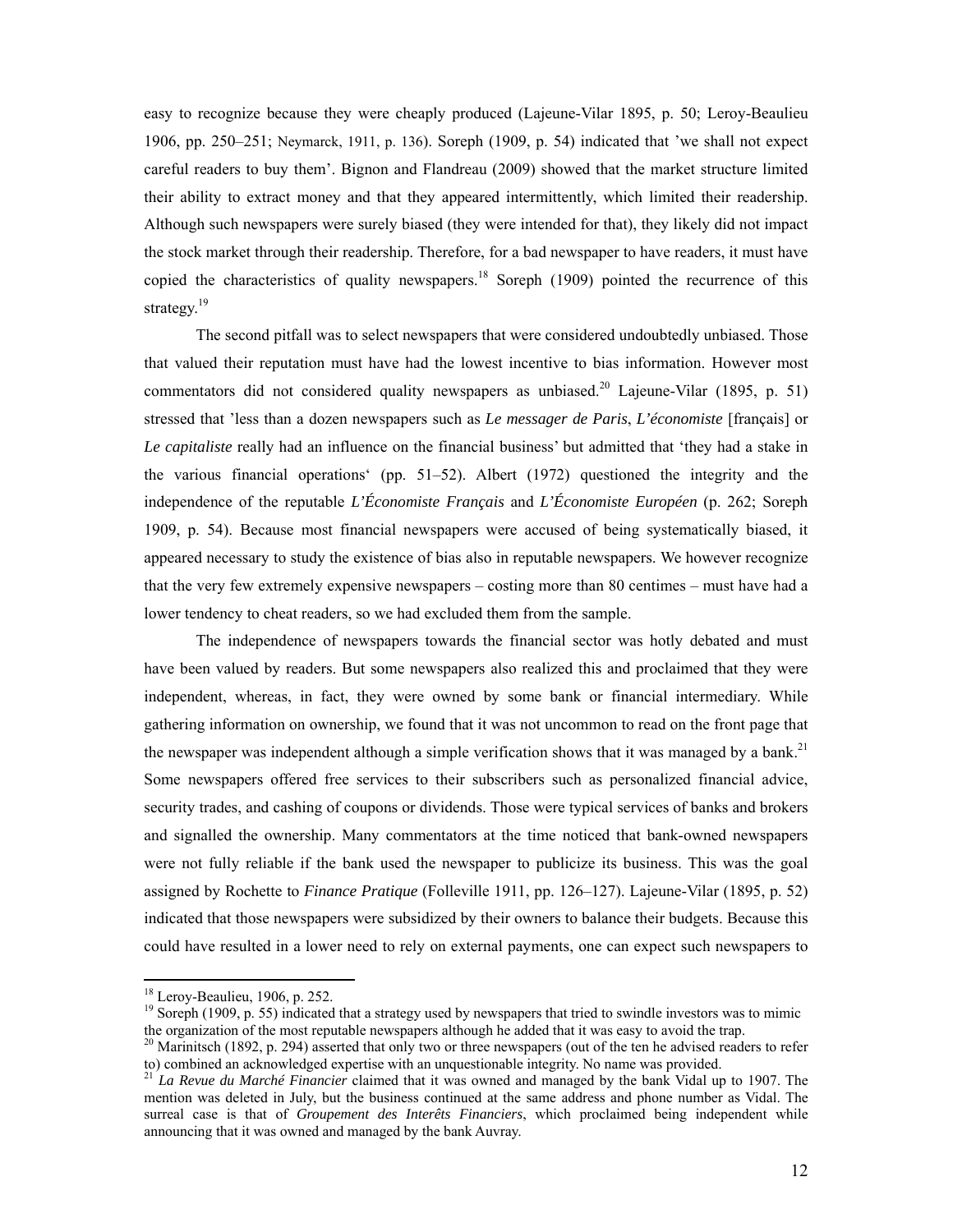be biased only toward the bank's business. A countervailing argument, however, was that nothing precluded a newspaper from accepting payments from other firms. Indeed, Soreph (1909, p 58) argued that even a bank-owned newspaper could have been paid by a bank's competitor to highlight its activities. Therefore, it is worth considering both independent and bank-owned newspapers.

The selection of the sample is made using a set of observable characteristics that were recognised by memoirs or investment manuals as proxies for quality newspapers (Feydeau 1882, p. 171; Lajeune-Vilar 1895; Leroy-Beaulieu 1906; Soreph 1909). These characteristics include a periodic appearance, the year of founding, a clear indication of the name of the editor; and the price, tone, and organization of the editorial content. Four newspapers were included in our dataset. Two were managed by independent journalists, who were also economists or statisticians.<sup>22</sup> *L'Économiste Européen* (hereafter *EURO*) and *Le Rentier* (*RENT*, published every 10 days) enjoyed some reputation and did not offer free financial services. The sample also included the *Journal des Intérêts Financiers*; *INTFIN* that was owned and managed by an investment bank (*Crédit Mobilier*) and another that was probably owned by a financial intermediary (*La Semaine Financière*; *SEM*). Although it appeared to be independent and managed by journalist Charles Bourdon, *SEM* offered its readers brokerage services and had links with *Banque des Français*. 23 Favre (1909) classified RENT and EURO as independent, whereas the others were dependent. The first issue of *EURO* was published in 1892, *INTFIN* in 1888, *RENT* in 1869, and *SEM* in 1856. These newspapers were either weekly or published every ten days, as were 50.3% of financial newspapers in  $1907<sup>24</sup>$ 

Although the focus and organization of the news could have differed greatly among newspapers, our sample is limited to those that shared the same organization, with a first section presenting and discussing macroeconomic events, a second section presenting detailed financial information on firms, a third section that pooled advertisements and a final section that gave a list of asset prices. Alfred Neymarck advised investors to read periodicals for which they knew the name of the editors, trustees, or journalists (1911, p. 136). The endless repetition of this advice in investment manuals must have had an impact on readers, and we decided to follow it.

Soreph (1909, p. 54) pointed out that the price reflects quality and urged readers to care about this. Ernest Feydeau, a bank employee and novelist, that pointed that readers must be concerned with the fact that the precision, accuracy, and coverage of information in a newspaper is provided in proportion to its price (1882, p. 173). Newspapers priced less than 15 centimes per issue were then excluded from the sample. As detailed in Table 1, one issue of *EURO* or *RENT* cost half a franc, whereas *SEM* cost 25 centimes and *INTFIN* 15 centimes. EURO and RENT were quite expansive as compared to the other financial newspapers as the mean price of financial newspapers was indeed 34

 $22$  Edmond Théry and Alfred Neymarck, respectively.

<sup>&</sup>lt;sup>23</sup> The newspaper and the *Banque des Français*, shared the same address. Moreover, on November 2, 1907, the issue indicated that 'as the stock market will be closed on Saturday, so will the offices and cashier of the *Semaine Financière* and the *Banque des Français*'. <sup>24</sup> The comparison with the population of financial newspapers were made using Bluysen (1907).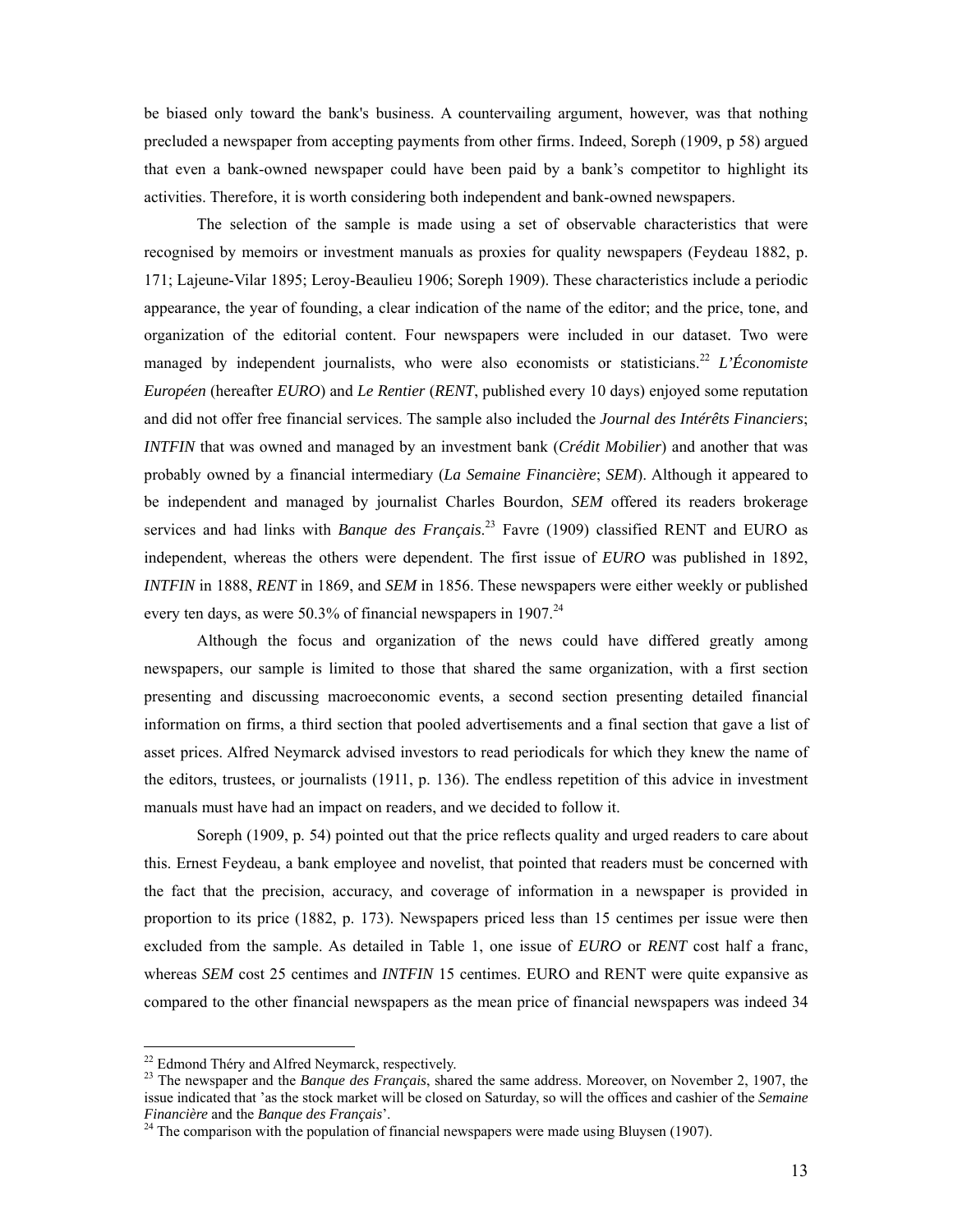centimes, and the modal and median value was  $25$  centimes.<sup>25</sup> Deflated by the consumer price index, the 2007 value of these prices ranges between 0.88 and 1.76 euros (see table 1). Computing the actual cost using hourly wages gives higher but comparable figures (between 1.24 and 4.13 euros).

| Newspapers' characteristics                             | <b>EURO</b>  | <b>INTFIN</b> | <b>RENT</b>  | <b>SEM</b>   |
|---------------------------------------------------------|--------------|---------------|--------------|--------------|
| Year of founding                                        | 1892         | 1888          | 1869         | 1856         |
| Periodicity                                             | weekly       | weekly        |              | 24           |
| Price per issue (francs)                                | 0.50         | 0.15          | 0.50         | 0.25         |
| (a) Number of pages (adjusted) <sup>26</sup>            | 40           | 20            | 32           | 24           |
| (b) Number of pages without ads (adjusted)              | 35           | 16            | 23.2         | 19           |
| Estimated price per issue in 2007 (euros) <sup>27</sup> | 1.76 to 4.13 | 0.53 to 1.24  | 1.76 to 4.13 | 0.88 to 2.07 |
| Price per issue $/(a)$ (francs)                         | 0.0125       | 0.0075        | 0.0156       | 0.0104       |
| Price per issue $/$ (b) (francs)                        | 0.0143       | 0.0094        | 0.0215       | 0.0132       |

**Table 1: Statistics on the newspapers in our sample** 

Source: authors' calculation

#### *4.2. Sample period*

 $\overline{a}$ 

The data were collected for the period from 1 July to 31 December 1907. To minimize the possible effects stemming from a bear or a bull market, we chose a period that was characterized by a fairly stable stock index. Figure 1 depicts the evolution of the Paris stock index and compares it with those of the other main stock markets.<sup>28</sup> During the last semester of 1907, the Dow Jones Industrial Average fell by 27.5% and both Berlin and London were also hurt. In Paris, the decrease was 2.3% during the first semester, but the index increased by 0.9% during the second semester (while London dropped by 2.4%). There is only scattered evidence that the shock that hurt New York impacted the European stock markets to the same degree. The three biggest monthly drops in Paris in 1907 amounted to 3.6% in March, 2.6% in June, and 1.3% in October, whereas the Dow Jones Industrial Average dropped by 13.3% in March, 13.3% in August, and 15.5% in October.<sup>29</sup> The three biggest decreases of the Berlin (London) monthly index were 3.9% (3.3%) in March, 2.7% (1.9%) in June, and 2.7% in October (3.8% in August). Le Bris (2009) shows that 1907 does not appeared as one of the 20 biggest crashes of the Paris Stock-exchanges between 1854 and 2008 while it was in New York.

 $^{25}$  The statistics on the prices of the other newspapers were computed using Bluysen (1907). Prices ranged from 5 centimes to 1 franc and were evenly distributed, with 22% of the newspapers being price at less than 10 centimes, 9% at 15 centimes, 27% at 25 centimes and 17% at 50 centimes.<br><sup>26</sup> The number of pages per issue of *RENT* was adjusted to account for its larger format.

<sup>&</sup>lt;sup>27</sup> Two methods were used to estimate the current price. The first number was computed using the general price index (1 franc in 1907 equals 3.51 euros in 2007). The second number was computed using the hourly wage, gathered from the 1946 INSEE yearbook, for the 1906 average wage of a Parisian worker (0.85 francs) and using the 2007 minimum wage (7.03 euros). When one hour of work earned 1.7 times the price of *EURO* in 1906, it costs 4.13 euros in 2007. Using both methods to replicate the price evolution of the sole newspaper (*Le Figaro*) that existed in 1907 and today show that its 1907 price (0.15 francs) is valued at 0.52 euros using the price index and 1.23 euros using the hourly wage (for a 2007 price of 1.10 euros). The second estimate is also comparable to the price of today's financial periodicals, suggesting that newspaper prices actually increased more than the CPI.

 $^{28}$  The three reconstructed French index (Arbulu, 2007, Le Bris, 2009, and the NBER) show the same pattern during the second semester of 1907. Data for Berlin and London are taken from the NBER database.

<sup>29</sup> All variation of the stock index made use of the NBER database. Using Arbulu (2007) the numbers become respectively -1.6, -1.4 and -1% (for the same months). Using Le Bris (2009), they are -1.27% in March, -0.88% in May and -1% in October. The dates used for computation of the index differ in Le Bris vis-à-vis the other.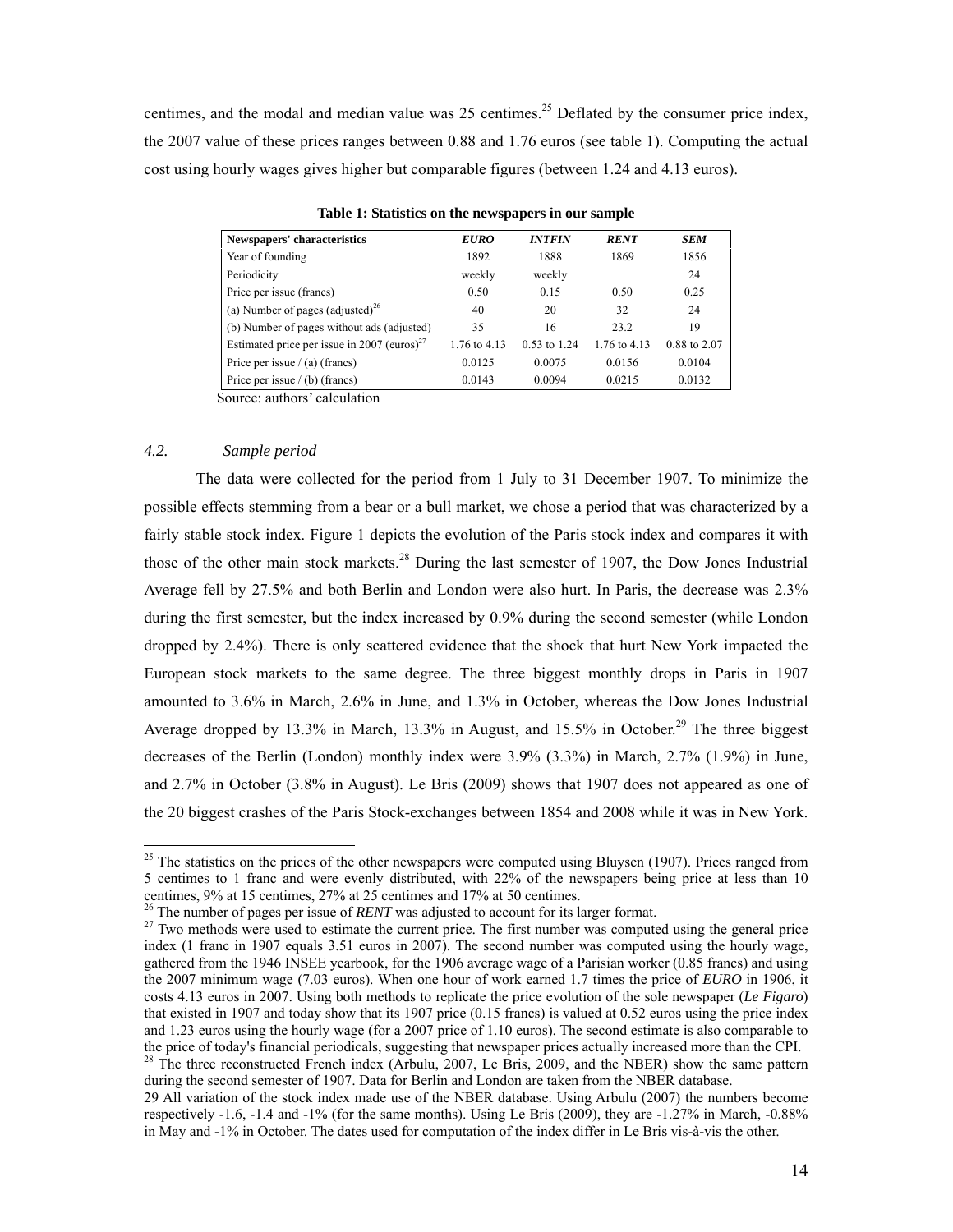This does not imply that French investors did not lose money as a result of the US crisis. As noted by Neymarck (1911, pp. 392), the losers were 'naive and too confident investors' that bought 'securities traded only abroad or those of various types of mines.'

The U.S. financial crisis had a small impact on the French economy. In 1907, the French gross domestic product (GDP) grew by 5% according to Toutain (1997) and by 7.9% according to Levy-Leboyer and Bourguignon (1985). Given that those numbers are an ex post facto reconstruction, one may wonder about the evolution of a more accurate measure of business cycles. The evolution of the index of industrial prices shows a 4.2% increase in 1907 and a drop of 2% in 1908. But this drop is the seventh lowest (among eight) during the 1895–1914 period. This evidence of a weak transmission of the US crisis to the French economy is in line with Bordo and Murshid (2006), who pointed out that, 'before 1914, financial shocks were communicated from the core countries of Europe (especially the UK) to the periphery, but in general this channel did not operate in reverse'.



**Figure 1: Evolution of the Paris stock index and the major foreign markets (1905–1912)** 

Source : NBER stock index database and Arbulu (2007)

#### *4.3. Coding methodology and descriptive statistics on coverage*

The media exposure of companies is assessed by counting the number of times an article was published on each company publicly traded on the Paris stock exchanges in each newspaper. The information published was coded as follows. We considered as significant any piece of information other than the stock price. Each newspaper published a list of prices in a separate section, and each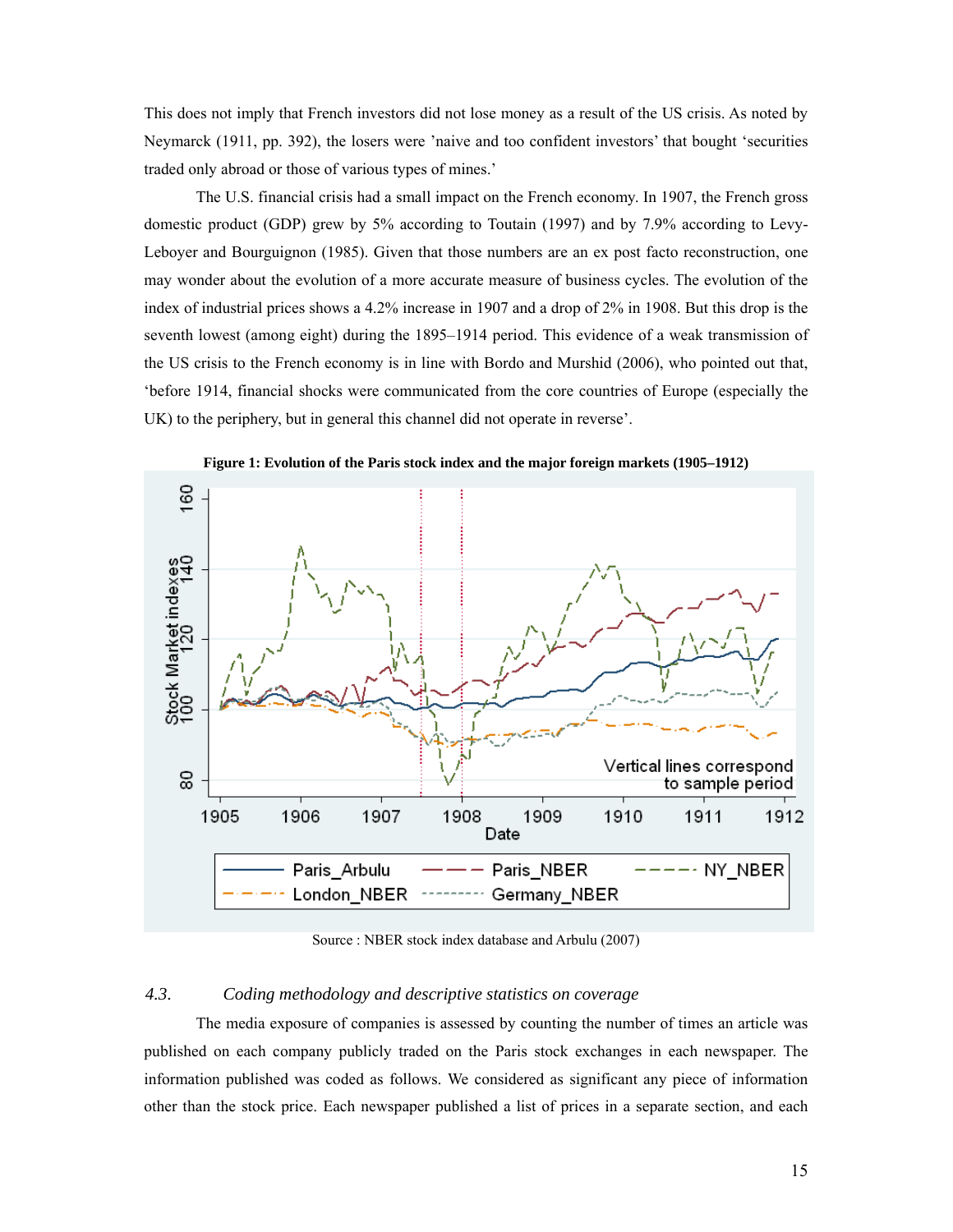piece of information that mentioned only the stock price of the company was coded as zero; more detailed information was coded as one. Figure 3 shows an excerpt from the November 16, 1907, edition of *SEM* that illustrates our coding methodology. For Thomson-Houston de la Méditerranée and Traction, the newspaper gives only the stock price, and so a value of zero was assigned. Readers obtained more valuable information (displayed in a dashed box on figure 2) for the other two companies mentioned in Figure 2, such as that 'the factories of the Compagnie Française des Procédés Thomson-Houston experienced a significant business activity' and that Omnium Lyonnais made higher profits in 1906–1907 than before. These two observations were each coded as one.

**Figure 2: Excerpt from** *La Semaine Financière*, 16 November 1907

The sum of news releases on a given company defines a statistic that accounts for the media coverage of the firm in a given newspaper. The descriptive statistics of the sample indicate that, altogether, 929 firms were mentioned or discussed in 4,817 articles. Because of missing data for explanatory variables, our analysis will henceforth focus on a reduced sample of 694 firms that received 4,409 articles. News coverage was classified as either negative or positive. Negative exposure was defined as any information or event that likely had a negative impact on a company's current or future performance, regardless of whether the information was factual or not. One example (Cape Copper), taken from *L'Économiste Européen* of the 30 September 1907, is as follows: 'the stock price is declining due to reduced production in August, itself due to lower grade ore and a new tax will now hit the company's profits'. Other examples include lower sales, losses, increased costs, strikes, and announcements of lower dividends. Using these criteria, only 5.1% of the write-ups in *EURO*, 4.9% in *INTFIN*, 8.2% in *RENT*, and 3.5% in *SEM* were negative.

La Compagnie Française des Procédés Thomson-Houston clôture à 589. Une grande activité règne dans les ateliers de la Compagnie. La Thomson-Houston de la Méditerranée s'inscrit à 332.<br>L'Omnium Lyonnais est ramené à 128. Les bénéfices de l'exercice 1906-1907 sont supérieurs de près de 100.000 francs à ceux de l'exercice précédent. Ils se chiffrent en effet par 1.083.452 francs, contre 985.726 francs. Le dividende est maintenu à 6 fr.<br>par action et il est porté au fonds de prévoyance 450.000 francs, contre 349.758 fr.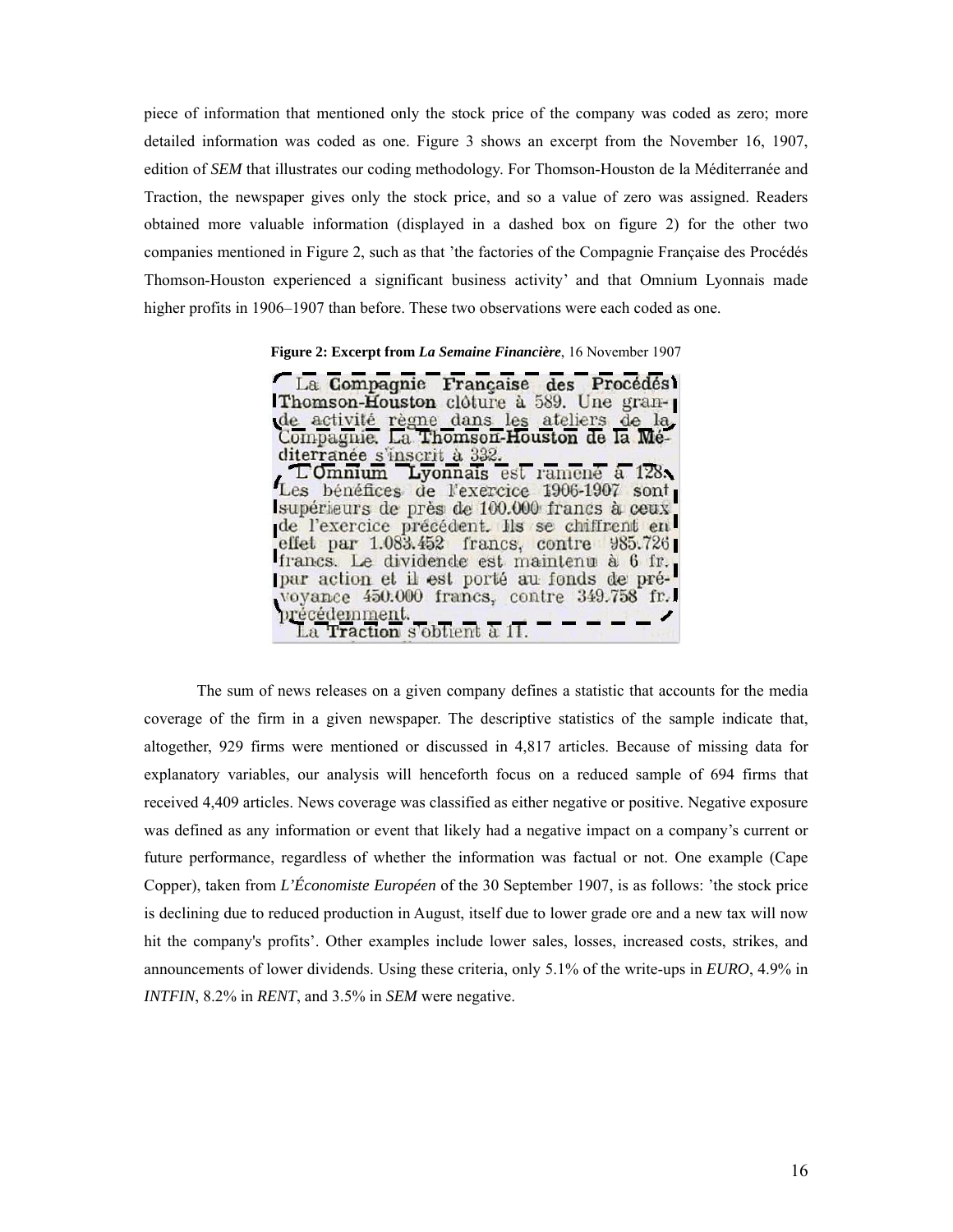|               |          |          | <b>EURO</b> |      |              |          | <b>INTFIN</b> |      |              |          | <b>RENT</b> |      |              | <b>SEM</b> |         |      |              |
|---------------|----------|----------|-------------|------|--------------|----------|---------------|------|--------------|----------|-------------|------|--------------|------------|---------|------|--------------|
|               |          | $\bf{0}$ | $1 - 5$     | $5+$ | <b>Total</b> | $\bf{0}$ | $1 - 5$       | $5+$ | <b>Total</b> | $\bf{0}$ | $1 - 5$     | $5+$ | <b>Total</b> | $\bf{0}$   | $1 - 5$ | $5+$ | <b>Total</b> |
| <b>EURO</b>   | $\bf{0}$ | 561      |             |      | 561          |          |               |      |              |          |             |      |              |            |         |      |              |
|               | $1 - 5$  |          | 117         |      | 117          |          |               |      |              |          |             |      |              |            |         |      |              |
|               | $5+$     |          |             | 16   | 16           |          |               |      |              |          |             |      |              |            |         |      |              |
| <b>INTFIN</b> | $\bf{0}$ | 388      | 29          | 8    | 425          | 425      |               |      | 425          |          |             |      |              |            |         |      |              |
|               | $1 - 5$  | 143      | 57          | 4    | 204          |          | 204           |      | 204          |          |             |      |              |            |         |      |              |
|               | $5+$     | 30       | 31          | 4    | 65           |          |               | 65   | 65           |          |             |      |              |            |         |      |              |
| <b>RENT</b>   | $\bf{0}$ | 293      | 26          | 5    | 324          | 286      | 37            | -1   | 324          | 324      |             |      | 324          |            |         |      |              |
|               | $1 - 5$  | 238      | 51          | 2    | 291          | 133      | 136           | 22   | 291          |          | 291         |      | 291          |            |         |      |              |
|               | $5+$     | 30       | 40          | 9    | 79           | 6        | 31            | 42   | 79           |          |             | 79   | 79           |            |         |      |              |
| <b>SEM</b>    | $\bf{0}$ | 398      | 21          | 2    | 421          | 354      | 62            | 5    | 421          | 271      | 141         | 9    | 421          | 421        |         |      | 421          |
|               | $1 - 5$  | 130      | 46          | 4    | 180          | 53       | 107           | 20   | 180          | 34       | 124         | 22   | 180          |            | 180     |      | 180          |
|               | $5+$     | 33       | 50          | 10   | 93           | 18       | 35            | 40   | 93           | 19       | 26          | 48   | 93           |            |         | 93   | 93           |

**Table 2: Cross-tabulation of the exposures of 694 firms in financial newspapers** 

Source: authors' calculation. Entries are the number of firms with zero, one to five, or more than five exposures.

Newspapers differed in the number of companies on which information was published. Out of 694 firms, *RENT* provided exposure to only 370 of them; and *EURO*, *SEM*, and *INTFIN* did it for (respectively) 133, 269, and 273 (see Table 2). To show that the media focused coverage on a subset of firms, we plot the Lorenz curves of each newspaper in Figure 3. It appears that about 60% of the firms never appeared in *INTFIN* or *SEM*. The Gini index is 0.72 for *RENT* and 0.91 for *EURO*. 30 Another noteworthy feature is that newspapers did not choose to report on the same sub-sample. Table 2 illustrates that, out of 561 companies that never appeared in *EURO*, 143 appeared one to five times (and 30 appeared more than five times) in *INTFIN*. Also, more than half of the companies that never appeared in *EURO* did appear at least once in *RENT*. Even if the analysis is restricted to companies mentioned once in at least one of the four newspapers, a lot of variance remains to be explained within a given newspaper and among the four of them. The regression analysis will allow assessing each newspaper's editorial policy, that is, the variables explaining the selection of the sample of news. Given that the left-hand-side variable is the number of articles published on a firm by a newspaper within a period, all regressions used a count model (Cameron and Trivedi 1986). To account for the overdispersion of the distribution, a negative binomial model is adopted.<sup>31</sup>

<sup>&</sup>lt;sup>30</sup> The *Gini index* is the area between the Lorenz curve and the 45° line. At the extremes, the index is zero if all companies received the same share of media exposure and one if a single firm received all the media exposure. <sup>31</sup> Poisson distributions fit better data with a value of the empirical mean close to the variance. A corollary is that Poisson models are better suited for stochastically independent events. The independence condition is barely met in our data. Analytical tests were run to discriminate among models.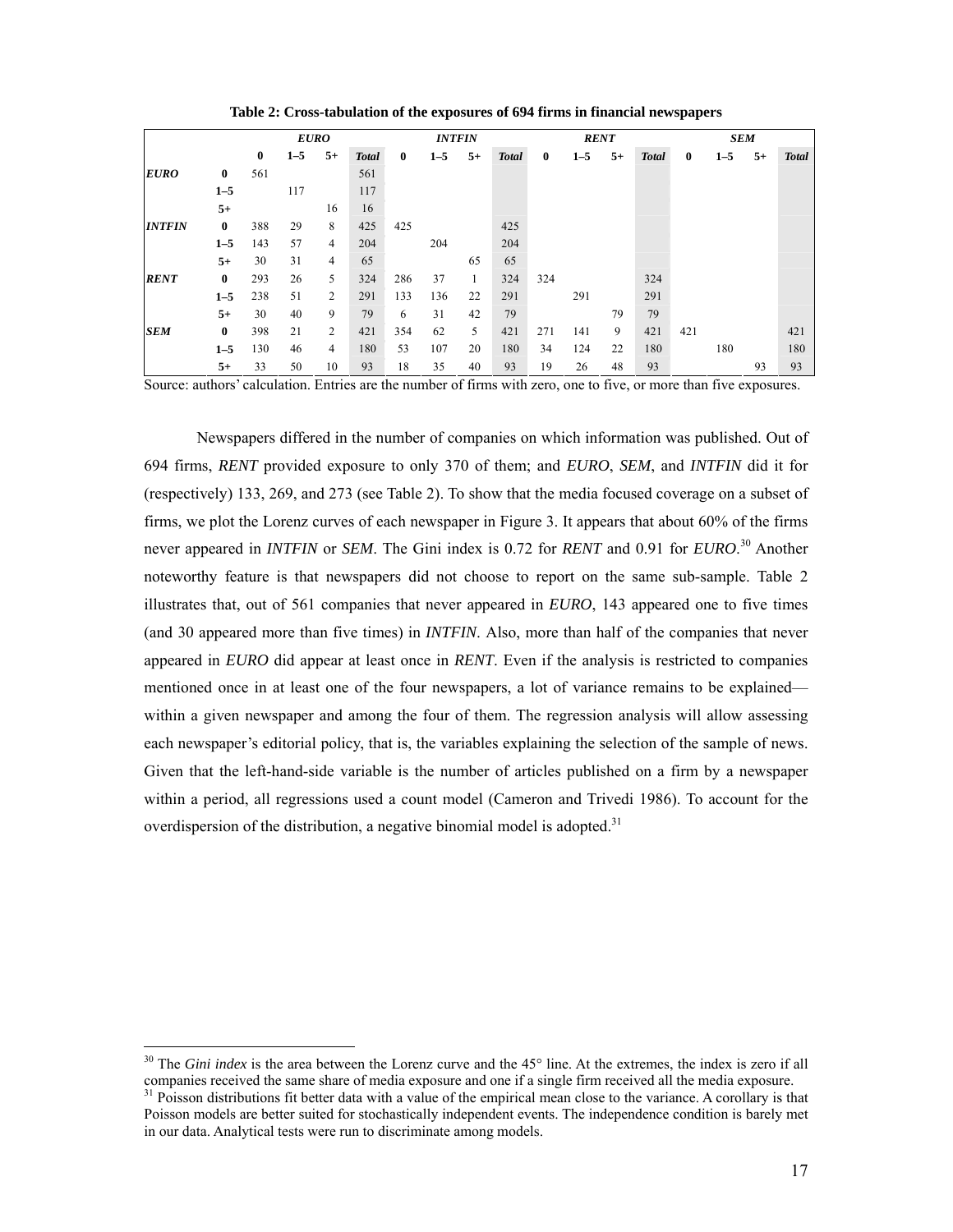

**Figure 3: Inequalities in the media exposure of 694 firms (Lorenz curves)** 

Source: authors' calculation

#### **5. Dataset**

The list of covariates is organized into three groups. The first includes variables summing up financial performance, the second adds controls for the firms' characteristics and the third consists of payments made by firms to newspapers.

#### **Financial performance variables**

Financial data came from the 1907–1909 stock exchange yearbooks and from daily or monthly stock price bulletins. Data were collected on firms with equity traded in Paris, either on the official stock exchanges or on the *coulisse* (over the counter).<sup>32</sup> The *market capitalization* (in log) was computed by multiplying the average equity prices with the number of outstanding shares. The *current yield* is the ratio of dividends paid in 1907 to the average stock price in 1907. The *stock price volatility*  is proxy using the beta. It is computed as the division of the log of the ratio between the highest and lowest 1907stock price by the market average. Thus, the market beta is equal to one, and a beta value exceeding one indicates higher-than-average volatility. As for *liquidity,* although newspapers mentioned that it varied among stocks (e.g., "stock X was actively traded yesterday" while "there was not much demand for the stock of firm Y"), no data on the volume of transactions are available. Some stocks, however, were not or only irregularly negotiated. On those days, the official publications of the stock exchanges did not report any price for those stocks.<sup>33</sup> Assuming that the existence of a price quote on a given day reflected that some transactions were carried out, we construct an index for liquidity and attribute a value of one if a stock was quoted (and zero if not). Six evenly spaced dates in

<sup>&</sup>lt;sup>32</sup> Annuaire des valeurs admises à la cote officielle and Annuaire Desfossés, respectively.

<sup>&</sup>lt;sup>33</sup> Daily prices were taken from the *Tableau des titres cotés à la bourse de Paris et des cours moyens* (edited by *Direction générale de l'enregistrement, des domaines et du timbre*) for the official stock exchanges and in the *Cote du marché des banquiers* (edited by the *Syndicat des banquiers en valeurs au comptant près la bourse de Paris*) for the *Coulisse* market.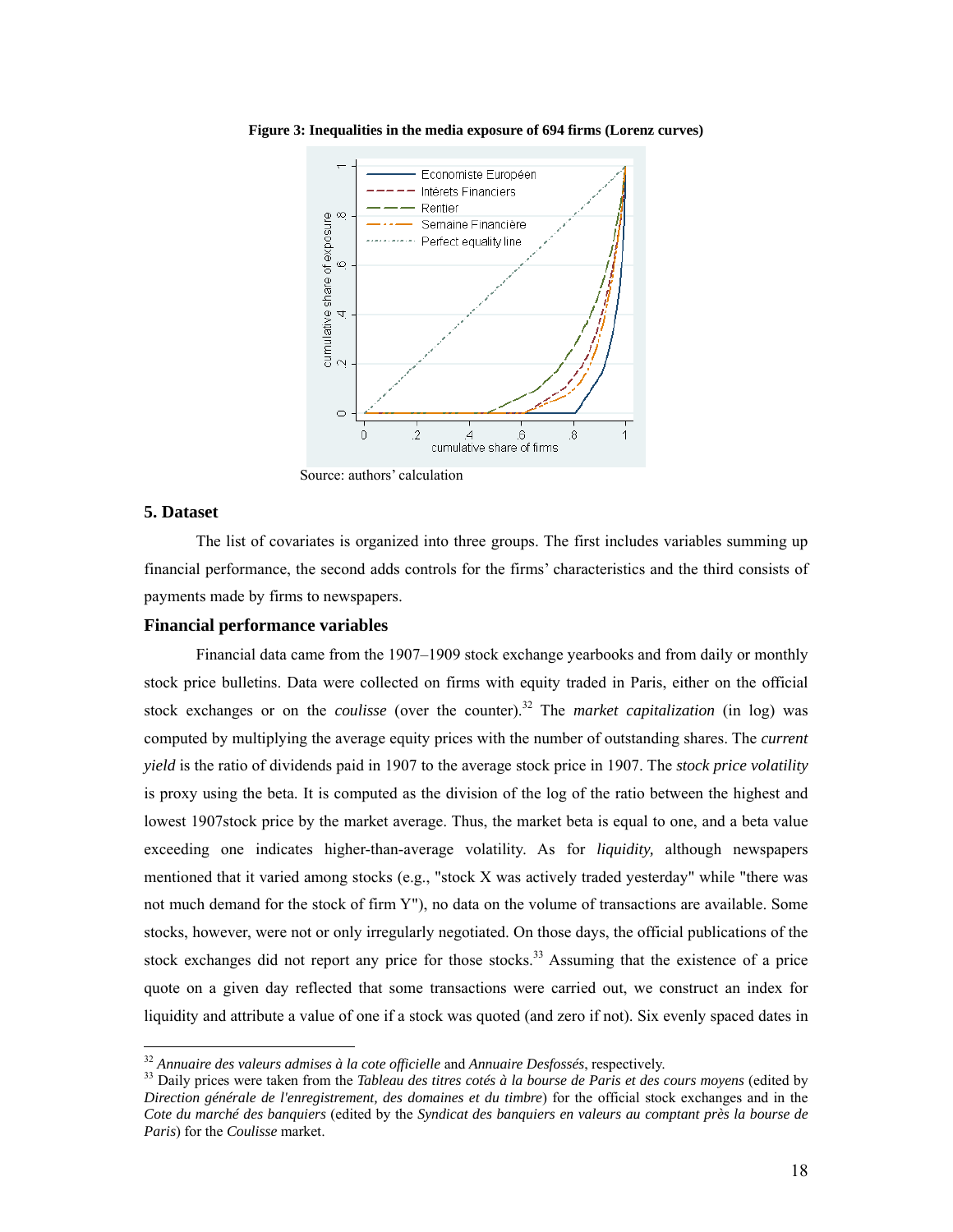June 1907 were chosen to minimize potential endogeneity problems (as news exposure can impact liquidity).<sup>34</sup> The index ranges from zero to six. Table 3 sums up the main descriptive statistics.

| <b>Variable</b>              | Obs. |       | <b>Mean</b> Std. Dev. | Min    | Max   |
|------------------------------|------|-------|-----------------------|--------|-------|
| Capitalization (m francs)    | 694  | 38.7  | 117.0                 | 12.000 | 1.820 |
| Liquidity                    | 694  | 2.74  | 246                   | 0.00   | 6.00  |
| Current yield in 1907 $(\%)$ | 694  | 4 2 7 | 391                   | 0.00   | 54.55 |
| Beta                         | 694  | 1.00  | 114                   | 0.00   | 741   |

**Table 3: Summary statistics of financial variables**

Source: authors' calculation

#### **Firm characteristics**

 $\overline{a}$ 

To account for legal differences in stocks trading on the two Parisian exchanges, we constructed a dummy variable *bourse* equal to one if a firm was listed on the official stock exchange and zero if it was on the *coulisse*. Companies were also classified along the following seven sectors: banks and insurance; railways; utilities; mining (other than coal); coal; 'new economy' (i.e., chemical industry, electricity, and carmakers); and metal work (typically steel). All other companies were aggregated into a category called 'other', which includes mainly printers, hotels and other tourism companies, and the food service industry. Table 4 gives the distribution of firms across sectors and shows that newspapers did not cover all sectors equally. *EURO* and *SEM* dedicated nearly a third of their stock review section to mining companies, whereas the two other periodicals devoted only 10%.

The selling of some stocks on the primary market is likely to have influenced the incentive of those companies to pay for coverage. We learn those companies using the statistics published by Alfred Neymarck in *Le Rentier*. The dummy takes the value of one if the company raised money on the market. In 1907, 60 companies sold securities on the official stock exchanges and 29 on the overthe-counter market. We used a dummy variable to account for the 209 firms registered outside of France. Its purpose is to capture the costs that a French investor would have paid to enforce his property rights in a foreign court of law. The dummy specification is especially suitable if investors' costs were mainly fixed costs. Finally, the dummy variable *colony* captures the effect of a firm operating in a colony, French or not (53 companies). The variable *distance* is measured between the capital of the country in which the firms operated their (main) business and Paris.<sup>35</sup> It was computed for non-French companies and for the 87 companies operated outside the country in which they were registered (mostly France, the United Kingdom, and Belgium). To account for the familiarity that investors might have felt toward some country, we (inversely) weighted distance by the country share in the total capitalization of the listed companies. $36$ 

 $34$  We chose Tuesday 4; Saturday 8; Wednesday 12; Monday 17; Friday 21; and Wednesday 26.

<sup>35</sup> When the information was not listed in *Annuaire Desfossés*, we relied on other investors' handbooks, such as Raffalovich's *Le marché financier* (various years), Houston (1897) Stephens (1907) or Dupont (1890). <sup>36</sup> The reasoning is that, as the number of stocks from a particular country increases, the flow of information

from that country to Paris also grows, making it seem less distant. This can either mean that a high flow of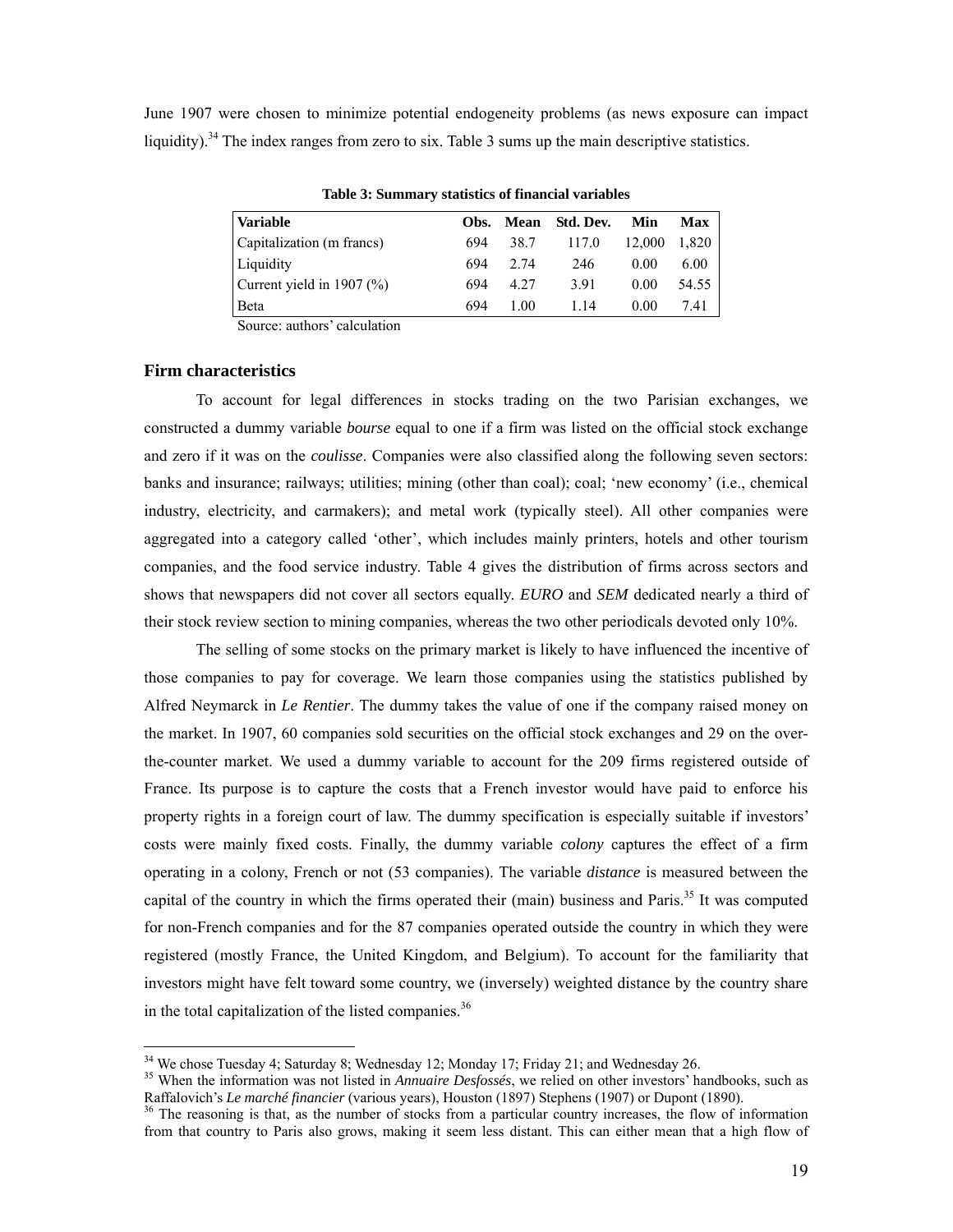|                                                  | <b>Banks</b> and<br>insurance | Railways | <b>Utilities</b> | <b>Minin</b><br>g | Coal    | <b>New</b><br>economy | <b>Metal</b><br>work | Other   | All<br>samples |
|--------------------------------------------------|-------------------------------|----------|------------------|-------------------|---------|-----------------------|----------------------|---------|----------------|
| <b>Number of firms</b>                           | 115                           | 56       | 96               | 119               | 46      | 94                    | 67                   | 101     | 694            |
| <b>Percentage of firms</b>                       | 16.6                          | 8.1      | 13.8             | 17.1              | 6.6     | 13.5                  | 9.7                  | 14.6    | 100.0          |
| <b>Total market capitalization</b><br>(m francs) | 6,520.0                       | 5,470.0  | 3,660.0          | 5,030.0           | 1,420.0 | 1,440.0               | 1,310.0              | 1,990.0 | 26,840.0       |
| Average capitalization (m<br>francs)             | 56.7                          | 97.7     | 38.1             | 42.3              | 30.9    | 15.3                  | 19.6                 | 19.7    | 387            |
| Average liquidity (range 0–<br>6)                | 2.37                          | 2.96     | 2.77             | 3.00              | 2.26    | 2.74                  | 3.09                 | 2.65    | 2.73           |
| Average stock current<br>return $(\% )$          | 4.35                          | 3.57     | 4.38             | 4.03              | 2.71    | 4.62                  | 3.98                 | 5.31    | 4.27           |
| Average beta                                     | 0.54                          | 0.46     | 0.65             | 1.96              | 0.87    | 1.24                  | 0.95                 | 0.89    | 1.00           |
| Relative exposure in $(\%):$                     |                               |          |                  |                   |         |                       |                      |         |                |
| - EURO                                           | 16.4                          | 3.7      | 22.9             | 36.4              | 2.6     | 8.4                   | 4.9                  | 4.7     | 100.0          |
| - <i>INTFIN</i>                                  | 16.2                          | 10.5     | 21.4             | 10.3              | 4.6     | 7.6                   | 19.7                 | 9.9     | 100.0          |
| - RENT                                           | 21.2                          | 11.0     | 17.5             | 11.0              | 6.2     | 9.9                   | 13.9                 | 9.3     | 100.0          |
| $-SEM$                                           | 20.4                          | 8.1      | 15.              | 29.1              | 3.6     | 8.3                   | 9.9                  | 5.4     | 100.0          |

**Table 4: Statistics on sectors and firms receiving media exposure** 

Source: authors' calculation. Relative exposure is the ratio of the number of exposures per sector to the total.

#### **Payments to newspapers**

*Advertisements.* The advertisement section included commercial announcements of new products or services such as railway fares, insurance company policies, the opening of a new branch by a given bank. Issuers of publicly traded securities also used it as a medium to inform the wider public on financial news, such as the introduction of a new security on the market or shareholders' meeting and also to announce the serial numbers of bonds drawn at the lottery for reimbursement. Both types of advertisements were counted by company and aggregated. The regressions used two specifications for this variable, either the actual number of ads or a dummy (equal to one) if the company advertised in the newspaper. As shown in Table 5, companies that advertised have, on average, a higher capitalization and a lower stock volatility than companies that did not advertise.

|                    |            | <b>EURO</b> |            | <b>INTFIN</b> | <b>RENT</b> |      | <b>SEM</b> |      |
|--------------------|------------|-------------|------------|---------------|-------------|------|------------|------|
|                    | no ads     | ads         | no ads     | ads           | no ads      | ads  | no ads     | ads  |
| log-capitalization |            |             |            |               |             |      |            |      |
| Obs.               | 624        | 70          | 520        | 174           | 588         | 106  | 521        | 173  |
| Mean               | 6.91       | 7.64        | 6.91       | 7.22          | 6.87        | 7.62 | 6.90       | 7.24 |
| Difference         | $-0.73***$ |             | $-0.31***$ |               | $-0.74***$  |      | $-0.34***$ |      |
| Yield              |            |             |            |               |             |      |            |      |
| Obs.               | 624        | 70          | 520        | 174           | 588         | 106  | 521        | 173  |
| Mean               | 4.28       | 4.16        | 4.33       | 4.08          | 4.26        | 4.35 | 4.32       | 4.13 |
| Difference         | 0.12       |             | 0.25       |               | 0.09        |      | 0.19       |      |
| <b>Beta</b>        |            |             |            |               |             |      |            |      |
| Obs.               | 624        | 70          | 520        | 174           | 588         | 106  | 521        | 173  |
| Mean               | 1.02       | 0.82        | 1.08       | 0.75          | 1.06        | 0.67 | 1.10       | 0.70 |
| Difference         | $0.20***$  |             | $0.33***$  |               | $0.39***$   |      | $0.40***$  |      |

**Table 5: Advertising** *vs* **non-advertising companies** 

*N* = 694 firms, two-sample *t*-test with unequal variances; \*\*\*difference between means significant at 99% level. Source: authors' calculation

 information from a given country reduces the reluctance of investing abroad or that setting up the flow of information entails fixed costs. Using the standard measure of distance does not change the results.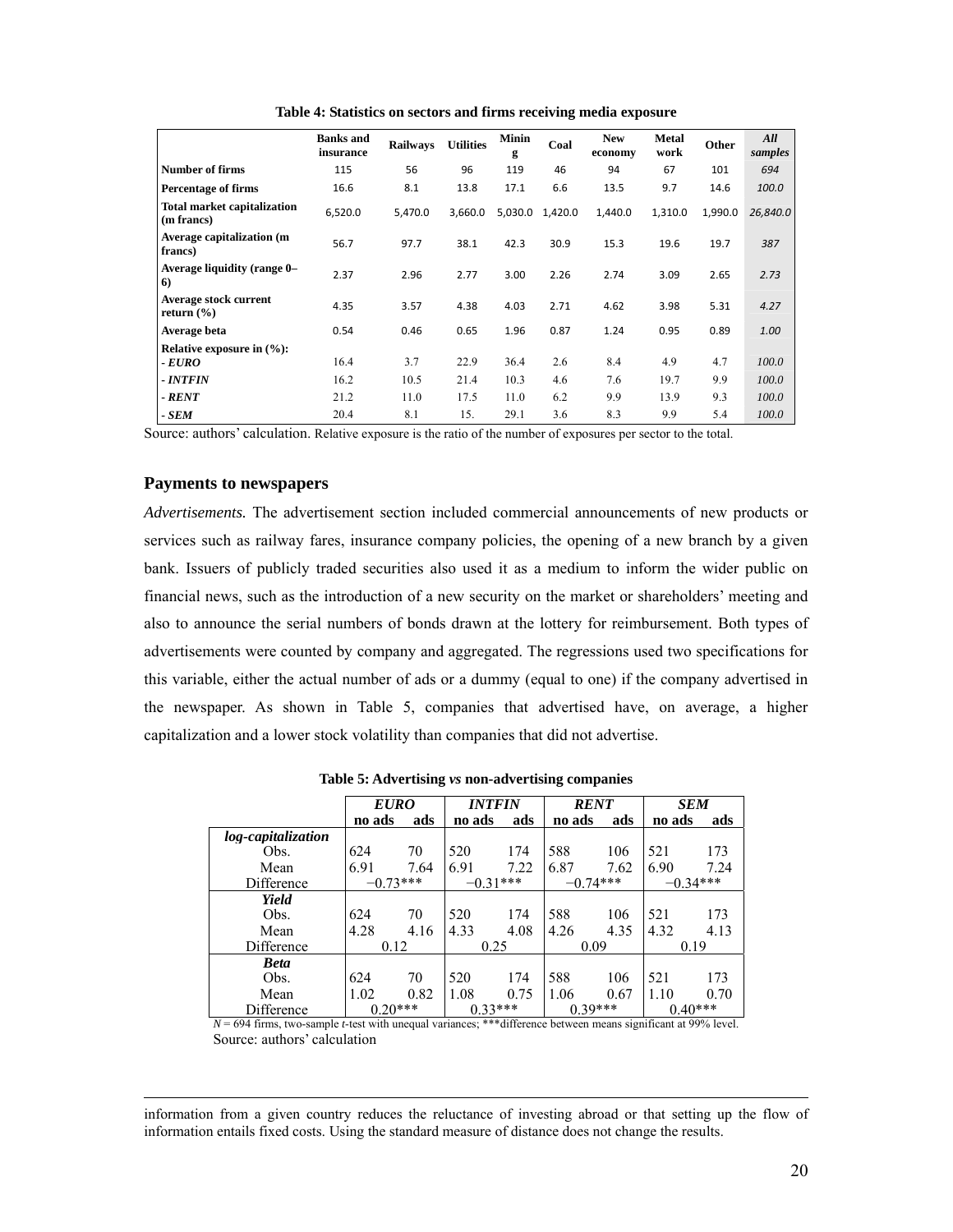*Réclames.* Investment banks provided firms several services such as financial advertisements, legal representation in France for foreign companies, and payment of coupons and dividends. Because financial yearbooks indicated which bank was appointed to pay a company's dividends and coupons, we were able to link banks and companies.<sup>37</sup> Table 6 presents the group averages of financial variables for all companies sharing the same partner bank.<sup>38</sup> The largest group  $(18%)$  consists of companies whose dividends were paid only at their Paris headquarters (aggregated in the dummy *paris\_only*). Then come the three biggest deposit banks—Crédit Lyonnais, Société Générale, and Comptoir National d'Escompte de Paris—each with a market share of 9 to 10%. Another part of the market was shared among a handful of smaller investment banks with a market share of 1 to 6% (for a total of 39% of the firms). The banks that paid the dividend of less than three companies are aggregated in the dummy *small\_only*. The regression also includes a dummy variable for companies that paid the dividend or coupon at their head office when it was located outside Paris (*no\_paris*). The dummy *info\_na* includes all companies for which the no information was available in public sources.

#### **6. Results**

l

This section reviews the determinants of media exposure and quantifies the importance of the media bias. Tables  $7-10$  give the regression results.<sup>39</sup>

The capitalization and liquidity are always positively correlated with the coverage. The measure of stock price variance is never significant, which could indicate that newspapers did not target liquidity traders but rather investors with a buy-and-hold strategy (*rentiers*). The significance or the sign of the other financial variables varies across newspapers, which can point that different groups of readers were targeted. Whereas *EURO* promoted firms with relatively high current returns, both *INTFIN* and *RENT* reported on those with lower returns. Two reasons can explain this. First, firms with a lower yield also feature a lower default risk (not measured in this regression). Second, a lower return implies a higher price/dividend ratio. Thus, *INTFIN* and *RENT* may have been focusing on 'blue chip' firms (i.e., those with high growth potential).<sup>40</sup> *EURO* tended to prefer firms listed on the

<sup>37</sup> The dummy variable *bank* was coded using *Annuaire Desfossés*. We departed from it only when we could document that a bank had a major stake in a company, in which case secondary sources were used. The stakes of Rothschild and Mirabaud in various companies were adjusted using Bencivengo (2004) and Chancelier (2001). In three instances we did aggregate banks when they appeared to be related through some ownership's links. First, we pooled Crédit Foncier de France (CFF) and Crédit Foncier et Agricole d'Algérie (CFAA) because (1) almost half of CFAA assets in 1907 were, in fact, financed through a loan from CFF; (2) they shared board members; and (3) CFAA's operations extended well beyond Algeria and were often unrelated to agricultural or real estate matters. It rather seems that CFAA was acting as another investment bank of CFF. Second, we merged the two banks controlled by Rochette. Third, we pooled the companies with dividends paid in the Paris office of the General Mining and Finance Corporation.

<sup>&</sup>lt;sup>38</sup> Although group averages are calculated on the sample of firms, some are included in more than one group because they had more than one partner bank.

 $39$  Reported results use the sample of all news. The results are unaffected by the exclusion of negative news.

<sup>&</sup>lt;sup>40</sup> Neymarck, the editor of *Le Rentier*, wrote in his investor's manual that <sup>2</sup> a high price and a high dividend shall not be the only criteria when buying stocks' and urged investors to speculate by 'figuring out the perspective of the industry and the various reasons for which some stock could be underpriced' (1911, pp. 125–126).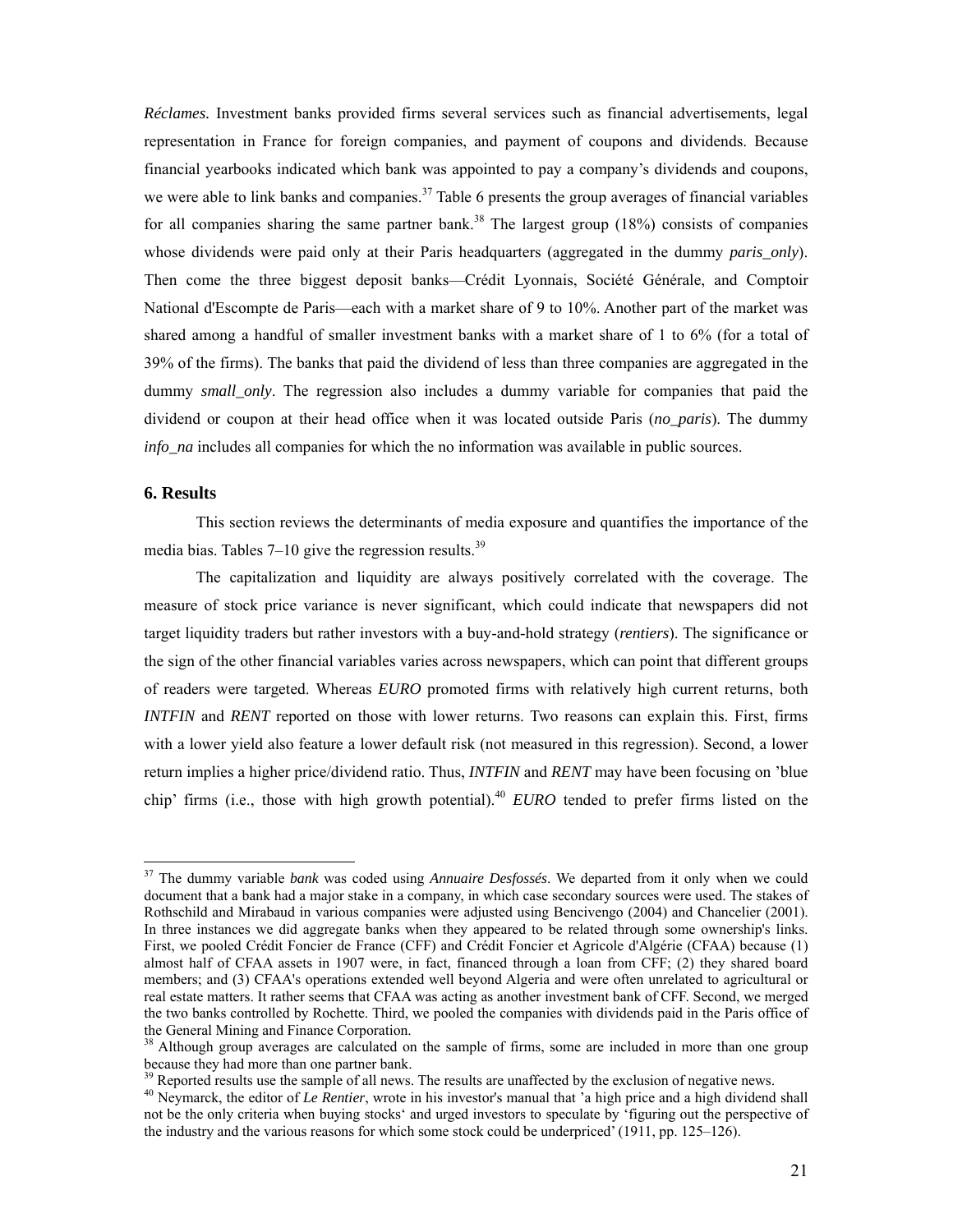*coulisse*, whereas the other three newspapers did not discriminate coverage against a given market. Moreover, except in *INTFIN*, a company selling new securities experienced a boost in its exposure.

The coverage of sectors also differed across newspapers. But after controlling for the firms' characteristics and performance, only a few had coverage that differed significantly from those of the coal sector. *INTFIN*, *RENT*, and *SEM* focused more on the metal industry, and *RENT* covered mining firms significantly less, which must be related with the repeated claim it made that too many fly-bynight entrepreneurs populated the mining industry for *rentiers* to hold a stake in them. This indicates that the varying degrees of exposure across and within newspapers reflected editorial choices.

The media exposure of firms incorporated abroad is negatively impacted. This is coherent with two explanations. Either foreign companies did not pay newspapers for write-ups of their activities or investors had a lower willingness to hold foreign stocks, for example, because they entailed higher enforcement costs.<sup>41</sup> This does not however imply that newspapers neglected the stocks of firms operating abroad but incorporated in France. With the exception of *INTFIN*, the sampled periodicals accommodated investors with significantly more coverage on firms operating abroad.

A newspaper's coverage could have been distorted either by the advertisements or by *réclames*. We discuss the effect of sequentially including these variables in the regressions (columns b and c). Only a few variables turn out insignificant because of their inclusion. In the dummy specification, advertising expenses always increased coverage. When advertisement is measured by the number of advertisements, it increased the media exposure in all newspapers except in *EURO*. But this count variable becomes significant even in *EURO* when any big advertiser (with more than 5% of all ads) is excluded of the sample. $42$ 

As shown by columns d and e, the *réclames* tended to biased coverage toward some subsets of firms. Out of 32 dummy variables *bank X*, only a few turn out to be significantly positive. Independence mattered as indicated by the positive significant sign of Crédit Mobilier in *INTFIN.* The companies linked to it also got significantly more coverage in *RENT* and SEM. It is noticeable that the dummy of Crédit Lyonnais, Société Générale and CNEP are never significantly positive. Combined with Billoret's (1969, pp. 402-3) finding that those biggest deposit banks were hugely involved in the business of securities' trading with the small investors/ depositors, this may indicated that their network of branches could have been a substitute for popularizing their business.<sup>43</sup> That the traditional investment bankers Neuflize, Mirabaud or Rothschild do not boost exposures is neither striking as their business model did not require popularizing to the general public the companies they had stakes in (Bonin, 2000, pp. 26-30). In contrast, companies linked to reputable investment bank Paribas (*BPPB*) got more exposures in the independent RENT but not in any other newspapers. Companies

<sup>&</sup>lt;sup>41</sup> We also tried a specification in terms of distance between Paris and the country of incorporation. This variable was not significant in half the regressions, whereas the dummy always was. This could indicate that the costs of enforcing contracts abroad were of a 'fixed' nature rather than proportional to distance.

<sup>&</sup>lt;sup>42</sup> This represents five companies in *EURO* and *SEM* and two companies in *INTFIN* and *RENT*.<br><sup>43</sup> See also Dagneau (1975)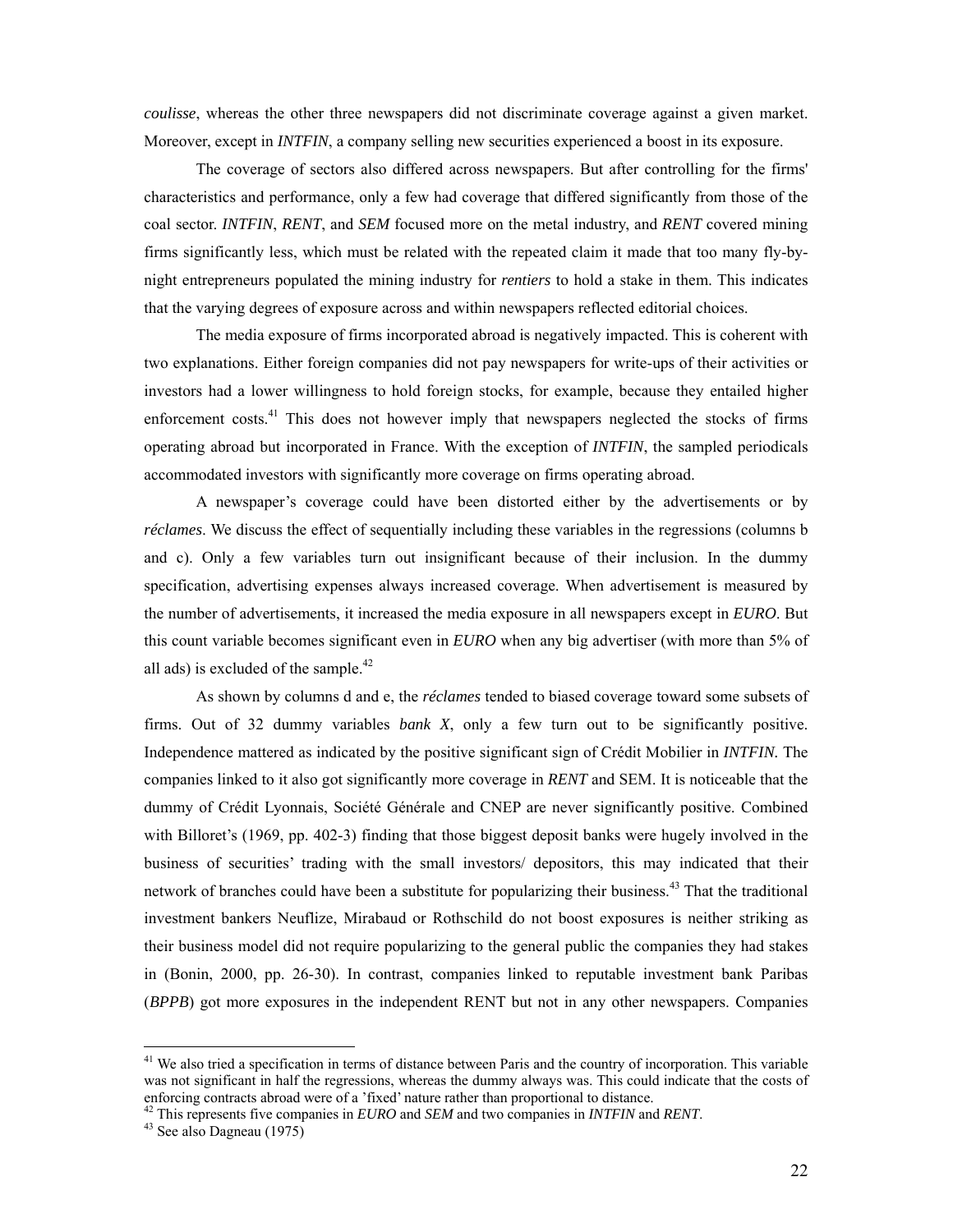linked to the young BCI bank (created in 1901 by the former finance minister Rouvier) enjoyed more exposures than predicted by their performance in SEM. The same also holds for the companies linked to CIC in *EURO*, *SEM*, and *RENT.* Finally coverage in *EURO* and *SEM* is positively associated with two banks specialized in the mining industry, the GMFC, and the Rochette group. The negative sign of the mining sector in *RENT* disappeared once we controlled for the links with the Rochette group and GMFC. 44

Two methods were used to gauge the impact on investors of biased editorial contents: (1) computing the marginal effect of the coefficient of the *bank X* dummies and (2) assessing whether this had a negative impact on investments by comparing observed and counterfactual portfolios. Table 12 shows the effect on predicted media exposure of the variation of each determinant of coverage. The predicted change in the number of write-ups in *EURO* would increase by 0.008 if the number of ads were to increase by half a standard deviation (i.e., 1.39 ads), holding all the other variables at their mean. The number of write-ups would actually increase by 0.228 if a company increased its number of ads from zero to 40 (the maximum). Similarly, if the average firm increased the number of its ads in *INTFIN* by half a standard deviation (or 0.98 ads), then its exposure would increase by 0.09, a marginal effect that is 12 times greater than that in the other newspapers.

We also look at the financial performance derived from the observed coverage and compare it to counterfactual coverage, in which firms purchase no advertising and/or no *réclames*. 45 Alternative asset allocations are assessed by assuming that investors followed a newspaper's content as a guideline when selecting their portfolios. Five portfolios were constructed using the following weights:

*1.* the firm's actual number of write-ups (portfolio are denoted *e* for *EURO*, *i* for *INTFIN*, *r* for *RENT*, *s* for *SEM*);

2. its positive write-ups (portfolios denoted  $e^+, i^+, r^+, s^+$ );

l

- *3.* counterfactual write-ups, purging for the impact of advertising on coverage (*e*1, *i*1, *r*1, *s*1);
- *4.* counterfactual write-ups, purging for the impact of *réclames* on coverage (*e*2, *i*2, *r*2, *s*2);
- *5.* counterfactual write-ups, purging for the impact of both advertisings and *réclames* on coverage (*e*3, *i*3, *r*3, *s*3).

The positive news portfolio is the benchmark against which counterfactual portfolios are compared. Figure 4 plots the different combinations of stock price variance and current yield (which

<sup>44</sup> We also introduced interaction terms between the (significant) *bank X* dummies and the current yield. We expect that when the newspapers selected firms with good financial performance and linked to some bank, the interaction term will be significant and positive, whereas the significance of the bank dummy can disappear. Results show that this happens only for *CM* in *INTFIN*. The interaction variables of *GMFC* in *INTFIN* and *CIC* in *EURO* and *RENT* are significantly negative, whereas the bank dummies remain significant and positive. See table 13 of the working paper version.

<sup>&</sup>lt;sup>45</sup> Counterfactual scenarios were computed with the predicted number of write-ups a firm would have received if the corresponding variable were removed. We multiplied the estimated coefficients from regressions e of Tables 7–10 by a modified dataset in which the appropriate value of the variables were changed (e.g., changing the *Ads* dummy from one to zero when we wanted to simulate that firms did not advertise in that newspaper).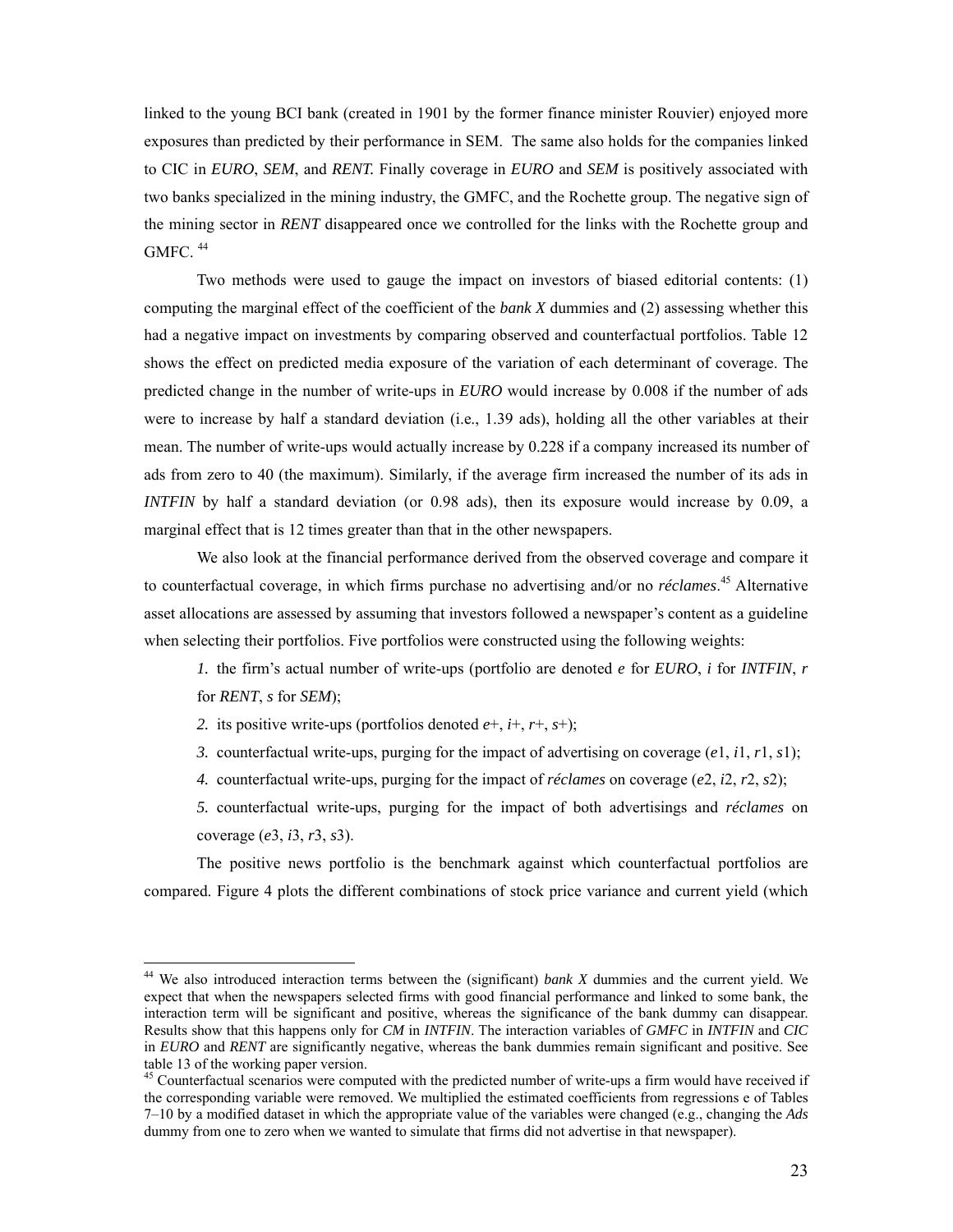serve as proxies for risk and return) of these portfolios. The graph allows us to discuss the performance of the portfolios along two dimensions: across newspapers or, within each newspaper.

The comparison of the portfolios across newspapers shows that the performance of newspapers differed significantly. The ranking of positive portfolios behaved consistently with the mean-variance theory. *RENT* favoured stocks with a lower return, but also a lower risk, than those favoured by *EURO* or *SEM*. It behaves worse, however, than *INTFIN*, whereas *EURO* had, on average, the same level of risk but a much higher average return than *SEM*. *INTFIN* and *RENT* therefore seemed to target more risk-averse investors, whereas, *EURO* and *SEM*, in contrast, likely targeted risk-seeking readers. Because readers' preference for risk is not observable, such results can well reflect the market's segmentation along the degree of risk aversion. One conclusion, however, can be drawn: independent newspapers did not, per se, perform better than dependent bank-owned newspapers as shown by the comparison of *RENT* and *INTFIN*.

The effect of payments on the performance of the portfolios varied within newspapers. In *EURO*, removing the bias induced by payments increased significantly the return of the portfolio but also increased the risk (points *e1*, *e2*, and *e3* on figure 4). The effect is similar in *RENT* for portfolios *r2* and *r3* and in *INTFIN* for *s1* and *s3*. In contrast, in *SEM*, removing the impact of hidden payments on coverage (portfolio *s2*) lowered significantly the measure of risk and the average yield. Payments could then have had two opposite effects, depending on the newspaper. In *EURO*, *RENT*, and *INTFIN* payments lowered the risk and increased the return, whereas the reverse was true in *SEM*.





Source: authors' calculation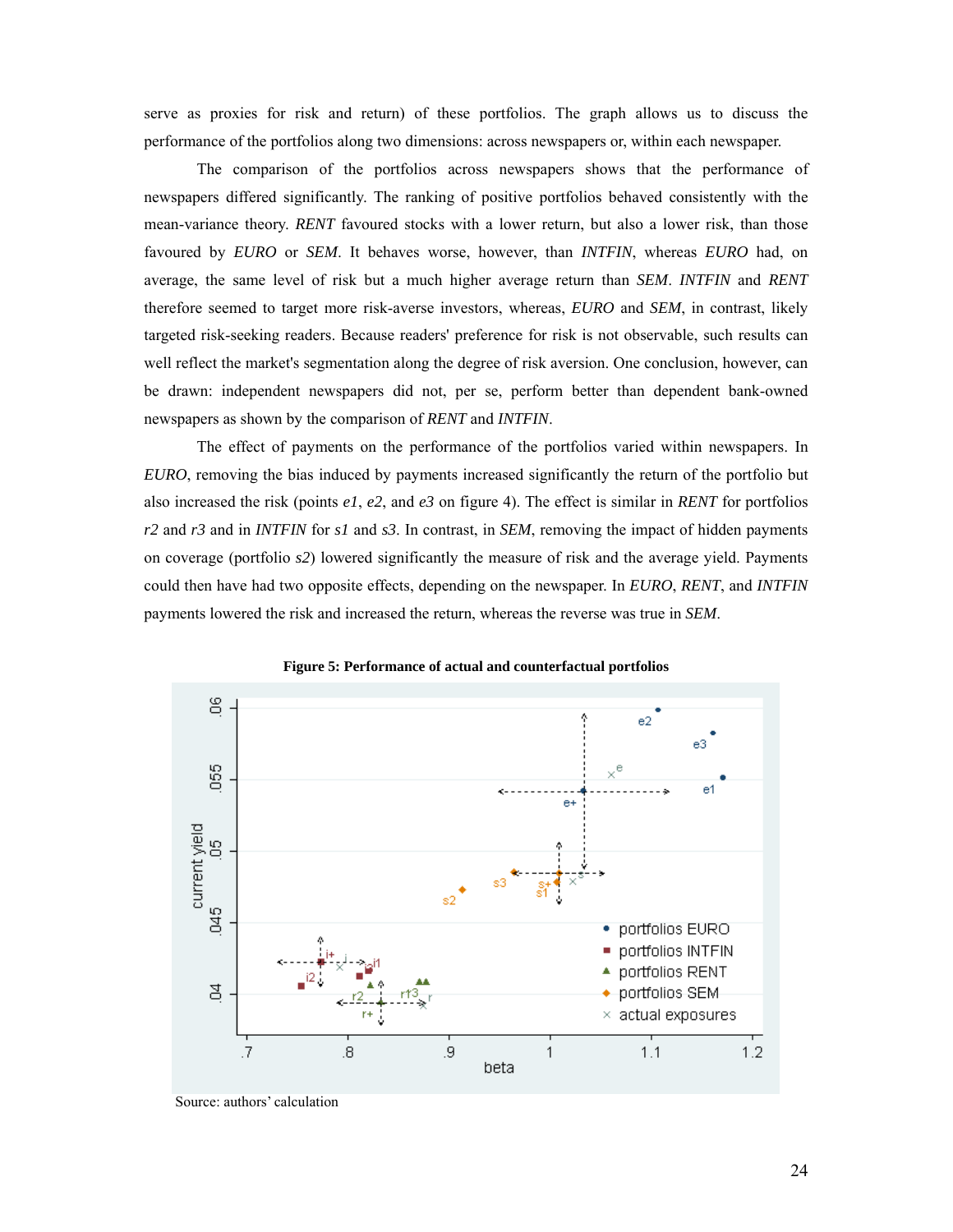As a robustness check, we compute the same type of portfolios without including in the sample the biggest advertisers (with more than 5% of Ads). Only the counterfactual portfolios of *EURO* and s2 of *SEM* remain significantly different from the benchmark. The others fall within the confidence interval. This suggests that, on average and except for the biggest payers, newspapers accepted payments from companies whose performance did not negatively impact investors.<sup>46</sup> In a nutshell, it seems that payments affected the coverage of individual companies but not the overall performance of newspapers' coverage. Hence although firms must have been concerned with payments, readers could have decided to pay little attention to their impact. Newspapers then reconciled the importance of deriving revenue from companies with the need to keep readers on board.

Finally, we check whether readers of *INTFIN* were hurt by the influence of its owner CM. To this end, we remark that if payments were used to swindle readers, one should expect *INTFIN* (1) to have pooled good-performing firms (not linked to CM) with poor-performing firms linked to CM and (2) to bias the coverage toward the firms linked to CM. In that case, the difference between the return of the portfolio with CM firms and the one without them must be positive. Consistently with the coefficient of the interaction variable, the computation shows that firms linked to CM increased the return of the portfolio by 7% in 1907. This suggests that *INTFIN* cared about its reputation and chose to highlight among firms linked to CM only those with good performance.

**Table 12: The yield and risk of** *INTFIN* **portfolio with and without the companies linked to CM** 

|                          |         | Current yield |                    | <b>B</b> eta |         |            |  |
|--------------------------|---------|---------------|--------------------|--------------|---------|------------|--|
|                          | With    |               | Without Difference | With         | Without | Difference |  |
| 1907                     | 0.04186 | 0.03893       | $-7.00\%$          | 0.79176      | 0.79705 | $0.67\%$   |  |
| 1907, positive news only | 0.04223 | 0.03917       | $-7.25\%$          | 0.77284      | 0.77649 | $0.47\%$   |  |
| 1908                     | 0.04174 | 0.04054       | $-2.87\%$          | 0.67136      | 0.66440 | $-1.04\%$  |  |
| 1908, positive news only | 0.04247 | 0.04128       | $-2.81\%$          | 0.65703      | 0.64822 | $-1.34\%$  |  |

Source: authors' calculation

#### **7. Conclusion**

l

This paper provided quantitative evidence on how four financial newspapers chose the information they published on listed firms in early-twentieth-century France. It shows that editors used varying financial criteria when choosing companies, thereby competing on various dimensions to attract readers. The results also show that the media were biased toward some subsets of companies but that this did not have a negative effect on their readers. Moreover, we have shown that independent newspapers were not the Holy Grail of unbiased information, because bank-owned newspapers did not underperform when compared to their independent counterparts. This stands in sharp contrast with the judgments of many observers writing at the time. The results also suggest that the newspaper market

<sup>&</sup>lt;sup>46</sup> The discrepancy between this interpretation and Besley and Prat (2006) can be explained by the differences in the rationale of the payments. In Besley and Prat, payments can only suppress information (and, consequently, a newspaper accepts a payment if its value is larger than the induced loss in readership), whereas in pre–World War I France, payments were made for the publication of any type of news.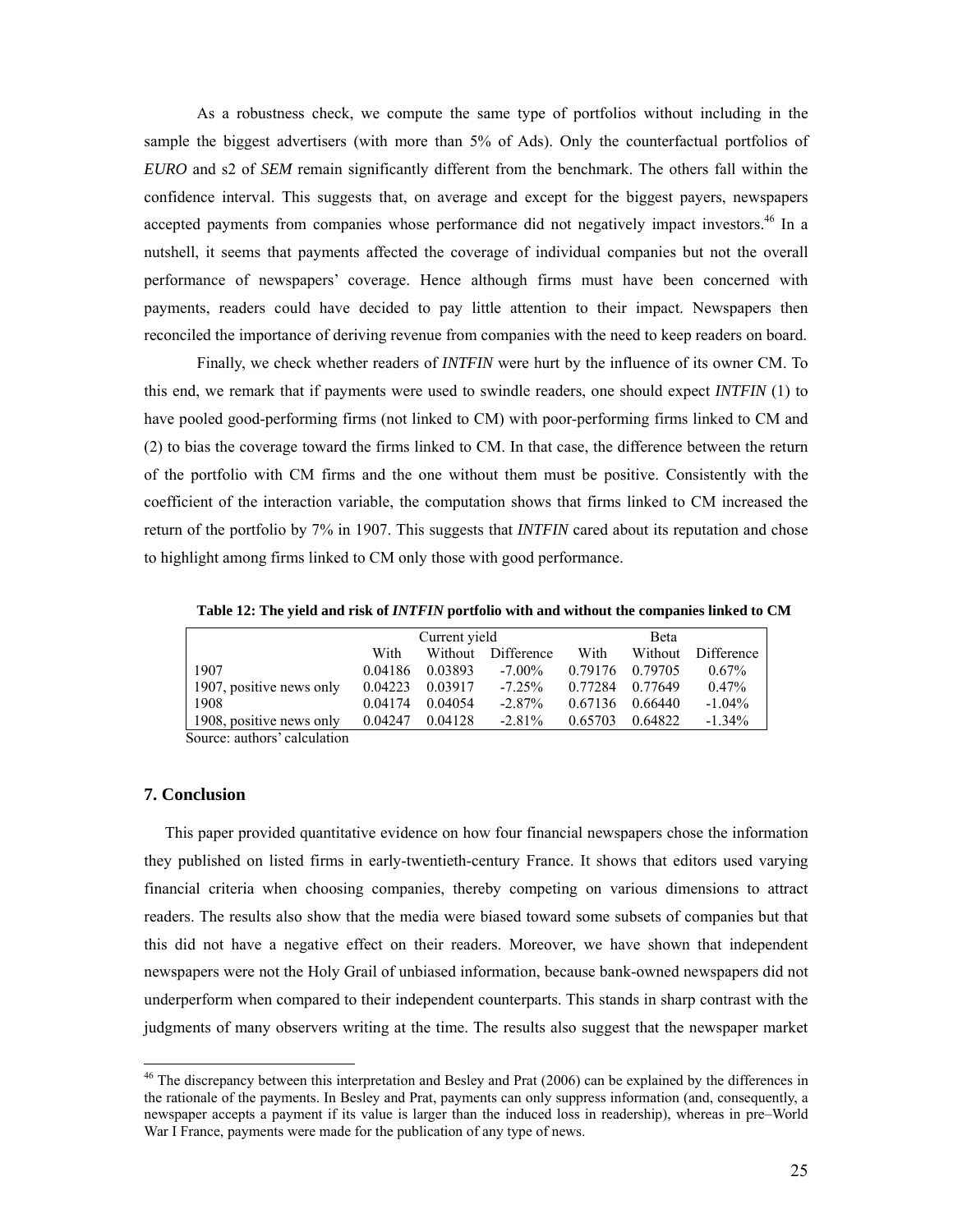was segmented between risk-averse and risk-seeking investors and that the selection of the firms covered in the media varied according to the targeted readership. Notice that the increasing digitalisation of newspapers' content will allow future research to broaden the sample of newspapers tested and consequently to assess the generic character of our results.

Although each conclusion is not surprising in itself, the broader picture that they suggest is that the importance of media bias was clearly overemphasized in the historical literature and that the dissemination of information on listed companies must have undoubtedly contributed to the development of the financial markets. The payments to newspapers could, however, have a negative impact, notably because of the transaction cost they imposed on listed firms. In particular, following the literature on corruption, small firms, those that were not able to afford paying the numerous intermediaries involved in the information market, certainly suffered from the peculiarities of the process through which information made its way into the newspapers. We let to future research the estimation of this possible impact of media bias on the overall stock market performance.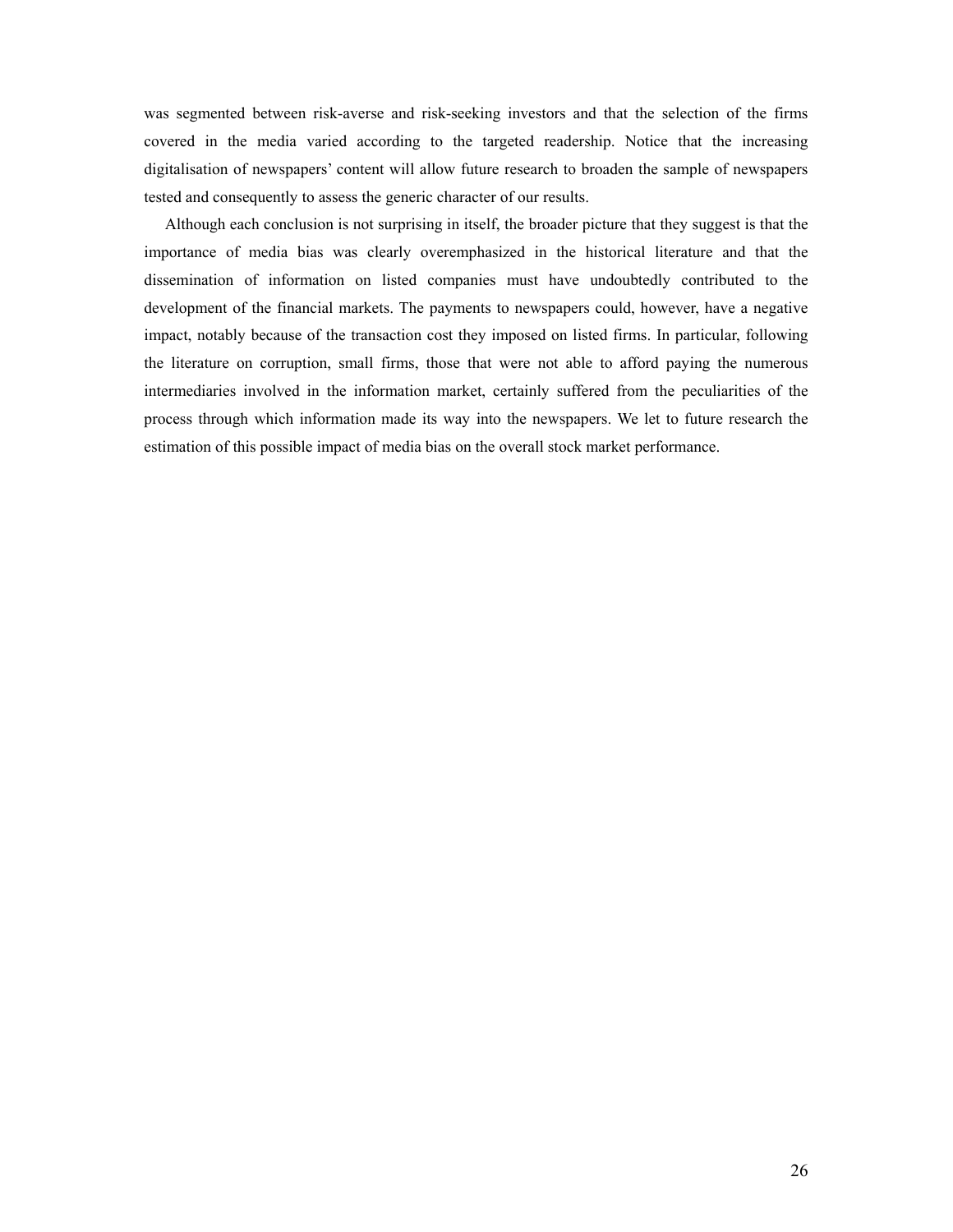#### **References**

Albert, P. (1972). La presse Française de 1871 à 1940. In C. Bellanger ed. *Histoire générale de la presse Française*. Tome 3. Paris: PUF.

Arbulu, P. (2007). Le marché parisien des actions au 19ème siècle. *Le marché financier français au XIXe siècle* **2**, G. Gallais Hamonno ed. Publications de la Sorbonne, 365–458.

Baron, D. P. (2006). Persistent Media Bias. *Journal of Public Economics* **90**, 1–36.

Bhattacharya, U., Galpin, N., Ray, R., and Yu, X. (2004). The Role of the Media in the Internet IPO Bubble. Working paper, Indiana University.

Bencivengo, Y. (2004). Les réseaux d'influence de la banque Rothschild. Unpublished manuscript.

Béranger, H. (1897). Les responsabilités de la presse contemporaine. *La revue bleue* **8**, 706–10.

Besley, T., and Prat, A. (2006). Handcuffs for the Grabbing Hand? Media Capture and Government Accountability. *American Economic Review* **96**, 720–36.

Bignon, V., and Flandreau, M. (2009). The Economics of Badmouthing. Defamation, Racketeering and the French Financial Press Before World War One. Manuscript.

Billoret, J.-L. (1969). *Système bancaire et dynamique économique dans un pays à monnaie stable 1816-1914*, PhD thesis University of Nancy.

Bluysen, P. (1907). *Annuaire de la presse française et étrangère et du monde politique*. Paris: Annuaire de la Presse.

Bonin, H. (2000). *Le monde des banquiers français au XXe siècle*, Paris: Editions Complexe.

Bordo, M., and Murshid, A. (2006). Globalization and Changing Patterns in the International

Transmission of Shocks in Financial Markets. *Journal of International Money and Finance* **25**, 655– 74.

Cameron, C., and Trivedi, P. K. (1986). Econometric Models Based on Count Data: Comparisons and Applications of Some Estimators and Tests. *Journal of Applied Econometrics* **1**(1), 29–53.

Cassagnac (de), P. (1893). *La publicité dans les journaux*. Paris: Imprimerie de Paul Dupont.

Chan, W. S. (2003). Stock Price Reaction to News and No-News: Drift and Reversal After Headlines. *Journal of Financial Economics* **70**, 223–260.

Chancelier, I. (2001). *Messieurs Mirabaud et Cie : D'Aigues Vives à Paris*, Editions Familiales*.*

Dagneau, J. (1975). *Les agences régionales du Crédit Lyonnais 1870-1914*. PhD thesis University of Paris 8

D'Alessio, D., and Allen, M. (2000). Media Bias in Presidential Elections: A Meta-analysis. *Journal of Communication* **50**, 133–156.

Delporte, C. (1999). *Les journalistes en France 1880–1950*. Paris: Le Seuil.

Dupont, H. (1890). *Les Mines d'Or de l'Afrique du Sud*. Paris: Librairie Lemaire et Dupont.

Dyck, A., and Zingales, L. (2002). The Corporate Governance Role of the Media. *The Right to Tell: The Role of Mass Media in Development.* R. Islan, S. Djankov, and C. McLiesh, eds. Washington, DC: The World Bank. pp. 106–37.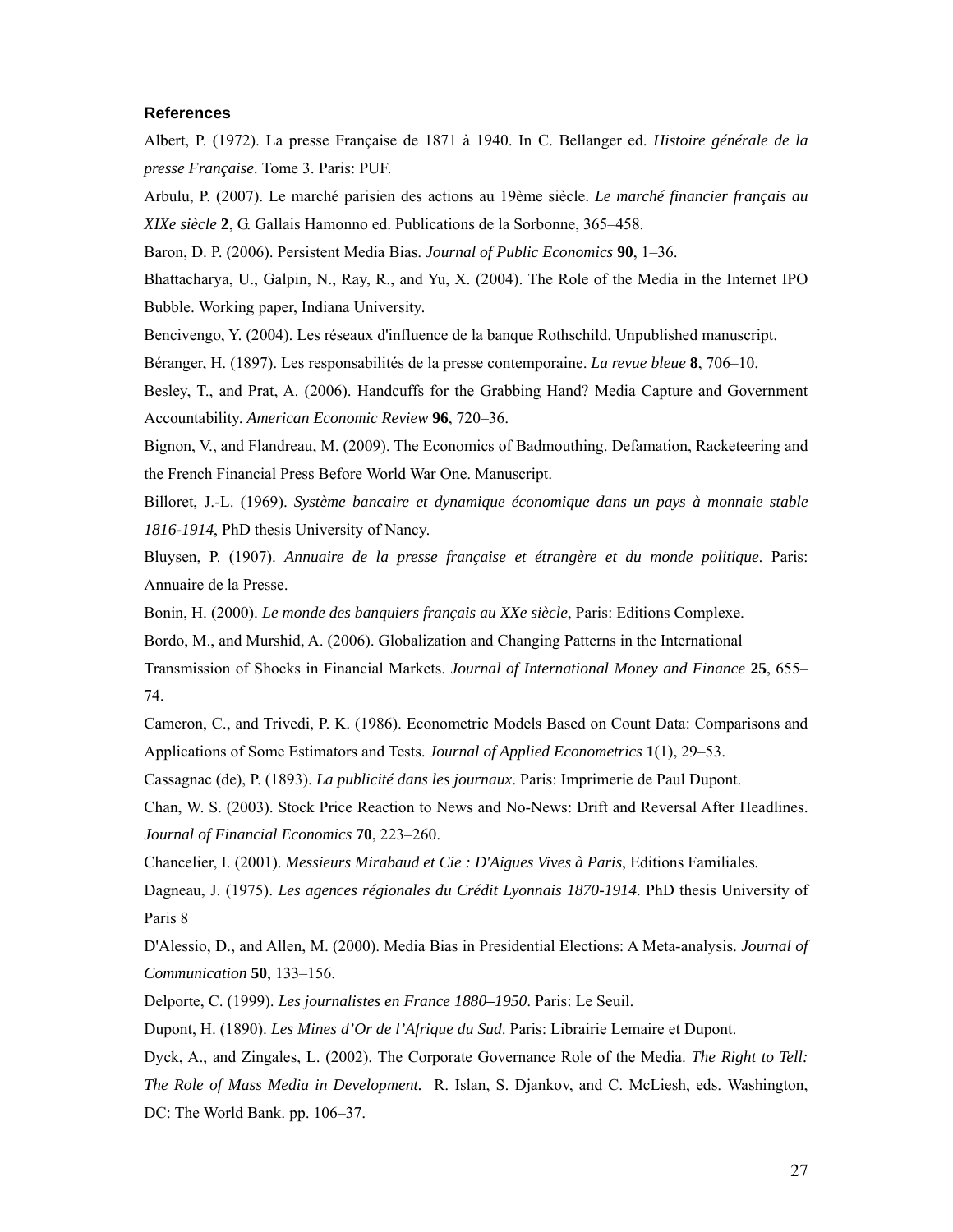Dyck, A., and Zingales, L. (2004). Private Benefit of Control: An International Comparison. *Journal of Finance* **59**, 533–96.

Esteves, R. (2007). Quis Custodiet Quem? Sovereign Debt and Bondholders' Protection Before 1914. Working paper, Oxford University.

Eveno, P. (2003). *L'argent de la presse française*. Paris: Editions du CHTS.

Favre, J. E. (1909). *Banques et banquiers de Paris*. Paris : Publications Financières Favre.

Feis, H. (1930) [1965]. *Europe, the World's Banker, 1870–1914*. New York: Norton Library.

Feydeau, E. (1882). *Mémoires d'un coulissier*. Paris: Librairie Nouvelle.

Feyel, G. (2003). Presse et publicité en France (18e et 19e siècles). *Revue historique* **628**, 837–68.

Flandreau, M. (2003). Caveat Emptor: Copying with Sovereign Risk Under the International Gold Standard. In *International Financial History in the Twentieth Century, System and Anarchy*. M. Flandreau, C.-L. Holtfrerich,. and H. James, eds. Cambridge University Press.

Flandreau, M., Galimard, C., Jobst, C., and Noguès-Marco, P. (2009). Monetary Geography Before the Industrial Revolution. *Cambridge Journal of Regions, Economy and Society* **2**(2), 149–71.

Folleville (de), D. (1911). *Rapport de la commission chargée de procéder à une enquête sur les circonstances qui ont préparé, précédé, accompagné ou suivi l'arrestation du financier Rochette*. Paris: Imprimerie de la chambre des députés.

Gentzkow, M., Glaeser, E., and Goldin, C. (2006). The Rise of the Fourth Estate: How Newspapers Became Informative and Why It Mattered. In *Corruption and Reform: Lessons from America's Economic History.* Chicago: University of Chicago Press. pp. 187–230.

Gentzkow, M., and Shapiro, J. (2006). Media Bias and Reputation. *Journal of Political Economy* **114**, 280–316.

Gille, B. (1959). Etat de la presse économique et financière en France. *Histoire des entreprises* **4**, 58– 76.

Groseclose, T. J., and Milyo, J. (2005). A Measure of Media Bias. *Quarterly Journal of Economics* **120**, 1191–237.

Hamilton, J. T. (2004). *All the News That's Fit to Sell*. Princeton: Princeton University Press.

Hayakawa, S. I. (1940). *Language in Thought and Action*. San Diego: Harcourt Brace Jovanovich.

Houston, D. (1897). *Copper Manual: Copper Mines and Copper Statistics*. New York: J.W. Pratt.

Huberman, G., and Regev, T. (2001). Contagious Speculation and a Cure for Cancer: A Non-event That Made Stock Prices Soar. *Journal of Finance* **56**, 387–96.

Jeanneney, J.-N. (1981). La vénalité du journalisme financier pendant l'entre deux guerre. *L'argent caché*. Paris: Points Seuil.

Kaufmann, E. (1914). *La banque en France*. Paris: Giard & Briére.

Lajeune-Vilar, A. (1895). *Les coulisses de la presse.* Paris: A. Charles.

Le Bris, D. (2009). What is a Stock Market Crash? 20 French Crashes Since 1854. Manuscript.

Leroy-Beaulieu, A. (1896). L'internationale de l'or et la bancocratie. *Revue des 2 mondes* **135**, 42–68.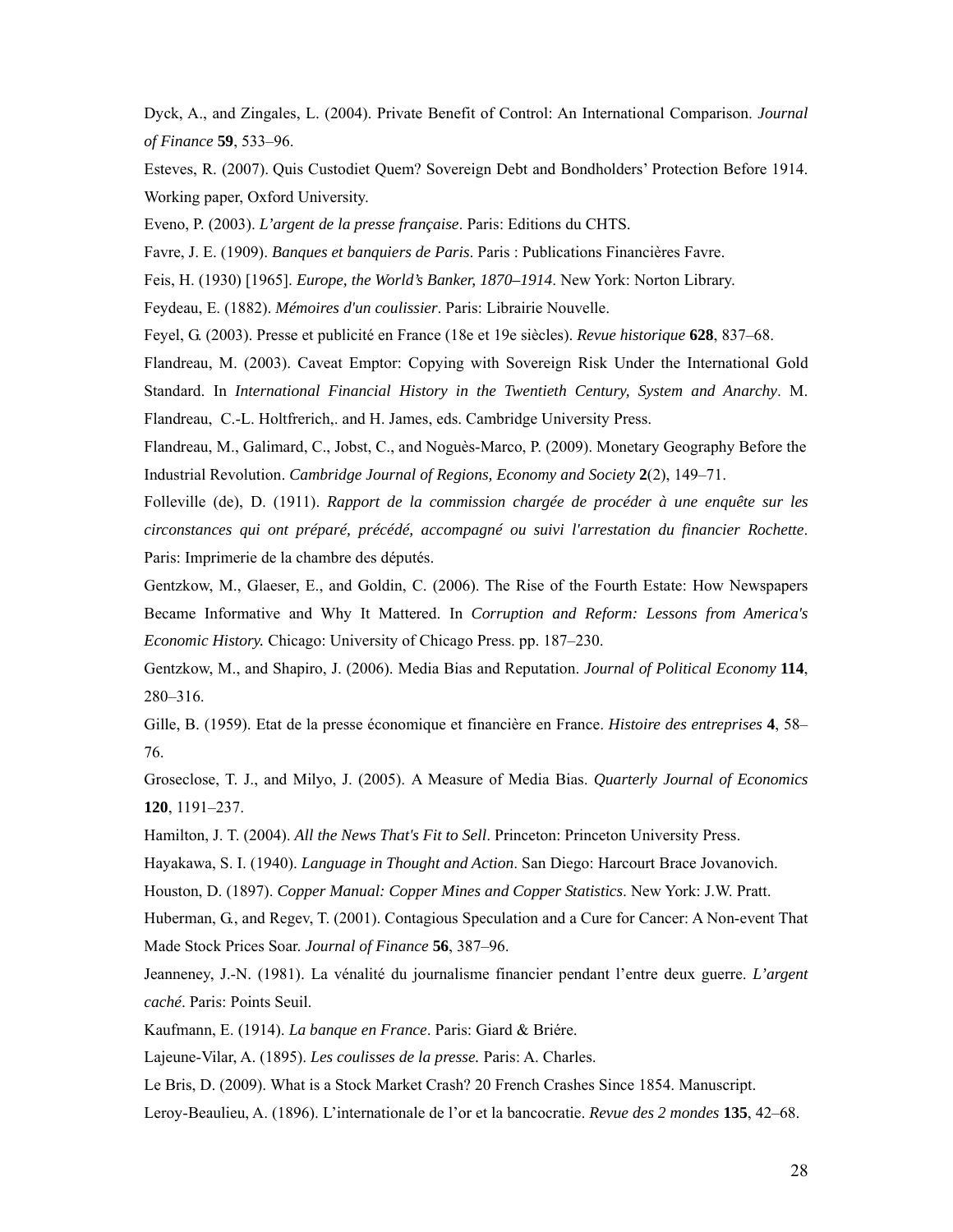Leroy-Beaulieu, P. (1906). *L'art de placer et gérer sa fortune*. Paris: Ch. Delagrave.

Levy-Leboyer, M., and Bourguignon, F. (1985). *L'économie française au 19ème siècle*. Paris: Economica.

Lysis (Letailleur, E.). (1912). *Contre l'oligarchie financière*, 11th ed. Paris: Albin Michel.

Marinitsch, O. (1892). *La Bourse théorique et pratique*. Paris: Ollendorf.

Martin, M. (2006). Retour sur "l'abominable vénalité de la presse". *Le Temps des Médias* **1**, 22–33.

McCusker, J., and Gravesteijn, C. (1991). *The Beginnings of Commercial and Financial Journalism*. Amsterdam: Neha.

McMillan, J., and Zoido, P. (2004). How to Subvert Democracy: Montesinos in Peru. *Journal of Economic Perspectives* **18**, 69–92.

Merton, R. C. (1987). A Simple Model of Capital Market Equilibrium with Incomplete Information. *Journal of Finance* **42**, 483–510.

Mullainathan, S., and Shleifer, A. (2005). The Market for News. *American Economic Review* **95**, 1032– 53.

Neal, L. (1988). The Rise of a Financial Press: London and Amsterdam. *Business History* **30**, 163–78. Neymarck, A. (1911). *Finances contemporaines*. Paris: Félix Alcan.

Raffalovich, A. (1931). *L'abominable vénalité de la presse*. Paris: Librairie du travail.

Rajan, R., and Zingales, L. (2003). The Great Reversals: The Politics of Financial Development in the 20th Century. *Journal of Financial Economics* **69**, 5–50.

Renard, G. (1925). *Les travailleurs du livre et du journal*, volume II. Paris: Librairie Octave Doin.

Reuter, J., and Zitzewitz, E. (2006). Do Ads Influence Editors? Advertising and Bias in the Financial Media. *Quarterly Journal of Economics* **121**, 197–227.

Rochet, J.-C., and Tirole, J. (2006). Two-sided Markets: A Progress Report. *RAND Journal of Economics* **37**, 645-667

Soreph, G. (1909). *Défends ton argent: conseils pratiques pour éviter les pièges tendus à l'épargne*. Paris: Larousse.

Stephens, H. (1907). *The Copper Handbook*, Houghton, MI: Horace J. Stevens.

Toutain, J. C. (1997). Le produit intérieur brut de la France. *Histoire Economique Quantitative* **24**, 5– 136.

Vallé, E. (1893). *Rapport fait au nom de la commission d'enquête chargée de faire la lumière sur les allégations portées à l'occasion des affaires de Panama*. Paris: Imprimerie de la Chambre de Députés.

Veldkamp, L. (2006). Media Frenzies in Market for Financial Information. *American Economic Review* **96**(3), 577–601.

Zeldin, T. (1993). Newspapers and Corruption. *In History of French Passions*, volume 2. Oxford: Oxford University Press. pp. 492–573.

Zola, E. (1880) [1926]. *De la moralité dans la littérature*, in Documents littéraires. Etudes et portraits. Paris :E. Fasquelle.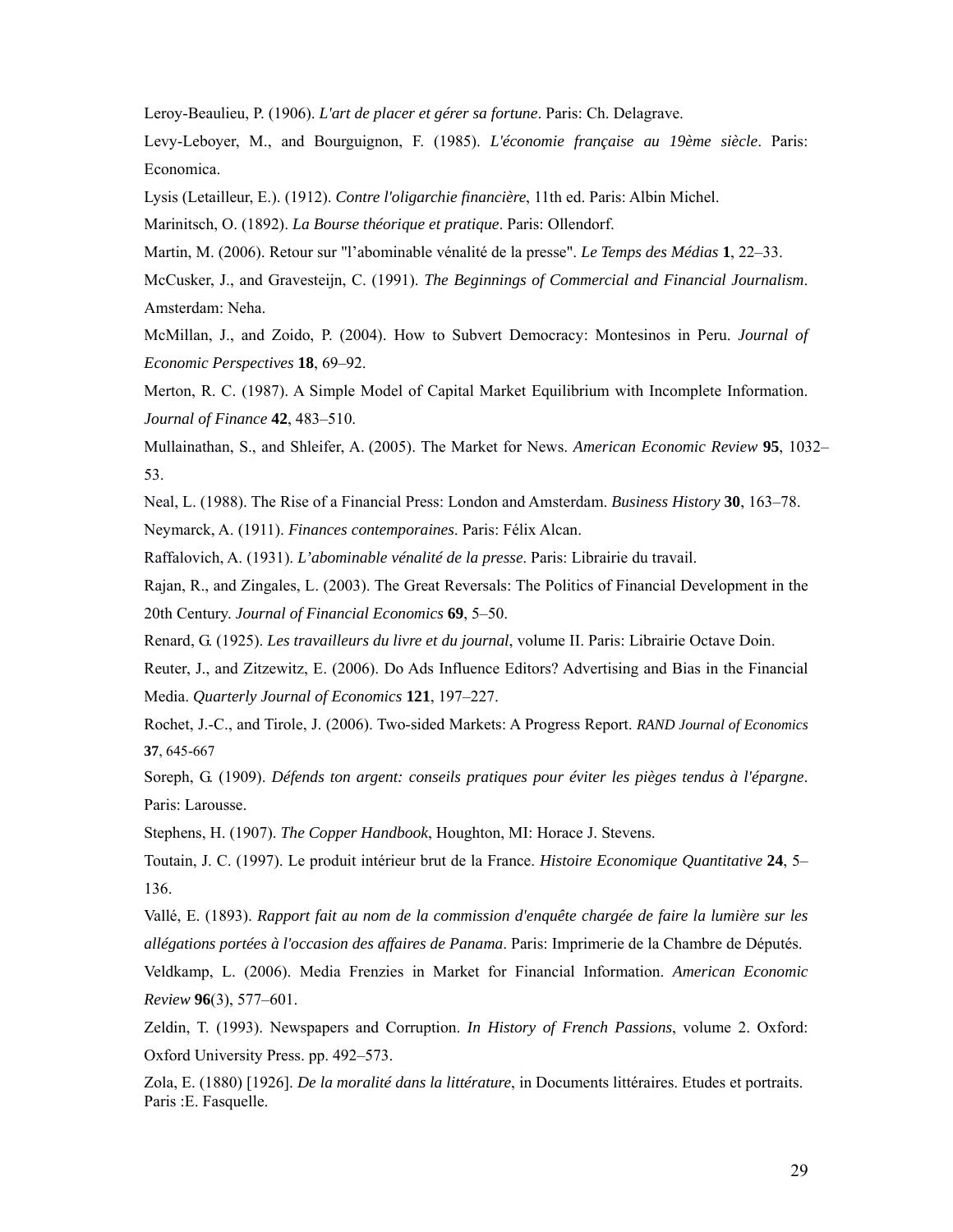| <b>Bank</b>                                                                          | <b>Number</b><br>of firms | Share of<br>firms<br>(%) | Average<br>capitalization<br>(m. francs) | Average<br>Liquidity | Average<br><b>Current</b><br>yield | Average<br><b>Beta</b> |
|--------------------------------------------------------------------------------------|---------------------------|--------------------------|------------------------------------------|----------------------|------------------------------------|------------------------|
| Société Générale (sg)                                                                | 85                        | 12.25                    | 37.8                                     | 3.62                 | 3.67                               | 0.77                   |
| Crédit Lyonnais (cl)                                                                 | 83                        | 11.96                    | 56.8                                     | 3.18                 | 4.80                               | 0.74                   |
| Comptoir National d'Escompte de Paris (cnep)                                         | 72                        | 10.37                    | 41.2                                     | 3.40                 | 3.82                               | 0.81                   |
| Crédit Industriel et Commercial (cic)                                                | 52                        | 7.49                     | 40.5                                     | 3.52                 | 3.84                               | 0.74                   |
| Paribas (bppb)                                                                       | 51                        | 7.35                     | 61.3                                     | 3.90                 | 4.40                               | 1.10                   |
| Banque Française Commerce et Industrie (bci)                                         | 28                        | 4.03                     | 22.4                                     | 2.61                 | 3.72                               | 1.04                   |
| Société Marseillaise (sm)                                                            | 22                        | 3.17                     | 24.4                                     | 3.86                 | 4.19                               | 1.16                   |
| Banque de l'Union Parisienne (bup)                                                   | 18                        | 2.59                     | 30.8                                     | 3.11                 | 4.38                               | 1.19                   |
| Crédit Foncier de France and Crédit Foncier Agricole<br>Algérien ( <i>cff_cfaa</i> ) | 17                        | 2.45                     | 26.4                                     | 3.53                 | 3.33                               | 1.06                   |
| Crédit Mobilier (cm)                                                                 | 15                        | 2.16                     | 6.9                                      | 2.47                 | 5.85                               | 1.07                   |
| Compagnie Algérienne (Cal)                                                           | 15                        | 2.16                     | 13.5                                     | 3.07                 | 7.20                               | 0.93                   |
| Compagnie des Mines d'Or d'Afrique du Sud (Cmas)                                     | 14                        | 2.02                     | 37.5                                     | 3.50                 | 2.65                               | 1.42                   |
| Banque Suisse et Française (Bsf)                                                     | 14                        | 2.02                     | 6.8                                      | 2.50                 | 3.87                               | 0.69                   |
| Mirabaud (Mira)                                                                      | 11                        | 1.59                     | 33.7                                     | 3.91                 | 4.55                               | 0.94                   |
| Banque Impériale Royale Priv. Autrichienne (Irp)                                     | 9                         | 1.30                     | 46.3                                     | 1.67                 | 3.52                               | 1.01                   |
| Rothschild (Roth)                                                                    | 9                         | 1.30                     | 215.0                                    | 5.11                 | 4.38                               | 1.12                   |
| Bénard et Jarikowsky banquiers (Bj)                                                  | 8                         | 1.15                     | 43.5                                     | 4.62                 | 3.00                               | 0.61                   |
| Banque Transatlantique (bt)                                                          | 7                         | 1.01                     | 37.1                                     | 3.71                 | 3.82                               | 0.43                   |
| Banque Privée Lyon Marseille (bp)                                                    | 5                         | 0.72                     | 12.2                                     | 3.60                 | 4.98                               | 0.39                   |
| Banque Espagnole du Commerce (bec)                                                   | 5                         | 0.72                     | 41.5                                     | 3.00                 | 2.33                               | 0.60                   |
| Banque de l'Indochine (indo)                                                         | 5                         | 0.72                     | 23.0                                     | 2.60                 | 4.18                               | 0.82                   |
| Rochette (Roch)                                                                      | 5                         | 0.72                     | 8.9                                      | 1.20                 | 2.52                               | 1.45                   |
| Caisse Commerciale et Industrielle de Paris (Ccip)                                   | 5                         | 0.72                     | 2.6                                      | 1.60                 | 4.20                               | 0.71                   |
| Banque Impériale Ottomane (Bio)                                                      | 4                         | 0.58                     | 144.0                                    | 4.25                 | 3.20                               | 1.03                   |
| Banque Propper ( <i>Prop</i> )                                                       | 4                         | 0.58                     | 13.8                                     | 0.75                 | 3.49                               | 0.35                   |
| General Mining and Finance Corporation (Gmfc)                                        | 4                         | 0.58                     | 15.9                                     | 0.25                 | 4.09                               | 2.81                   |
| Consolidated Goldfields of South Africa (Cgsa)                                       | 4                         | 0.58                     | 108.0                                    | 4.50                 | 3.79                               | 1.85                   |
| MM Périer et cie (Peri)                                                              | $\overline{4}$            | 0.58                     | 41.6                                     | 3.25                 | 4.32                               | 0.42                   |
| MM Roumagnac et cie (Rouma)                                                          | 4                         | 0.58                     | 8.5                                      | 1.00                 | 4.17                               | 1.06                   |
| De Neuflize (Neuf)                                                                   | 4                         | 0.58                     | 37.8                                     | 5.00                 | 6.00                               | $1.20\,$               |
| Société Française de Reports et Deports (Sfrd)                                       | 4                         | 0.58                     | 9.1                                      | 2.00                 | 5.17                               | 1.70                   |
| Dividend at firm's Paris office (paris_only)                                         | 161                       | 23.20                    | 48.9                                     | 2.38                 | 4.46                               | 0.90                   |
| Dividend paid in a small bank (small_only)                                           | 56                        | 8.07                     | 30.4                                     | 2.25                 | 4.42                               | 1.14                   |
| Dividend at the firm's office outside Paris (no paris)                               | 15                        | 2.16                     | 10.6                                     | 1.00                 | 3.19                               | 1.81                   |
| info_na                                                                              | 19                        | 2.74                     | 26.7                                     | 1.74                 | 2.55                               | 2.19                   |

## **Table 6: Statistics per group of firms sharing the same investment bank**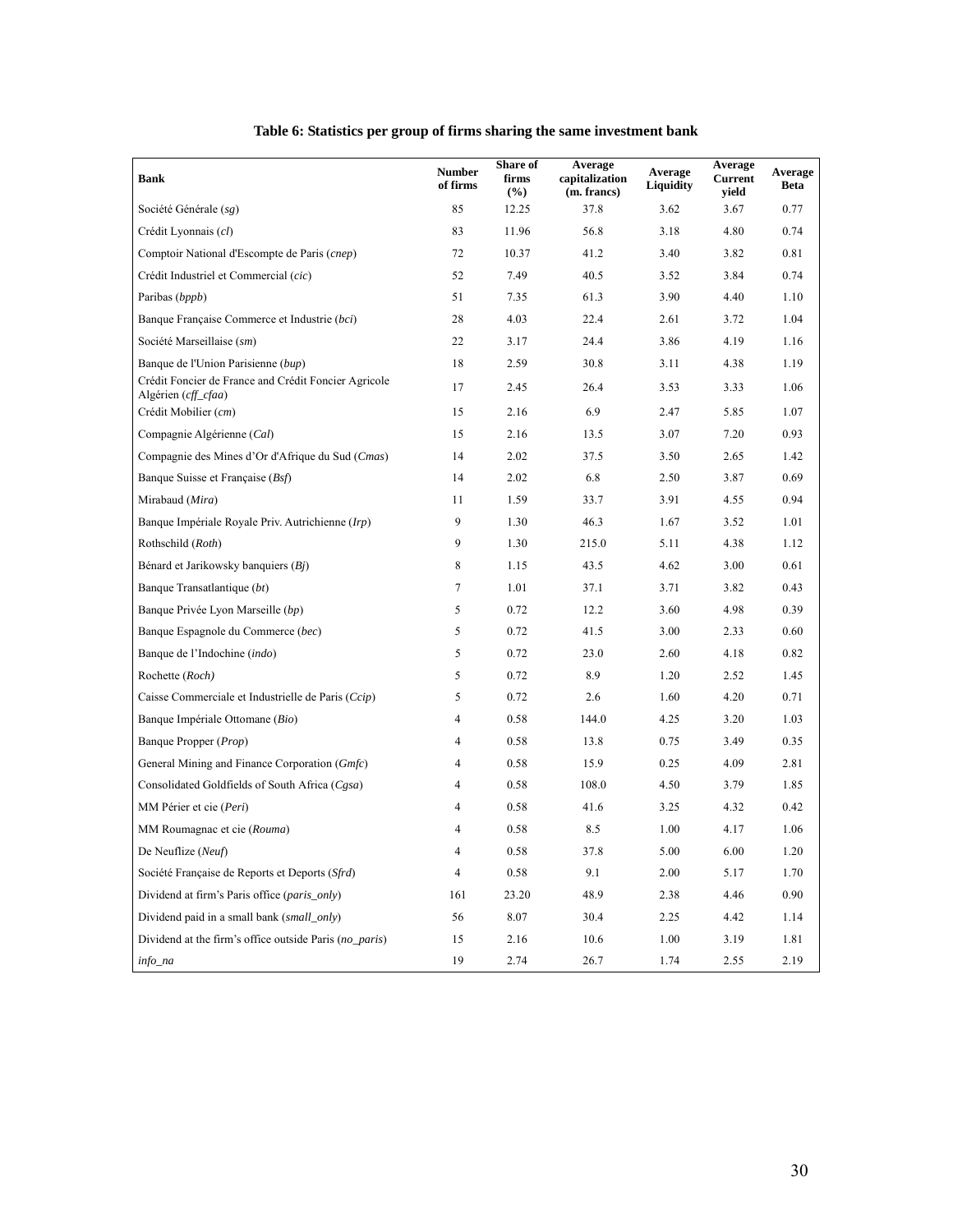|                                                                         | [a]                  | [b]                                    | [c]                | $[d]$              | [e]                  |                  | [d contd]              | [e contd]              |
|-------------------------------------------------------------------------|----------------------|----------------------------------------|--------------------|--------------------|----------------------|------------------|------------------------|------------------------|
| VARIABLES                                                               | euro                 | euro                                   | euro               | euro               | euro                 | <b>VARIABLES</b> | euro                   | euro                   |
|                                                                         |                      |                                        |                    |                    |                      |                  |                        |                        |
| liquidity                                                               | $0.246***$           | $0.243***$                             | $0.222***$         | $0.282***$         | $0.260***$           | sm               | 0.31                   | 0.103                  |
|                                                                         | [4.78]               | [4.71]                                 | [4.13]             | [6.15]             | [5.49]               |                  | [0.48]                 | $[0.18]$               |
| log_capit                                                               | $1.253***$           | 1.193***                               | $1.122***$         | $1.193***$         | $1.118***$           | bp               | $-22.406***$           | $-21.273***$           |
|                                                                         | [6.89]               | [6.28]                                 | $[6.00]$           | [6.22]             | [5.87]               |                  | $[-30.56]$             | $[-29.55]$             |
| current yield7                                                          | 3.556*               | $3.483*$                               | 3.175              | 5.525***           | $5.110**$            | cm               | $-0.157$               | $-0.351$               |
| beta7                                                                   | $[1.74]$<br>$-0.051$ | $[1.72]$<br>$-0.05$                    | [1.49]<br>$-0.064$ | [2.64]<br>$-0.126$ | $[2.31]$<br>$-0.131$ |                  | $[-0.20]$<br>0.621     | $[-0.48]$<br>0.531     |
|                                                                         | $[-0.39]$            | $[-0.38]$                              | $[-0.49]$          | $[-1.27]$          | $[-1.34]$            | cmas             | [1.18]                 | $[1.02]$               |
| foreign                                                                 | $-1.512***$          | $-1.508***$                            | $-1.546***$        | $-0.954**$         | $-0.907**$           | irp              | 0.693                  | 0.795                  |
|                                                                         | $[-3.28]$            | $[-3.29]$                              | $[-3.43]$          | $[-2.51]$          | $[-2.44]$            |                  | [0.92]                 | [1.11]                 |
| colony                                                                  | $-1.675***$          | $-1.703***$                            | $-1.641***$        | $-1.326**$         | $-1.311**$           | roth             | $-0.532$               | $-0.418$               |
|                                                                         | $[-3.03]$            | $[-3.07]$                              | $[-2.96]$          | $[-2.23]$          | $[-2.11]$            |                  | $[-0.93]$              | $[-0.67]$              |
| log_adj_dist                                                            | $0.191***$           | $0.192***$                             | $0.196***$         | $0.148***$         | $0.150***$           | bj               | $-1.320**$             | $-0.9$                 |
|                                                                         | [4.77]               | [4.81]                                 | $[5.02]$           | [4.27]             | [4.41]               |                  | $[-2.06]$              | $[-1.32]$              |
| bourse                                                                  | $-1.308***$          | $-1.296***$                            | $-1.392***$        | $-1.024***$        | $-1.074***$          | cal              | 0.553                  | 0.509                  |
|                                                                         | $[-3.76]$            | $[-3.73]$                              | $[-4.07]$          | $[-3.07]$          | $[-3.30]$            |                  | [0.63]                 | $[0.59]$               |
| i_banks                                                                 | 0.465                | 0.423                                  | 0.057              | 0.213              | $-0.008$             | bec              | $-22.190***$           | $-21.318***$           |
|                                                                         | [0.83]               | [0.76]                                 | [0.10]             | [0.36]             | $[-0.01]$            |                  | $[-35.62]$             | $[-32.20]$             |
| <i>i</i> utilities                                                      | 0.982*               | $0.967*$                               | $1.042*$           | 0.966              | 1.084*               | bt               | $-0.609$               | $-0.633$               |
|                                                                         | $[1.68]$             | $[1.66]$                               | [1.80]             | [1.57]             | $[1.81]$             |                  | $[-1.08]$              | $[-1.11]$              |
| <i>i_mines</i>                                                          | 0.014                | 0.034                                  | 0.031              | $-0.134$           | $-0.112$             | bsf              | $-0.098$               | $-0.145$               |
|                                                                         | [0.03]               | $[0.06]$                               | [0.05]             | $[-0.23]$          | $[-0.19]$            |                  | $[-0.09]$              | $[-0.13]$              |
| i_railways                                                              | $-0.68$              | $-0.865$                               | $-1.172*$          | $-0.449$           | $-0.642$             | bio              | $-23.285***$           | $-21.510***$           |
|                                                                         | $[-1.05]$            | $[-1.28]$                              | $[-1.76]$          | $[-0.66]$          | $[-0.95]$            |                  | $[-29.96]$             | $[-28.25]$             |
| 1_neweco                                                                | 0.336                | 0.338                                  | 0.25               | 0.218              | 0.191                | indo             | 0.818                  | 0.667                  |
|                                                                         | $[0.56]$             | $[0.57]$                               | $[0.42]$           | $[0.35]$           | $[0.32]$             |                  | [0.90]<br>$-20.507***$ | $[0.67]$               |
| i_metal                                                                 | 0.406                | 0.403                                  | 0.38               | 0.426              | 0.474                | prop             |                        | $-19.666***$           |
|                                                                         | $[0.66]$<br>$-0.118$ | $[0.66]$<br>$-0.119$                   | [0.62]<br>$-0.171$ | $[0.67]$<br>0.18   | $[0.76]$<br>0.2      |                  | $[-20.69]$<br>2.367*** | $[-19.92]$<br>2.234*** |
| i_other                                                                 | $[-0.21]$            | $[-0.21]$                              | $[-0.30]$          | $[0.30]$           | [0.33]               | gmfc             | [3.81]                 | $[3.59]$               |
| intro_bourse                                                            | $0.901**$            | $0.874**$                              | 0.797*             | $0.651**$          | $0.574*$             | roche            | 2.770***               | 2.689***               |
|                                                                         | $[2.35]$             | [2.18]                                 | [1.76]             | [2.16]             | $[1.84]$             |                  | [4.96]                 | $[4.34]$               |
| intro_coulisse                                                          | 0.148                | 0.14                                   | 0.133              | $-0.579$           | $-0.607$             | mira             | $-1.475$               | $-1.57$                |
|                                                                         | $[0.27]$             | $[0.26]$                               | [0.24]             | $[-1.24]$          | $[-1.34]$            |                  | $[-1.11]$              | $[-1.08]$              |
| count_ads                                                               |                      | 0.045                                  |                    | 0.036              |                      | ccip             | $-19.631***$           | $-17.091***$           |
|                                                                         |                      | $[1.29]$                               |                    | $[1.41]$           |                      |                  | $[-18.21]$             | $[-17.52]$             |
| dum_ads                                                                 |                      |                                        | $1.065***$         |                    | $0.932***$           | cgsa             | $-0.105$               | $-0.048$               |
|                                                                         |                      |                                        | [3.71]             |                    | [3.33]               |                  | $[-0.23]$              | $[-0.10]$              |
| bup                                                                     |                      |                                        |                    | 0.312              | 0.219                | peri             | 0.402                  | 0.147                  |
|                                                                         |                      |                                        |                    | [0.66]             | [0.48]               |                  | [0.56]                 | $[0.22]$               |
| cic                                                                     |                      |                                        |                    | $0.693*$           | $0.663*$             | rouma            | $-21.348***$           | $-20.469***$           |
|                                                                         |                      |                                        |                    | $[1.88]$           | $[1.73]$             |                  | $[-26.73]$             | $[-25.82]$             |
| bci                                                                     |                      |                                        |                    | $-0.331$           | $-0.461$             | neuf             | -1.496*                | $-1.658**$             |
|                                                                         |                      |                                        |                    | $[-0.59]$          | $[-0.80]$            |                  | $[-1.78]$              | $[-2.33]$              |
| cl                                                                      |                      |                                        |                    | $-0.576**$         | $-0.541**$           | sfrd             | $-21.050***$           | $-20.080***$           |
|                                                                         |                      |                                        |                    | $[-2.11]$          | $[-2.00]$            |                  | $[-24.44]$             | $[-23.24]$             |
| sg                                                                      |                      |                                        |                    | $-0.048$           | $-0.142$             | small only       | 0.011<br>[0.02]        | $-0.003$               |
| cff cfaa                                                                |                      |                                        |                    | $[-0.17]$<br>0.504 | $[-0.51]$<br>0.569   | paris only       | $-0.692*$              | $[-0.01]$<br>$-0.691*$ |
|                                                                         |                      |                                        |                    | [0.66]             | $[0.72]$             |                  | $[-1.84]$              | $[-1.86]$              |
| bppb                                                                    |                      |                                        |                    | $-0.108$           | $-0.209$             | no paris         | $-2.121***$            | $-2.110***$            |
|                                                                         |                      |                                        |                    | $[-0.34]$          | $[-0.66]$            |                  | $[-3.80]$              | $[-3.64]$              |
| cnep                                                                    |                      |                                        |                    | $-0.082$           | $-0.296$             | info na          | 0.243                  | 0.109                  |
|                                                                         |                      |                                        |                    | $[-0.26]$          | $[-0.91]$            |                  | $[0.42]$               | [0.18]                 |
| Constant                                                                |                      | $-11.133***$ $-10.711***$ $-10.127***$ |                    |                    |                      |                  | $-10.875***$           | $-10.273***$           |
|                                                                         | $[-7.73]$            | $[-7.26]$                              | $[-6.94]$          |                    |                      |                  | $[-7.05]$              | $[-6.68]$              |
| Observations                                                            | 694                  | 694                                    | 694                |                    |                      |                  | 694                    | 694                    |
| LR chi2                                                                 | 222                  | 226.5                                  | 237.1              |                    |                      |                  | 7204                   | 6518                   |
| prob>LR chi2                                                            | $0.00\,$             | 0.00                                   | 0.00               |                    |                      |                  | 0.00                   | 0.00                   |
| log lik negbin                                                          | $-503.2$             | $-502.5$                               | $-498.1$           |                    |                      |                  | $-472.1$               | $-468.6$               |
| log lik poisson                                                         | $-727.9$             | $-722.7$                               | $-713.6$           |                    |                      |                  | $-593.4$               | $-584.3$               |
| McFadden's R2                                                           | 0.139                | 0.141                                  | 0.148              |                    |                      |                  | 0.193                  | 0.199                  |
| alpha                                                                   | 3.283                | 3.244                                  | 3.056              |                    |                      |                  | 2.12                   | 1.997                  |
| chi <sub>2</sub> alpha                                                  | 449.4                | 440.5                                  | 430.9              |                    |                      |                  | 242.7                  | 231.5                  |
| prob>chi2 alpha                                                         | 0.00                 | 0.00                                   | 0.00               |                    |                      |                  | 0.00                   | 0.00                   |
| Robust z-statistics in brackets. *** $p<0.01$ , ** $p<0.05$ , * $p<0.1$ |                      |                                        |                    |                    |                      |                  |                        |                        |

**Table 7: Negative binomial regressions when dependent variable is exposure in** *EURO*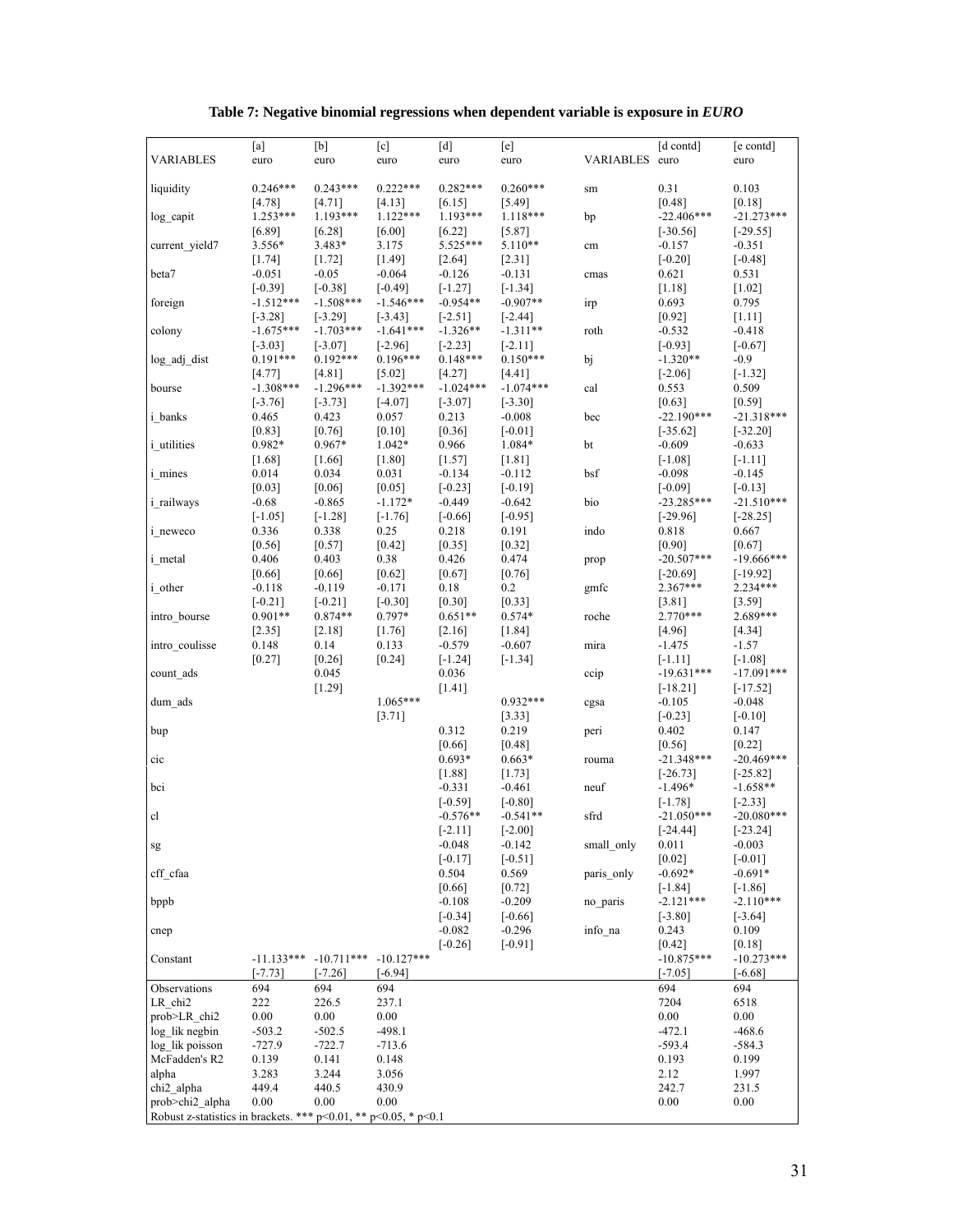|                                                                 | [a]                | [b]                  | [c]                  | [d]                | [e]                  |                  | [d contd]             | $[$ e contd $]$       |
|-----------------------------------------------------------------|--------------------|----------------------|----------------------|--------------------|----------------------|------------------|-----------------------|-----------------------|
| VARIABLES                                                       | intfin             | intfin               | intfin               | intfin             | intfin               | <b>VARIABLES</b> | intfin                | intfin                |
|                                                                 |                    |                      |                      |                    |                      |                  |                       |                       |
| liquidity                                                       | $0.221***$         | $0.203***$           | $0.190***$           | $0.219***$         | $0.203***$           | $\rm sm$         | $-0.447$              | $-0.356$              |
|                                                                 | [6.33]             | [5.71]               | [5.69]               | [7.27]             | [6.57]               |                  | $[-1.39]$             | $[-0.99]$             |
| log capit                                                       | $1.011***$         | $0.959***$           | $0.966***$           | $1.127***$         | $1.103***$           | bp               | $-0.066$              | 0.094                 |
|                                                                 | [7.98]             | [7.16]               | $[7.81]$             | [9.31]             | [9.18]               |                  | $[-0.08]$             | [0.11]                |
| current vield7                                                  | $-0.654$           | $-1.12$              | $-1.446$             | $-5.429**$         | $-5.127**$           | cm               | 2.325***              | $2.040***$            |
|                                                                 | $[-0.29]$          | $[-0.51]$            | $[-0.66]$            | $[-2.51]$          | $[-2.33]$            |                  | [6.45]                | [5.92]                |
| beta7                                                           | $-0.001$           | $-0.001$             | $-0.008$             | $-0.049$           | $-0.052$             | cmas             | $-1.341$              | $-1.312$              |
|                                                                 | $[-0.01]$          | $[-0.02]$            | $[-0.09]$            | $[-0.63]$          | $[-0.67]$            |                  | $[-1.27]$             | $[-1.23]$             |
| foreign                                                         | $-0.778**$         | $-0.790***$          | $-0.731**$           | $-0.965***$        | $-0.902***$          | irp              | 0.551                 | 0.611                 |
|                                                                 | $[-2.38]$          | $[-2.62]$            | $[-2.50]$            | $[-2.72]$          | $[-2.76]$            |                  | [1.17]                | $[1.25]$              |
| colony                                                          | $-0.455$           | $-0.422$             | $-0.444$             | $-0.481$           | $-0.565$             | roth             | 0.287                 | 0.261                 |
|                                                                 | $[-1.20]$          | $[-1.18]$            | $[-1.29]$            | $[-1.17]$          | $[-1.51]$            |                  | [0.84]                | [0.76]<br>$-0.697$    |
| log adj dist                                                    | 0.026              | 0.032                | 0.029                | 0.043              | 0.044                | bj               | $-0.922*$             |                       |
| bourse                                                          | [0.85]<br>$-0.023$ | $[1.16]$<br>$-0.015$ | $[1.08]$<br>$-0.035$ | [1.29]<br>$-0.026$ | $[1.46]$<br>$-0.026$ | cal              | $[-1.91]$<br>0.247    | $[-1.37]$<br>0.273    |
|                                                                 | $[-0.09]$          | $[-0.06]$            | $[-0.16]$            | $[-0.12]$          | $[-0.12]$            |                  | [0.70]                | [0.73]                |
| i banks                                                         | $-0.507$           | $-0.539$             | $-0.503$             | $-0.559$           | $-0.47$              | bec              | 0.334                 | 0.297                 |
|                                                                 | $[-1.32]$          | $[-1.35]$            | $[-1.27]$            | $[-1.49]$          | $[-1.20]$            |                  | [0.87]                | [0.74]                |
| <i>i</i> utilities                                              | 0.494              | 0.433                | 0.137                | $0.610*$           | 0.421                | bt               | 0.151                 | $-0.003$              |
|                                                                 | $[1.28]$           | $[1.18]$             | [0.36]               | [1.74]             | $[1.18]$             |                  | [0.51]                | $[-0.01]$             |
| <i>i</i> mines                                                  | $-0.52$            | $-0.412$             | $-0.299$             | $-0.123$           | $-0.019$             | bsf              | 0.291                 | 0.426                 |
|                                                                 | $[-1.38]$          | $[-1.07]$            | $[-0.73]$            | $[-0.32]$          | $[-0.05]$            |                  | [0.51]                | [0.74]                |
| <i>i</i> railways                                               | $-0.221$           | $-0.372$             | $-0.492$             | $-0.063$           | $-0.194$             | bio              | 0.005                 | $-0.37$               |
|                                                                 | $[-0.58]$          | $[-0.96]$            | $[-1.22]$            | $[-0.16]$          | $[-0.50]$            |                  | $[0.02]$              | $[-1.12]$             |
| <i>i</i> neweco                                                 | $-0.336$           | $-0.262$             | $-0.218$             | 0.13               | 0.167                | indo             | 0.436                 | 0.551                 |
|                                                                 | $[-0.91]$          | $[-0.72]$            | $[-0.55]$            | [0.35]             | $[0.44]$             |                  | [1.04]                | [1.33]                |
| <i>i</i> metal                                                  | $0.769**$          | $0.753**$            | $0.643*$             | $0.895**$          | $0.825**$            | prop             | $-19.98***$           | $-18.729***$          |
|                                                                 | [2.13]             | [2.15]               | [1.74]               | $[2.52]$           | $[2.24]$             |                  | $[-25.13]$            | $[-24.85]$            |
| <i>i</i> other                                                  | $-0.171$           | $-0.088$             | $-0.075$             | 0.247              | 0.302                | gmfc             | $1.215***$            | $1.289***$            |
|                                                                 | $[-0.49]$          | $[-0.25]$            | $[-0.20]$            | [0.68]             | [0.79]               |                  | $[3.60]$              | [3.75]                |
| intro bourse                                                    | $0.412*$           | 0.26                 | 0.145                | 0.252              | 0.199                | roche            | $-19.506***$          | $-18.845***$          |
|                                                                 | $[1.67]$           | $[1.02]$             | [0.63]               | $[1.20]$           | [0.99]               |                  | $[-31.16]$            | $[-30.73]$            |
| intro coulisse                                                  | $-0.057$           | $-0.009$             | 0.042                | $-0.118$           | $-0.108$             | mira             | $-0.505$              | $-0.446$              |
|                                                                 | $[-0.14]$          | $[-0.02]$            | [0.11]               | $[-0.35]$          | $[-0.34]$            |                  | $[-1.11]$             | $[-0.92]$             |
| count ads                                                       |                    | 0.265                |                      | 0.08               |                      | ccip             | $-1.042$              | $-0.657$              |
| dum ads                                                         |                    | $[1.12]$             | $1.097***$           | [1.60]             | $0.762***$           | cgsa             | $[-0.88]$<br>$-0.652$ | $[-0.60]$<br>$-0.516$ |
|                                                                 |                    |                      | [6.82]               |                    | [4.97]               |                  | $[-1.32]$             | $[-1.03]$             |
| bup                                                             |                    |                      |                      | 0.178              | 0.075                | peri             | 0.216                 | 0.227                 |
|                                                                 |                    |                      |                      | [0.50]             | [0.19]               |                  | [0.83]                | [0.72]                |
| cic                                                             |                    |                      |                      | $0.370*$           | $0.341*$             | rouma            | 0.882                 | 0.968                 |
|                                                                 |                    |                      |                      | $[1.83]$           | $[1.65]$             |                  | [0.89]                | [0.99]                |
| bci                                                             |                    |                      |                      | 0.289              | 0.178                | neuf             | 0.409                 | 0.192                 |
|                                                                 |                    |                      |                      | [0.91]             | [0.55]               |                  | [0.56]                | [0.33]                |
| cl                                                              |                    |                      |                      | 0.085              | 0.101                | sfrd             | 0.908**               | $0.884**$             |
|                                                                 |                    |                      |                      | [0.47]             | [0.53]               |                  | [2.09]                | $[2.01]$              |
| sg                                                              |                    |                      |                      | $-0.097$           | $-0.025$             | small only       | 0.301                 | 0.436                 |
|                                                                 |                    |                      |                      | $[-0.58]$          | $[-0.14]$            |                  | $[1.03]$              | $[1.49]$              |
| cff cfaa                                                        |                    |                      |                      | $-0.908*$          | $-0.414$             | paris only       | $-0.359*$             | $-0.316$              |
|                                                                 |                    |                      |                      | $[-1.84]$          | $[-1.06]$            |                  | $[-1.74]$             | $[-1.52]$             |
| bppb                                                            |                    |                      |                      | 0.136              | 0.114                | no paris         | 0.102                 | 0.234                 |
|                                                                 |                    |                      |                      | [0.54]<br>0.082    | [0.49]<br>0.005      |                  | [0.16]<br>$-0.637$    | [0.38]                |
| cnep                                                            |                    |                      |                      | [0.41]             | $[0.03]$             | info na          | $[-1.29]$             | $-0.55$<br>$[-1.19]$  |
| Constant                                                        | $-7.647***$        | $-7.403***$          | $-7.566***$          |                    |                      |                  | $-8.674***$           | $-8.715***$           |
|                                                                 | $[-8.67]$          | $[-8.14]$            | $[-8.90]$            |                    |                      |                  | $[-10.03]$            | $[-10.30]$            |
| Observations                                                    | 694                | 694                  | 694                  |                    |                      |                  | 694                   | 694                   |
| LR chi2                                                         | 356.4              | 330                  | 459                  |                    |                      |                  | 2687                  | 2749                  |
| $prob>E$ chi2                                                   | $0.00\,$           | 0.00                 | 0.00                 |                    |                      |                  | $0.00\,$              | 0.00                  |
| log lik negbin                                                  | $-927.6$           | -918.2               | $-901.9$             |                    |                      |                  | $-872.9$              | $-864.3$              |
| log lik poisson                                                 | $-1230$            | -1212                | -1156                |                    |                      |                  | $-1051$               | $-1016$               |
| McFadden's R2                                                   | 0.108              | 0.117                | 0.133                |                    |                      |                  | 0.161                 | 0.169                 |
| alpha                                                           | 1.804              | 1.733                | 1.503                |                    |                      |                  | 1.169                 | 1.082                 |
| chi <sub>2</sub> alpha                                          | 604.4              | 587                  | 508                  |                    |                      |                  | 357.1                 | 303.8                 |
| prob>chi2 alpha                                                 | 0.00               | 0.00                 | 0.00                 |                    |                      |                  | 0.00                  | 0.00                  |
| Robust z-statistics in brackets. *** p<0.01, ** p<0.05, * p<0.1 |                    |                      |                      |                    |                      |                  |                       |                       |

| Table 8: Negative binomial regressions when dependent variable is exposure in INTFIN |  |  |
|--------------------------------------------------------------------------------------|--|--|
|                                                                                      |  |  |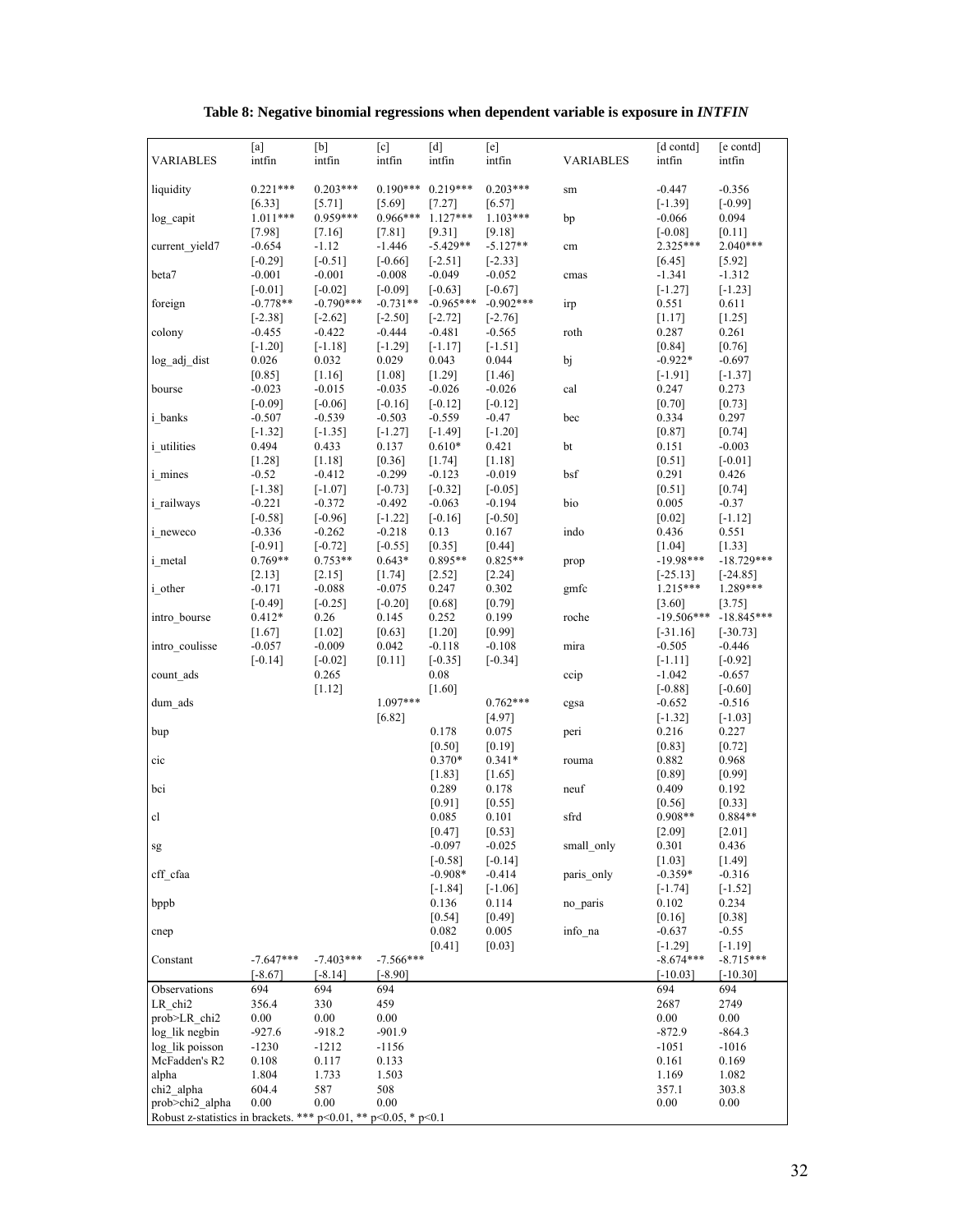| VARIABLES                        | [a]<br>rent      | [b]<br>rent     | [c]<br>rent        | [d]<br>rent | [e]<br>rent | <b>VARIABLES</b> | [d contd]<br>rent  | [e contd]<br>rent |
|----------------------------------|------------------|-----------------|--------------------|-------------|-------------|------------------|--------------------|-------------------|
|                                  |                  |                 |                    |             |             |                  |                    |                   |
| liquidity                        | $0.196***$       | $0.190***$      | $0.167***$         | $0.176***$  | $0.158***$  | sm               | $0.421*$           | 0.365             |
|                                  | [8.45]           | $[8.21]$        | $[7.22]$           | [7.91]      | [7.21]      |                  | [1.73]             | [1.48]            |
| log capit                        | $0.890***$       | $0.821***$      | $0.703***$         | $0.750***$  | $0.695***$  | bp               | $-0.444$           | $-0.314$          |
|                                  | [10.27]          | [8.90]          | [7.57]             | $[8.07]$    | [7.98]      |                  | $[-0.80]$          | $[-0.57]$         |
| current yield7                   | $-3.487**$       | $-3.125*$       | $-3.229**$         | $-4.703**$  | $-4.710**$  | cm               | $0.665**$          | $0.701**$         |
|                                  | $[-1.97]$        | $[-1.89]$       | $[-2.33]$          | $[-2.34]$   | $[-2.53]$   |                  | $[2.32]$           | [2.45]            |
| beta7                            | 0.01             | 0.009           | $-0.009$           | $-0.023$    | $-0.026$    | cmas             | $-1.468***$        | $-1.389***$       |
|                                  | [0.16]           | [0.15]          | $[-0.14]$          | $[-0.36]$   | $[-0.43]$   |                  | $[-3.88]$          | $[-3.67]$         |
| foreign                          | $-0.389*$        | $-0.388*$       | $-0.292$           | $-0.586***$ | $-0.426**$  | irp              | 0.654              | 0.659             |
|                                  | $[-1.80]$        | $[-1.82]$       | $[-1.37]$          | $[-2.62]$   | $[-2.01]$   |                  | $[1.61]$           | $[1.60]$          |
| colony                           | $-0.157$         | $-0.164$        | $-0.089$           | $-0.078$    | $-0.066$    | roth             | 0.413              | 0.27              |
|                                  | $[-0.63]$        | $[-0.67]$       | $[-0.37]$          | $[-0.30]$   | $[-0.26]$   |                  | [1.18]             | [0.78]            |
| log_adj_dist                     | $0.053***$       | $0.055***$      | $0.045**$          | $0.055***$  | $0.047**$   | bj               | $-0.912**$         | $-0.859**$        |
|                                  | $[2.60]$         | [2.75]          | $[2.28]$           | $[2.62]$    | $[2.36]$    |                  | $[-2.19]$          | $[-2.10]$         |
| bourse                           | $-0.017$         | $-0.02$         | $-0.15$            | $-0.162$    | $-0.225$    | cal              | $-0.227$           | $-0.358$          |
|                                  | $[-0.11]$        | $[-0.13]$       | $[-0.99]$          | $[-1.04]$   | $[-1.51]$   |                  | $[-0.96]$          | $[-1.52]$         |
| i banks                          | $-0.108$         | $-0.166$        | $-0.19$            | $-0.05$     | $-0.014$    | bec              | 0.341              | $-0.047$          |
|                                  | $[-0.50]$        | $[-0.77]$       | $[-0.90]$          | $[-0.24]$   | $[-0.07]$   |                  | [0.78]             | $[-0.12]$         |
| <i>i</i> utilities               | 0.331            | 0.279           | 0.279              | $0.348*$    | $0.391*$    | bt               | 0.011              | $-0.023$          |
|                                  | [1.48]           | [1.24]          | [1.21]             | $[1.65]$    | $[1.85]$    |                  | [0.03]             | $[-0.05]$         |
| <i>i</i> mines                   | $-0.852***$      | $-0.850***$     | $-0.747***$        | $-0.391$    | $-0.316$    | bsf              | $-0.458$           | $-0.284$          |
|                                  | $[-3.48]$        | $[-3.50]$       | $[-3.13]$          | $[-1.64]$   | $[-1.37]$   |                  | $[-1.50]$          | $[-0.91]$         |
| i railways                       | 0.037            | $-0.04$         | $-0.125$           | $-0.05$     | $-0.029$    | bio              | $-0.161$           | $-0.509*$         |
|                                  | [0.14]           | $[-0.15]$       | $[-0.50]$          | $[-0.20]$   | $[-0.12]$   |                  | $[-0.42]$          | $[-1.66]$         |
| i neweco                         | $-0.078$         | $-0.087$        | $-0.084$           | 0.145       | 0.166       | indo             | $-1.091***$        | $-0.835**$        |
|                                  | $[-0.33]$        | $[-0.37]$       | $[-0.37]$          | [0.63]      | [0.75]      |                  | $[-3.25]$          | $[-2.44]$         |
| <i>i</i> metal                   | $0.527**$        | $0.519**$       | $0.538**$          | $0.570***$  | $0.626***$  | prop             | $-0.24$            | $-0.2$            |
|                                  | [2.46]           | [2.45]          | [2.53]             | $[2.86]$    | [3.17]      |                  | $[-0.28]$          | $[-0.23]$         |
| <i>i</i> other                   | $-0.231$         | $-0.272$        | $-0.263$           | $-0.09$     | $-0.031$    | gmfc             | $-1.289**$         | $-1.215*$         |
|                                  | $[-1.06]$        | $[-1.27]$       | $[-1.28]$          | $[-0.43]$   | $[-0.15]$   |                  | $[-2.05]$          | $[-1.77]$         |
| intro bourse                     | $0.599***$       | $0.595***$      | $0.524***$         | $0.480***$  | $0.435***$  | roche            | $-18.748***$       | $-19.938***$      |
|                                  | [4.57]           | $[4.47]$        | [4.01]             | [3.55]      | $[3.31]$    |                  | $[-34.92]$         | $[-37.88]$        |
| intro_coulisse                   | 0.33             | 0.327           | 0.373              | 0.179       | 0.245       | mira             | $-0.209$           | 0.036             |
|                                  | $[1.08]$         | $[1.07]$        | $[1.22]$           | [0.59]      | [0.83]      |                  | $[-0.59]$          | [0.09]            |
| count_ads                        |                  | $0.032**$       |                    | $0.035***$  |             | ccip             | $-0.797**$         | $-0.589*$         |
|                                  |                  | $[2.38]$        |                    | [3.17]      |             |                  | $[-2.10]$          | $[-1.69]$         |
| dum_ads                          |                  |                 | $0.816***$         |             | $0.698***$  | cgsa             | $-19.68***$        | $-20.824***$      |
|                                  |                  |                 | $[6.68]$           |             | [5.41]      |                  | $[-33.38]$         | $[-35.83]$        |
| bup                              |                  |                 |                    | $0.504**$   | 0.275       | peri             | $0.476***$         | 0.394             |
|                                  |                  |                 |                    | $[2.06]$    | [1.16]      |                  | [3.49]             | [1.49]            |
| cic                              |                  |                 |                    | $0.316**$   | $0.315**$   | rouma            | 0.247              | 0.148             |
|                                  |                  |                 |                    | [2.16]      | $[2.20]$    |                  | $[0.40]$           | $[0.25]$          |
| bci                              |                  |                 |                    | $-0.038$    | $-0.094$    | neuf             | 0.415              | 0.236             |
|                                  |                  |                 |                    | $[-0.16]$   | $[-0.41]$   |                  | [0.70]             | [0.55]            |
| cl                               |                  |                 |                    | 0.057       | 0.055       | sfrd             | 0.245              | 0.37              |
|                                  |                  |                 |                    | [0.44]      | [0.43]      |                  | [1.09]             | [1.54]            |
| sg                               |                  |                 |                    | $-0.041$    | $-0.065$    | small only       | $-0.326$           | $-0.275$          |
|                                  |                  |                 |                    | $[-0.34]$   | $[-0.53]$   |                  | $[-1.35]$          | $[-1.16]$         |
| cff cfaa                         |                  |                 |                    | $-0.125$    | $-0.019$    | paris only       | $-0.486***$        | $-0.435***$       |
|                                  |                  |                 |                    | $[-0.30]$   | $[-0.06]$   |                  | $[-2.95]$          | $[-2.71]$         |
| bppb                             |                  |                 |                    | $0.363**$   | 0.253       | no paris         | 0.179              | 0.163             |
|                                  |                  |                 |                    | $[2.23]$    | [1.59]      |                  | [0.46]             | $[0.42]$          |
| cnep                             |                  |                 |                    | 0.06        | 0.019       | info na          | $-2.149***$        | $-2.111***$       |
|                                  |                  | $-6.066***$     |                    | [0.40]      | [0.13]      |                  | $[-3.72]$          | $[-3.61]$         |
| Constant                         | $-6.553***$      |                 | $-5.178***$        |             |             |                  | $-5.374***$        | $-5.025***$       |
|                                  | $[-10.00]$       | $[-8.76]$       | $[-7.36]$          |             |             |                  | $[-7.81]$          | $[-7.81]$         |
| Observations                     | 694              | 694             | 694                |             |             |                  | 694<br>3398        | 694               |
| LR chi2<br>prob>LR chi2          | 393.2            | 389.8           | 503.8              |             |             |                  | 0.00               | 3833              |
|                                  | 0.00             | 0.00            | 0.00               |             |             |                  |                    | 0.00              |
| log lik negbin                   | $-1122$          | $-1119$         | $-1103$<br>$-1278$ |             |             |                  | $-1071$<br>$-1194$ | $-1060$           |
| log lik poisson<br>McFadden's R2 | $-1350$<br>0.119 | $-1343$<br>0.12 | 0.133              |             |             |                  | 0.159              | $-1165$<br>0.167  |
|                                  |                  |                 |                    |             |             |                  |                    |                   |
| alpha<br>chi <sub>2</sub> alpha  | 0.925<br>456.9   | 0.909<br>446.2  | 0.787<br>348.8     |             |             |                  | 0.632<br>245.3     | 0.564<br>209.3    |
| prob>chi2_alpha                  | $0.00\,$         | $0.00\,$        | $0.00\,$           |             |             |                  | $0.00\,$           | $0.00\,$          |
|                                  |                  |                 |                    |             |             |                  |                    |                   |

Robust z-statistics in brackets. \*\*\*  $p<0.01$ , \*\*  $p<0.05$ , \*  $p<0.1$ 

| Table 9: Negative binomial regressions when dependent variable is exposure in RENT |  |  |
|------------------------------------------------------------------------------------|--|--|
|                                                                                    |  |  |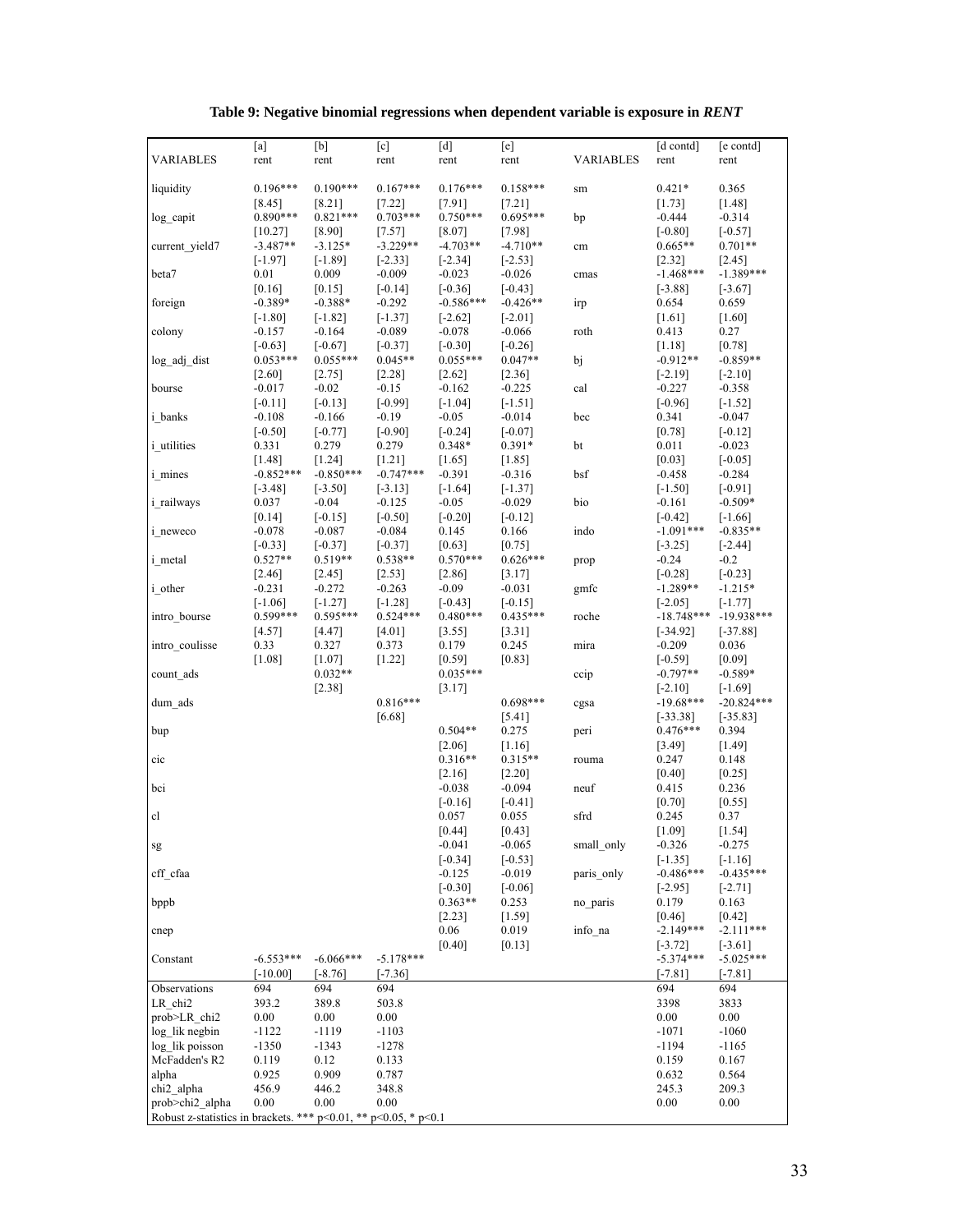|                                                                         | [a]                       | [b]                      | [c]                       | [d]                   | [e]                   |                  | [d contd]                | $[$ e contd $]$           |  |  |
|-------------------------------------------------------------------------|---------------------------|--------------------------|---------------------------|-----------------------|-----------------------|------------------|--------------------------|---------------------------|--|--|
| VARIABLES                                                               | sem                       | sem                      | sem                       | sem                   | sem                   | <b>VARIABLES</b> | sem                      | sem                       |  |  |
| liquidity                                                               | $0.233***$                | $0.229***$               | $0.217***$                | $0.249***$            | $0.238***$            | sm               | $-0.909**$               | $-0.999***$               |  |  |
|                                                                         | [6.30]                    | [6.39]                   | [5.84]                    | [7.35]                | $[7.07]$              |                  | $[-2.32]$                | $[-2.64]$                 |  |  |
| log capit                                                               | $1.382***$                | $1.266***$               | $1.317***$                | $1.284***$            | $1.330***$            | bp               | $-1.927*$                | $-1.913$                  |  |  |
|                                                                         | [10.09]                   | [9.56]                   | [9.59]                    | [9.33]                | [9.90]                |                  | $[-1.74]$                | $[-1.52]$                 |  |  |
| current_yield7                                                          | 0.663<br>[0.38]           | 1.115                    | 1.073                     | 2.174                 | 2.282                 | cm               | $1.203***$<br>[2.67]     | $1.184**$                 |  |  |
| beta7                                                                   | 0.014                     | [0.65]<br>$-0.01$        | [0.60]<br>0.023           | $[1.49]$<br>$-0.002$  | [1.53]<br>0.013       | cmas             | $1.183**$                | $[2.51]$<br>$1.181**$     |  |  |
|                                                                         | [0.13]                    | $[-0.10]$                | [0.22]                    | $[-0.03]$             | [0.14]                |                  | $[2.30]$                 | $[2.31]$                  |  |  |
| foreign                                                                 | $-0.682*$                 | $-0.547*$                | $-0.640*$                 | $-0.353$              | $-0.37$               | irp              | 0.763                    | 0.885                     |  |  |
|                                                                         | $[-1.85]$                 | $[-1.74]$                | $[-1.87]$                 | $[-1.05]$             | $[-1.08]$             |                  | [1.24]                   | [1.41]                    |  |  |
| colony                                                                  | $-0.826*$<br>$[-1.78]$    | $-0.68$<br>$[-1.53]$     | $-0.722$<br>$[-1.55]$     | $-0.162$<br>$[-0.37]$ | $-0.167$<br>$[-0.37]$ | roth             | 0.237<br>[0.61]          | 0.081<br>$[0.21]$         |  |  |
| log adj dist                                                            | $0.071**$                 | $0.062**$                | $0.067**$                 | 0.031                 | 0.031                 | bj               | $-0.109$                 | $-0.047$                  |  |  |
|                                                                         | $[2.02]$                  | $[2.01]$                 | $[2.01]$                  | $[1.08]$              | [1.05]                |                  | $[-0.18]$                | $[-0.08]$                 |  |  |
| bourse                                                                  | $-0.51$                   | $-0.388$                 | $-0.486$                  | $-0.398$              | $-0.416$              | cal              | $-0.296$                 | $-0.388$                  |  |  |
|                                                                         | $[-1.57]$                 | $[-1.26]$                | $[-1.53]$                 | $[-1.15]$             | $[-1.17]$             |                  | $[-0.75]$                | $[-0.91]$                 |  |  |
| i banks                                                                 | $-0.142$                  | $-0.107$                 | $-0.173$<br>$[-0.49]$     | 0.019                 | $-0.001$<br>$[-0.00]$ | bec              | 0.573<br>$[1.25]$        | 0.463                     |  |  |
| <i>i</i> utilities                                                      | $[-0.41]$<br>$0.674*$     | $[-0.32]$<br>0.55        | 0.602                     | [0.05]<br>0.576       | $0.636*$              | bt               | $-0.361$                 | $[1.05]$<br>$-0.496$      |  |  |
|                                                                         | [1.79]                    | [1.44]                   | $[1.52]$                  | [1.54]                | [1.72]                |                  | $[-0.62]$                | $[-0.81]$                 |  |  |
| <i>i</i> mines                                                          | 0.074                     | 0.277                    | 0.252                     | 0.162                 | 0.215                 | bsf              | $-1.409*$                | $-1.488**$                |  |  |
|                                                                         | [0.18]                    | [0.72]                   | [0.62]                    | $[0.42]$              | [0.55]                |                  | $[-1.92]$                | $[-2.04]$                 |  |  |
| <i>i</i> railways                                                       | 0.178                     | 0.079                    | 0.02                      | 0.179                 | 0.158                 | bio              | 0.14                     | $-0.004$                  |  |  |
| <i>i</i> neweco                                                         | $[0.42]$<br>0.29          | [0.19]<br>0.235          | [0.05]<br>0.229           | [0.38]<br>0.219       | [0.33]<br>0.245       | indo             | [0.32]<br>$-0.742$       | $[-0.01]$<br>$-0.911$     |  |  |
|                                                                         | [0.69]                    | [0.59]                   | [0.58]                    | [0.60]                | [0.67]                |                  | $[-0.87]$                | $[-1.08]$                 |  |  |
| <i>i</i> metal                                                          | 0.39                      | 0.466                    | 0.46                      | 0.588*                | $0.625*$              | prop             | $-0.774$                 | $-0.966$                  |  |  |
|                                                                         | [1.06]                    | $[1.29]$                 | [1.20]                    | [1.71]                | [1.76]                |                  | $[-0.68]$                | $[-0.91]$                 |  |  |
| <i>i</i> other                                                          | $-0.088$                  | $-0.017$                 | $-0.029$                  | 0.217                 | 0.277                 | gmfc             | $1.609***$               | $1.620***$                |  |  |
| intro bourse                                                            | $[-0.20]$<br>$0.436*$     | $[-0.04]$<br>0.385       | $[-0.06]$<br>0.401        | [0.51]<br>$0.455*$    | [0.64]<br>$0.472*$    | roche            | [3.59]<br>$1.775***$     | $[3.66]$<br>$1.826***$    |  |  |
|                                                                         | [1.76]                    | [1.44]                   | [1.49]                    | $[1.80]$              | [1.85]                |                  | [2.75]                   | $[2.72]$                  |  |  |
| intro coulisse                                                          | $-0.462$                  | $-0.589$                 | $-0.534$                  | $-0.603$              | $-0.604$              | mira             | $-0.171$                 | $-0.051$                  |  |  |
|                                                                         | $[-0.93]$                 | $[-1.27]$                | $[-1.13]$                 | $[-1.23]$             | $[-1.26]$             |                  | $[-0.27]$                | $[-0.08]$                 |  |  |
| count ads                                                               |                           | $0.076**$                |                           | $0.046**$             |                       | ccip             | 0.323                    | 0.246                     |  |  |
|                                                                         |                           | $[2.38]$                 | $0.540***$                | [2.55]                | $0.456***$            |                  | [0.50]<br>$-0.485$       | [0.40]<br>$-0.504$        |  |  |
| dum ads                                                                 |                           |                          | [2.90]                    |                       | [2.84]                | cgsa             | $[-0.92]$                | $[-0.96]$                 |  |  |
| bup                                                                     |                           |                          |                           | $-0.805**$            | $-0.971***$           | peri             | 0.081                    | $\mathbf{0}$              |  |  |
|                                                                         |                           |                          |                           | $[-2.12]$             | $[-2.82]$             |                  | [0.24]                   | [0.00]                    |  |  |
| cic                                                                     |                           |                          |                           | $0.413*$              | 0.335                 | rouma            | $-0.279$                 | $-0.266$                  |  |  |
|                                                                         |                           |                          |                           | $[1.80]$              | [1.46]                |                  | $[-0.24]$                | $[-0.23]$                 |  |  |
| bci                                                                     |                           |                          |                           | $0.753**$<br>[1.99]   | $0.694*$<br>$[1.86]$  | neuf             | $-0.51$<br>$[-0.78]$     | $-0.689$<br>$[-1.07]$     |  |  |
| cl                                                                      |                           |                          |                           | 0.07                  | 0.041                 | sfrd             | 0.483                    | 0.51                      |  |  |
|                                                                         |                           |                          |                           | $[0.33]$              | $[0.19]$              |                  | [0.74]                   | $[0.79]$                  |  |  |
| sg                                                                      |                           |                          |                           | $-0.301$              | $-0.374*$             | small only       | $-0.335$                 | $-0.353$                  |  |  |
|                                                                         |                           |                          |                           | $[-1.41]$             | $[-1.76]$             |                  | $[-1.12]$                | $[-1.25]$                 |  |  |
| cff cfaa                                                                |                           |                          |                           | $-0.015$<br>$[-0.04]$ | 0.017<br>[0.05]       | paris only       | $-0.375$<br>$[-1.25]$    | $-0.407$<br>$[-1.35]$     |  |  |
| bppb                                                                    |                           |                          |                           | 0.055                 | 0.004                 | no paris         | $-0.425$                 | $-0.436$                  |  |  |
|                                                                         |                           |                          |                           | $[0.22]$              | [0.01]                |                  | $[-0.92]$                | $[-0.93]$                 |  |  |
| cnep                                                                    |                           |                          |                           | $-0.001$              | $-0.052$              | info na          | 0.443                    | 0.417                     |  |  |
|                                                                         |                           |                          |                           | $[-0.00]$             | $[-0.21]$             |                  | [1.09]                   | $[1.02]$                  |  |  |
| Constant                                                                | $-10.345***$<br>$[-9.49]$ | $-9.686***$<br>$[-9.27]$ | $-10.050***$<br>$[-9.24]$ |                       |                       |                  | $-9.924***$<br>$[-9.19]$ | $-10.287***$<br>$[-9.70]$ |  |  |
| Observations                                                            | 694                       | 694                      | 694                       |                       |                       |                  | 694                      | 694                       |  |  |
| LR chi2                                                                 | 344.4                     | 324.5                    | 333.4                     |                       |                       |                  | 495.6                    | 524.9                     |  |  |
| prob>LR chi2                                                            | $0.00\,$                  | 0.00                     | 0.00                      |                       |                       |                  | $0.00\,$                 | 0.00                      |  |  |
| log lik negbin                                                          | $-1028$                   | $-1023$                  | $-1023$                   |                       |                       |                  | $-991.7$                 | $-990.9$                  |  |  |
| log lik poisson                                                         | $-1668$                   | $-1658$                  | $-1641$                   |                       |                       |                  | $-1416$                  | $-1410$                   |  |  |
| McFadden's R2<br>alpha                                                  | 0.107<br>2.432            | 0.111<br>2.343           | 0.111<br>2.349            |                       |                       |                  | 0.138<br>1.85            | 0.139<br>1.842            |  |  |
| chi <sub>2</sub> alpha                                                  | 1279                      | 1269                     | 1236                      |                       |                       |                  | 849.5                    | 839.2                     |  |  |
| prob>chi2 alpha                                                         | 0.00                      | 0.00                     | 0.00                      |                       |                       |                  | 0.00                     | 0.00                      |  |  |
| Robust z-statistics in brackets. *** $p<0.01$ , ** $p<0.05$ , * $p<0.1$ |                           |                          |                           |                       |                       |                  |                          |                           |  |  |

**Table 10: Negative binomial regressions when dependent variable is exposure in** *SEM*